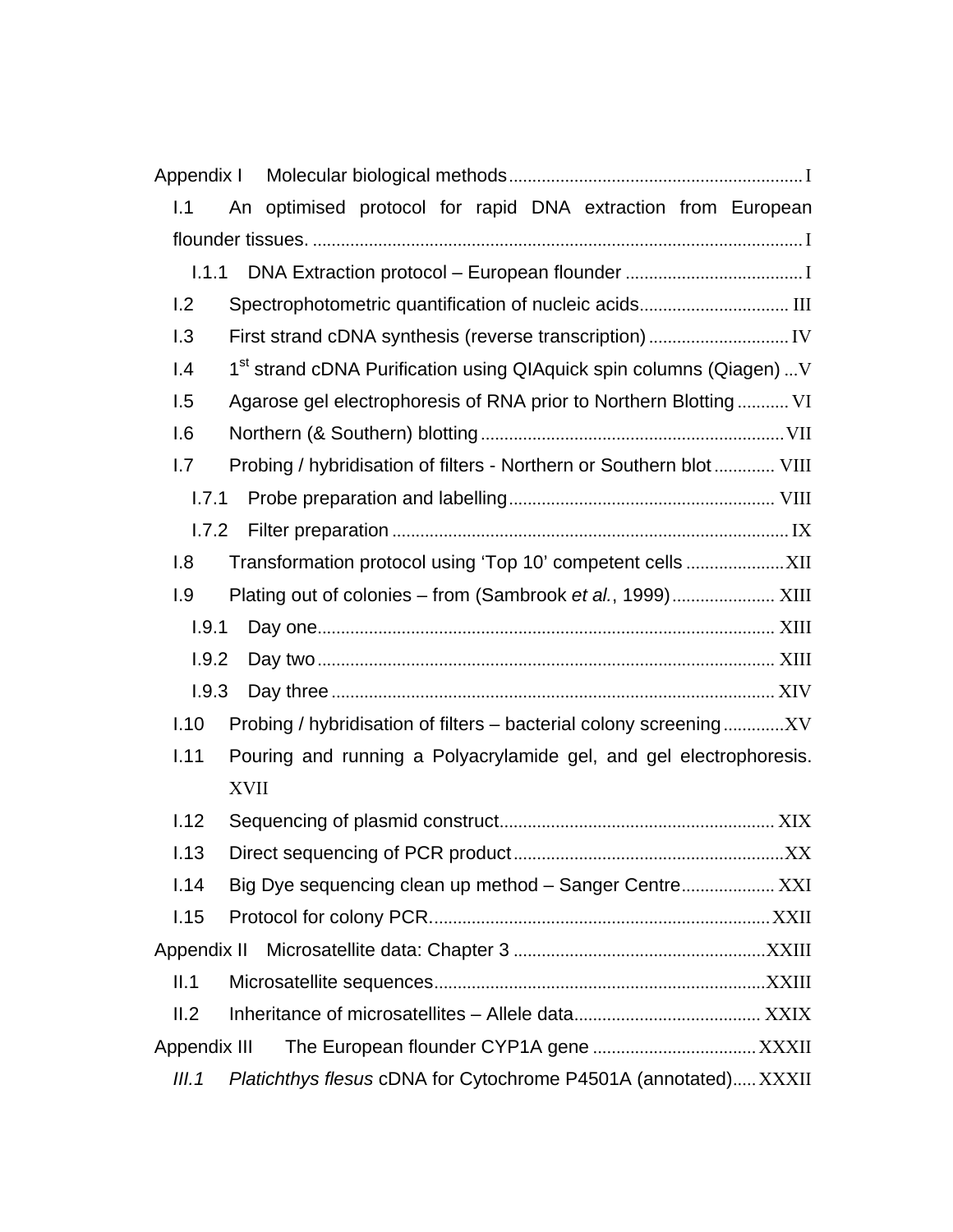| III.2   |         |                                                                |  |
|---------|---------|----------------------------------------------------------------|--|
| III.2.1 |         | Regression analysis of physical characteristics and Ah battery |  |
|         |         |                                                                |  |
| III.3   |         |                                                                |  |
|         | III.3.1 |                                                                |  |
| III.3.2 |         |                                                                |  |
|         |         |                                                                |  |
| IV.1    |         |                                                                |  |
| IV.2    |         |                                                                |  |
| IV.3    |         |                                                                |  |
|         |         |                                                                |  |
| V.1     |         |                                                                |  |
|         |         |                                                                |  |

This document is  $\circ$  [Tom Dixon](mailto:tom@tomdixon.org), 2003 [http://www.tomdixon.org](http://www.tomdixon.org/)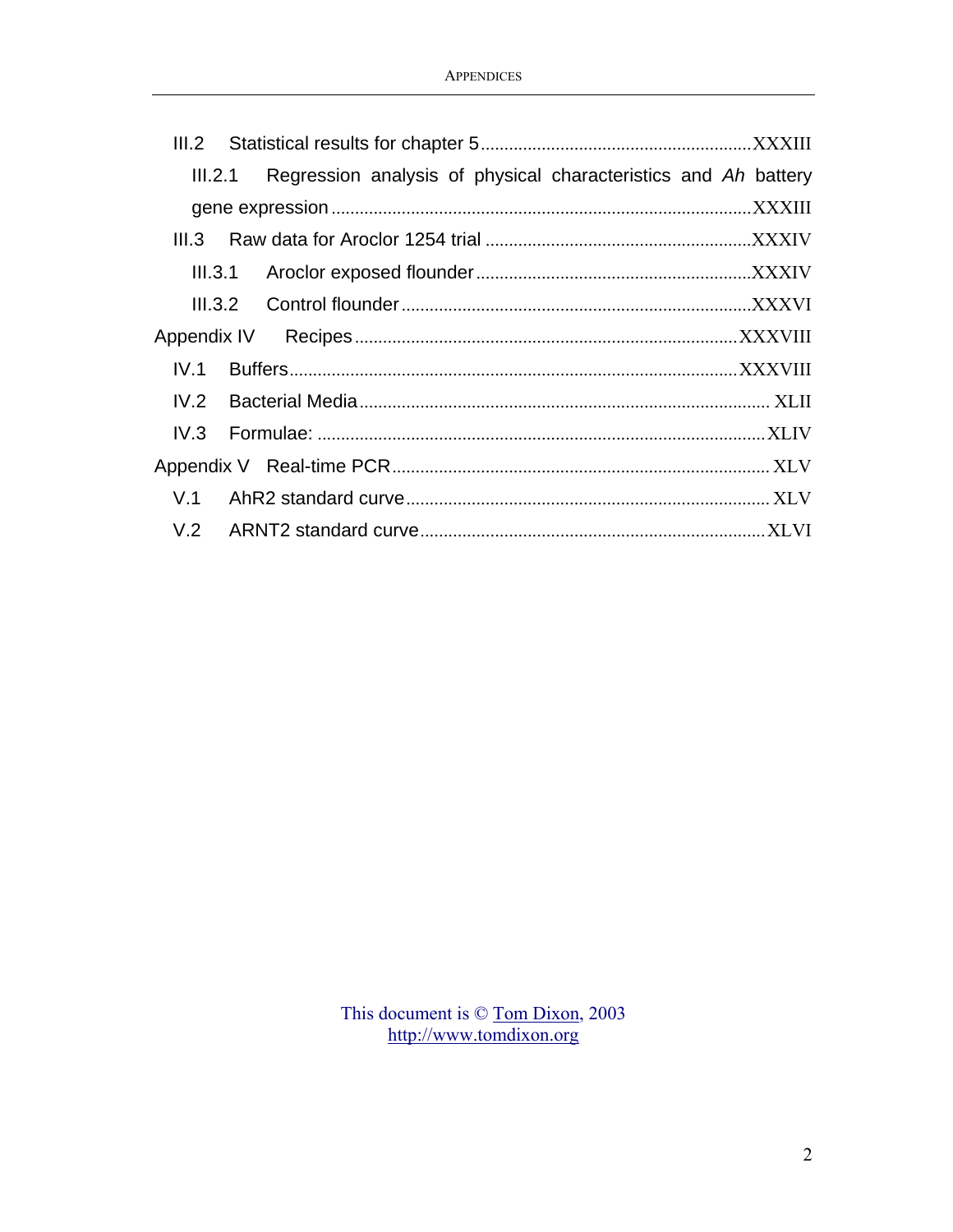# <span id="page-2-0"></span>**Appendix I Molecular biological methods**

# **I.1 An optimised protocol for rapid DNA extraction from European flounder tissues.**

Extensive optimisations were carried out to find a DNA extraction method which would produce good quality (high molecular weight) DNA from a variety of European flounder (*Platichthys flesus*) tissues including liver and fin clips. Investigations were carried out based on two protocols for DNA extraction, one from Atlantic salmon (Taggart *et al*., 1992), and another from mouse tail (Mullins traditional DNA extraction). The following protocol was therefore optimised, and all DNA extractions used throughout this study used this method of extraction (with the exception of larval DNA extraction – details provided in Chapter 3). Provided all materials and solutions are sterile and autoclaved where appropriate, high molecular weight DNA was regularly extracted and was suitable for PCR and RE digest etc.

# **I.1.1 DNA Extraction protocol – European flounder**

### **Materials required:**

**Solution:** 1. 50mM Tris HCl; pH8.0, 10mmM EDTA, 100mM NaCl, 1% v/v SDS

- 2. Proteinase K, 20mg/ml
- 3. RNase (Dnase free), 20mg/ml
- 4. Phenol, pH 8.0 equilibrated
- 5. Chloroform:isoamyl alcohol 24:1
- 6. 70% Ethanol
- 7. TE pH 8.0 (100mM Tris, 1mM EDTA) Sterile
- 8. Isopropanol

# **Method**

### **Day 1:**

- 1. Add  $375\mu$ L solution  $1 + 12\mu$ L proteinase K to a clean eppendorf
- 2. Add fin clip / tissue (ca. 5-10mm) to each tube
- 3. Incubate overnight at 55°C in a shaking incubator or rottiserie oven with constant agitation.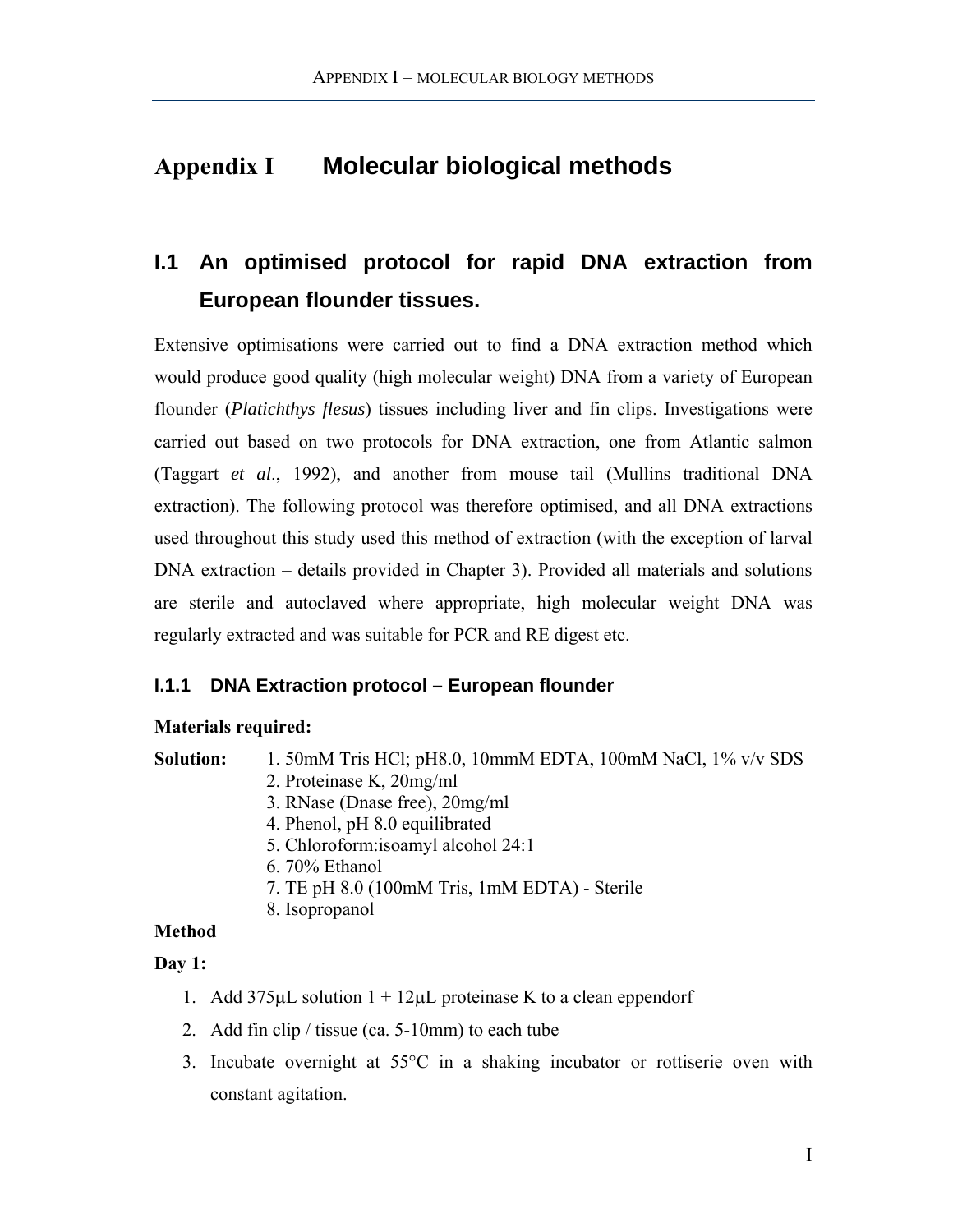#### **Day 2:**

- 1. Add 10µl RNase to each tube and invert gently to mix. Incubate for one hour at 37°C (waterbath or oven).
- 2. Add 400µL phenol to each tube. Mix by over-end turning for 15-20 mins.
- 3. Add 400µL chloroform:isoamyl alcohol to each tube. Mix by over-end turning for 15-20 mins.
- 4. Centrifuge the tubes at 10,000 x g for 5 mins.
- 5. Remove 300µLs of the top aqueous layer to a clean microfuge tube using precut wide bore Gilson tips.
- 6. Add 400µLs cold isopropanol (or 600µLs absolute ethanol) to precipitate the DNA. Invert several times, and incubate at  $-20^{\circ}$ C for 30 mins (if using ethanol to precipitate DNA, leave at room temperature for 30mins).
- 7. Centrifuge microfuge tube at 12,000g for 10mins to pellet the DNA.
- 8. Decant off most ethanol.
- 9. Add 1ml 70% ethanol to wash the DNA. Mix by gentle over-end turning for 30mins. Centrifuge at 12,000g for 10mins, and remove ethanol.
- 10. Allow DNA to air dry at room temperature for 5-10mins until all remaining ethanol has evaporated.
- 11. Resuspend pellet in 100µL molecular biology grade water. Total dissolution often takes several days at 4°C. Store at 4°C, or –20°C for long term storage.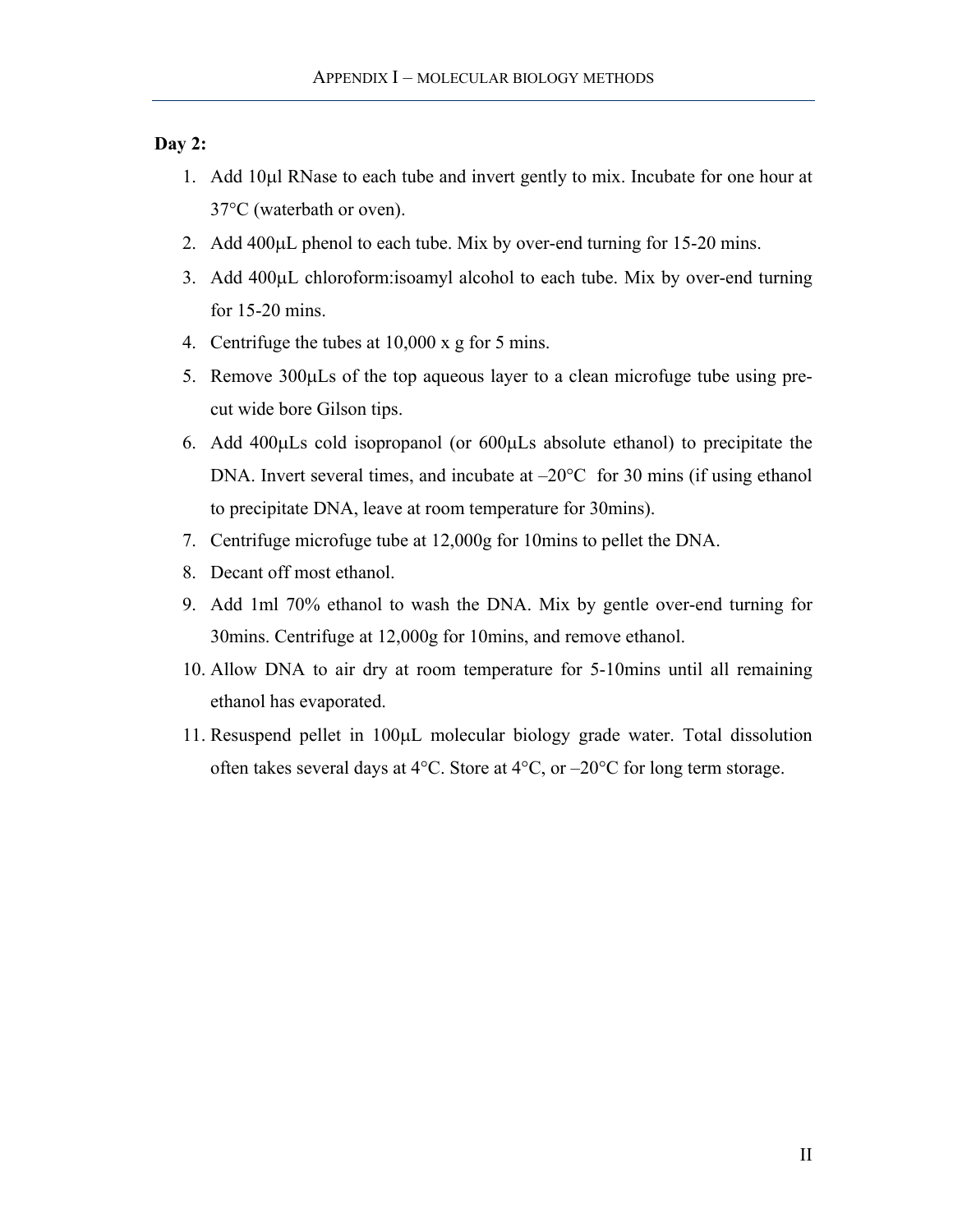# <span id="page-4-0"></span>**I.2 Spectrophotometric quantification of nucleic acids**

Nucleic acids were quantified using a DNAamp spectrophotometer (Pharmacia). An aliquot of the nucleic acid (RNA or DNA) was removed from the extracted sample, and diluted to the appropriate factor in molecular biology grade water (BDH). The same water was used as a blank to calibrate the spectrophotometer prior to first use. After every 10<sup>th</sup> sample quantified, a reading was taken from the molecular grade water. Assuming a value of zero was returned, the machine was accurate, and the results were accepted. Quantity of dsDNA or RNA was calculated using the following calculation: Abs<sub>260</sub> x nucleic acid quantification coefficient\* x dilution factor = Concentration of DNA RNA in original sample

 $*(DNA = 50, RNA = 40)$ 

Quality of the DNA and RNA was checked using the  $\text{Abs}_{260}$  /  $\text{Abs}_{280}$  ratio.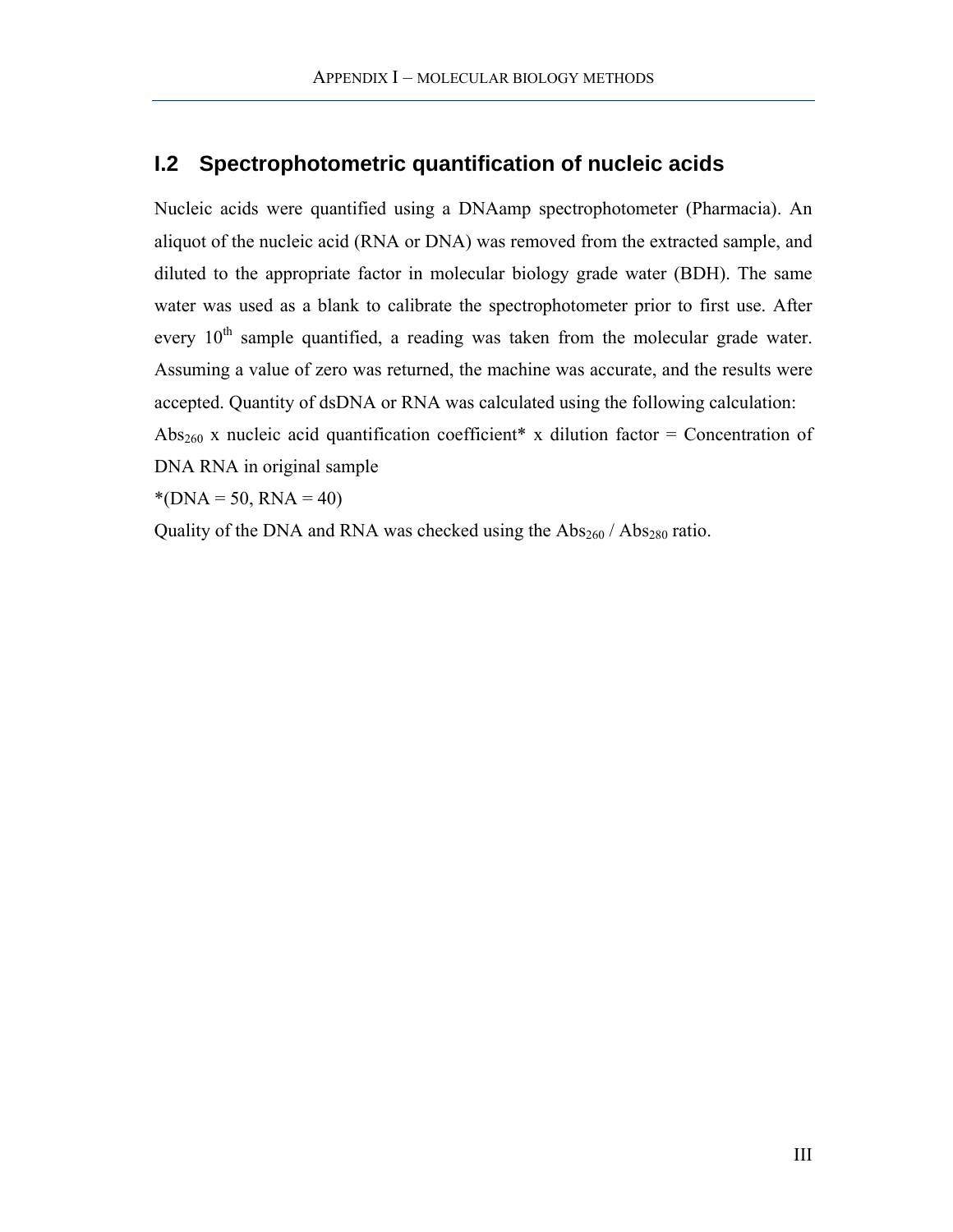# <span id="page-5-0"></span>**I.3 First strand cDNA synthesis (reverse transcription)**

Reverse transcription was carried out to synthesise first strand cDNA from an RNA template. The method presented below using Moloney Murine Leukaemia Virus (MMLV) Reverse Transcriptase (Promega Inc.), and poly T primers (to select all mRNA) is based on standard protocols (Promega technical data as supplied; & (Sambrook et al 1996)). Poly T primer was synthesised by MWG Biotech, sequence  $T_{(16)}V$ .

• To a 200µl PCR tube, add:

|                               | <b>Stock</b>            | Volume     |
|-------------------------------|-------------------------|------------|
| lug total RNA                 | $1\mu$ g. $\mu$ l stock | l µl       |
| 500ng (76pmols) poly T primer | 7pmol.µl stock          | $11$ µls   |
| Total                         |                         | $12\mu$ ls |

• Incubate at  $70^{\circ}$ C for 5 mins, then place on ice. Add the following reagents:

|              | Stock             | Volume     |
|--------------|-------------------|------------|
| 5x RT buffer | 5x                | $4\mu$ ls  |
| dNTP         | 10 <sub>m</sub> M | $1 \mu$    |
| $dH_20$      |                   | $2\mu$ ls  |
| Total        |                   | $19\mu$ ls |
|              |                   |            |

- Incubate at 42 deg for 5 min
- Add 1µl (200 U) MMLV H- Reverse Transcriptase (200 U.µl)
- Incubate for a further 50 mins at 42 °C.

Place on ice if using immediately, otherwise store at  $-40^{\circ}$ C.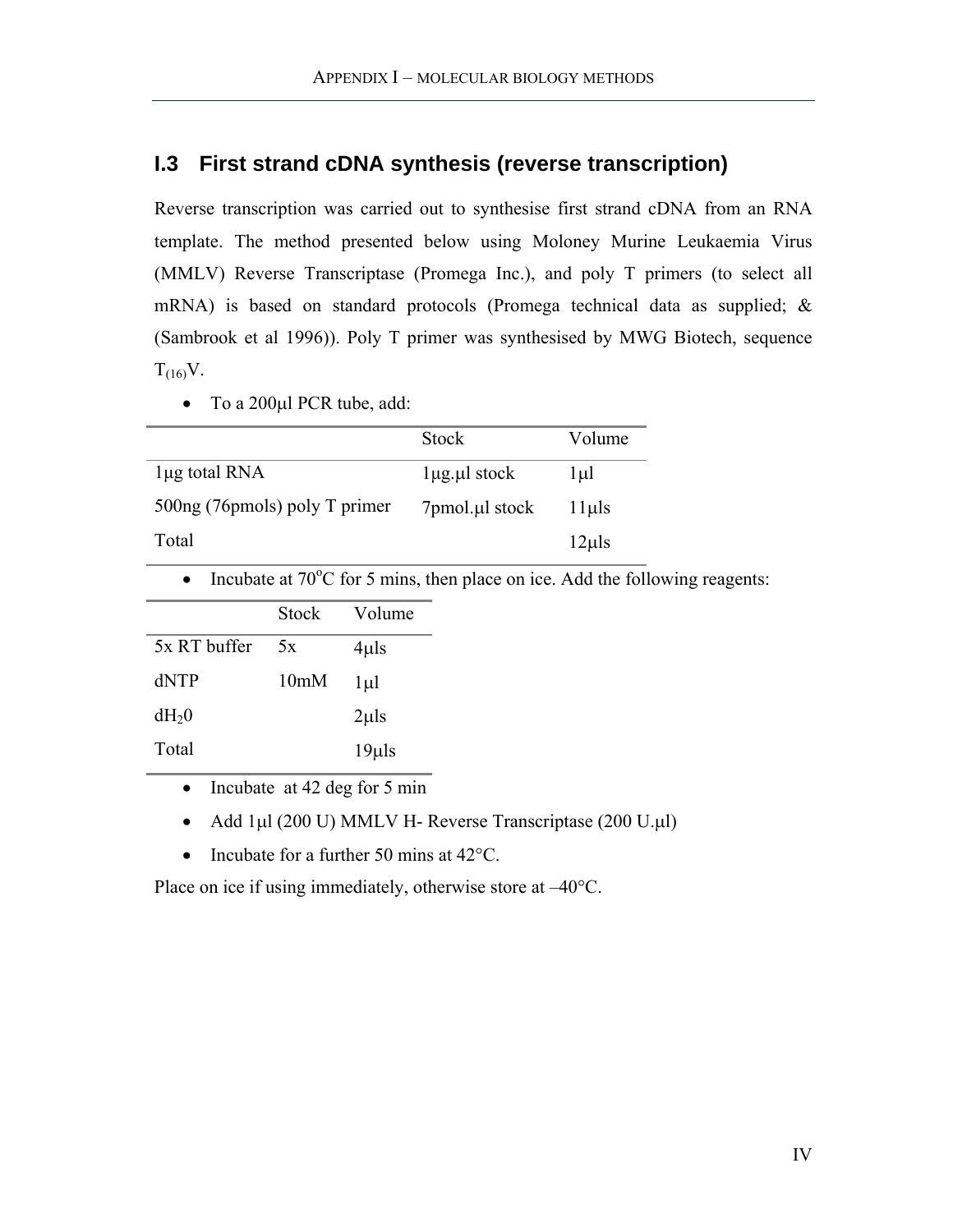# <span id="page-6-0"></span>**I.4 1st strand cDNA Purification using QIAquick spin columns (Qiagen)**

The protocol follows manufacturers instructions as detailed below. All samples for comparison were prepared using the same batch of kit  $\&$  reagents to ensure consistency of reaction.

- 1. Five volumes ( $50\mu$ L) of binding buffer were added to  $10\mu$ l of RT reaction, and the whole mix transferred to a purification column.
- 2. Columns were spun at 12,000 RPM for one minute to allow binding of the solutions to the column matrix.
- 3. 0.75ml of Wash buffer were added to remove impurities from the sample, and re-spun at 12,000 RPM for two minutes.
- 4. Columns were transferred to clean Eppendorfs, and an appropriate volume (100 $\mu$ L) of TE (pH8.0 1/10<sup>th</sup> EDTA) was added to the centre of the column. Samples were eluted in the maximum possible volume to increase yield efficiencies (see Qiagen data). At 100µL elution volume, efficiency is consistently 90% (QIAgen).
- 5. Columns were re-spun at 12,000 RPM for 2 mins to recover the sample.
- 6. Samples were then stored at  $-20^{\circ}$ C until required.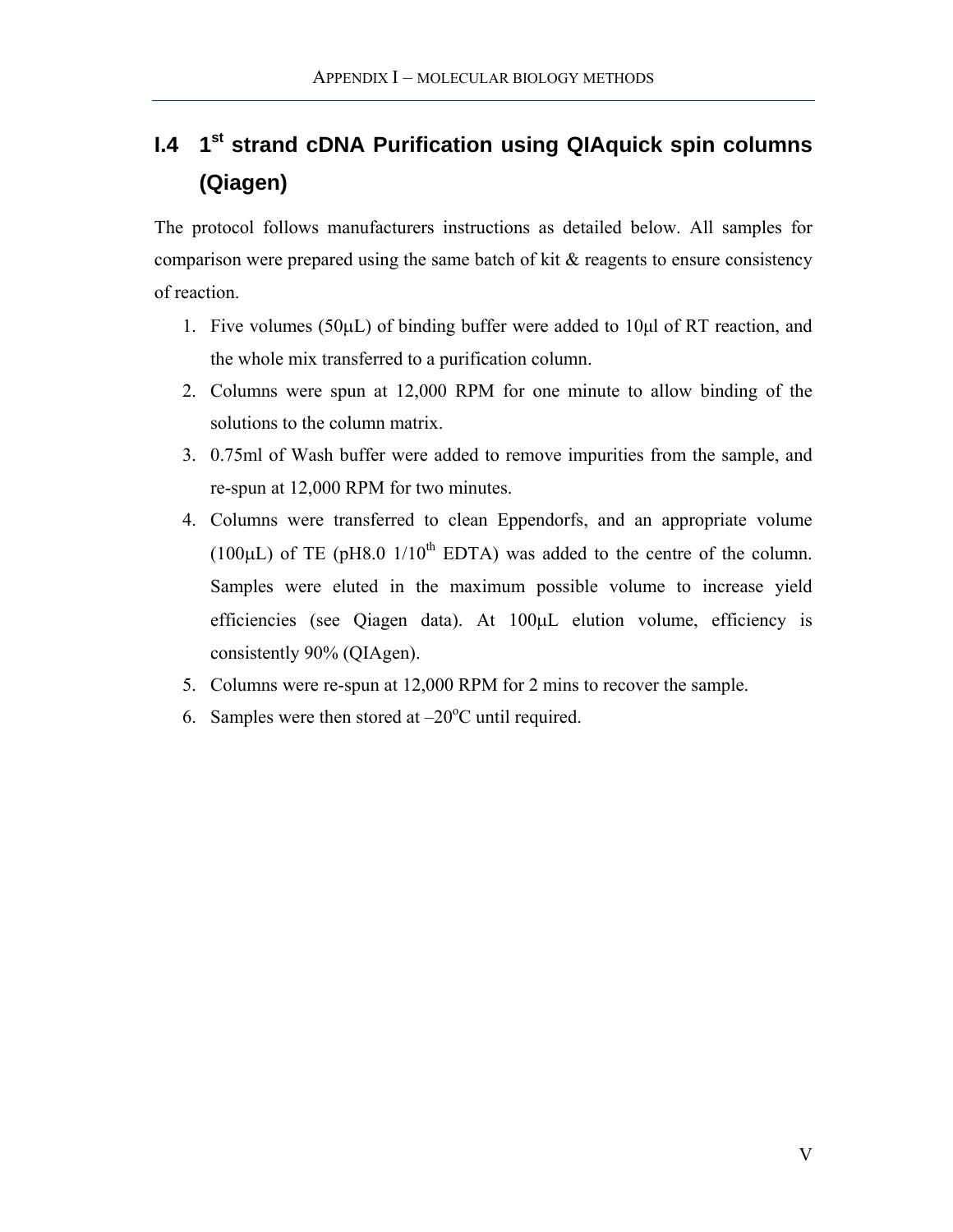# <span id="page-7-0"></span>**I.5 Agarose gel electrophoresis of RNA prior to Northern Blotting**

A midi-gel (13×15×1cm, Amersham Pharmacia, UK) casting tray was prepared, and the desired number of 16-well combs inserted. To a conical flask was added:

1.3g Agarose

4.8 ml 25x MOPS buffer

126 ml dH2O

The above was then heated in a microwave at full power for two minutes, and allowed to boil to dissolve the agarose. The gel was then allowed to cool to 50°C, before addition of 40µl 10mg/ml ethidium bromide. The gel was immediately cast into the prepared tray, and allowed to set for approximately 20 minutes. Once the gel was fully set, combs were removed. The gel was then immersed in 700mls of  $1 \times \text{MOPS}$  running buffer, samples were loaded, and electrophoresed for the appropriate time (between  $30 \text{mins} - 1 \text{hour}$ ) at  $4V/\text{cm}$ .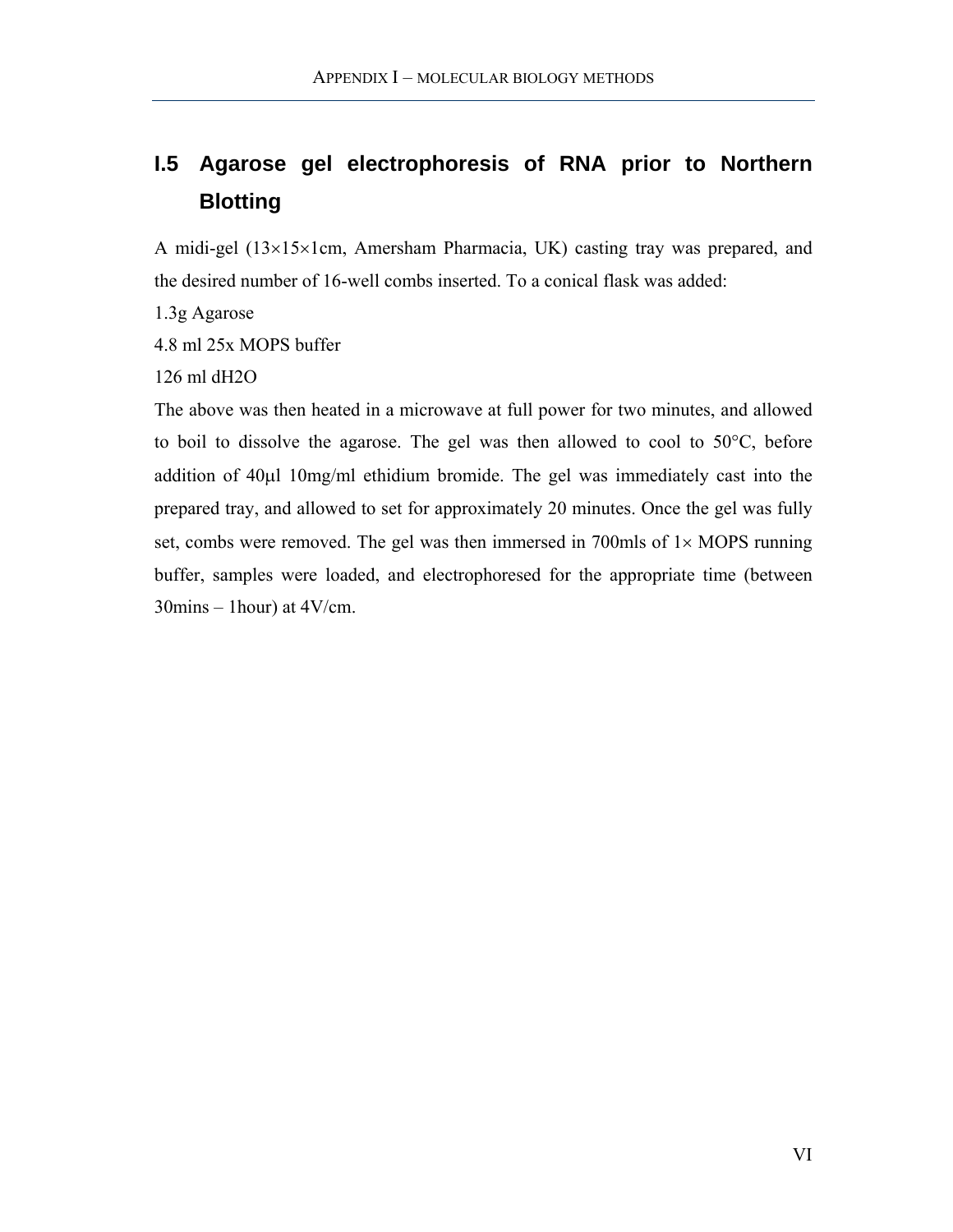# <span id="page-8-0"></span>**I.6 Northern (& Southern) blotting**

A plastic tray was half filled with 20xSSC. Onto the plastic tray was placed a glass sheet, with Whatman 3mm blotting paper soaked in 20xSSC wrapped around to act as a wick. Either end of the blotting paper was placed into the tray containing 20xSSC to allow the buffer to soak up by capillary action. The agarose gel (RNA or cDNA PCR) was laid onto the blotting paper face down, and a plastic mask (Saran wrap) was then placed around the gel to prevent any short-circuiting between the wick and the absorbent material above. Hybond 'N' membrane was used as the filter. The filter was marked on the top side with pencil, and the top right hand corner cut off to verify orientation. This was cut to size, then laid over the gel, being careful to avoid getting any air bubbles trapped between the filter and gel which would cause inefficient, and possibly uneven, transfer of RNA. Once the filter was in place, eight sheets of Whatman 3mm paper, equal in size to the gel, were placed on top, and a stack of paper tissues added above that. The absorbent stack was to allow capillary diffusion of the RNA from the gel onto the Nylon filter. Finally, a second glass plate, and a 500gm weight were placed onto the top of the stack to compress the layers sufficiently to allow soaking up of the SSC.

Once assembled, the blot was left overnight (ca 20hrs) to allow complete transfer of the RNA / DNA. After blotting was complete, the assembly was dismantled, and the gel visualised under UV light to ensure total transfer had occurred.

#### **Filter preparation**

Filters were removed and washed in 2x SSC to remove any agarose debris and excessive salts. Filters were then placed between fresh Whatman 3MM paper and air dried. Once dry, filters were baked for 60mins at 80°C to fix the RNA. Once fixed, filters remain stable for several months if stored in dry, dark conditions (Dyson, 1991).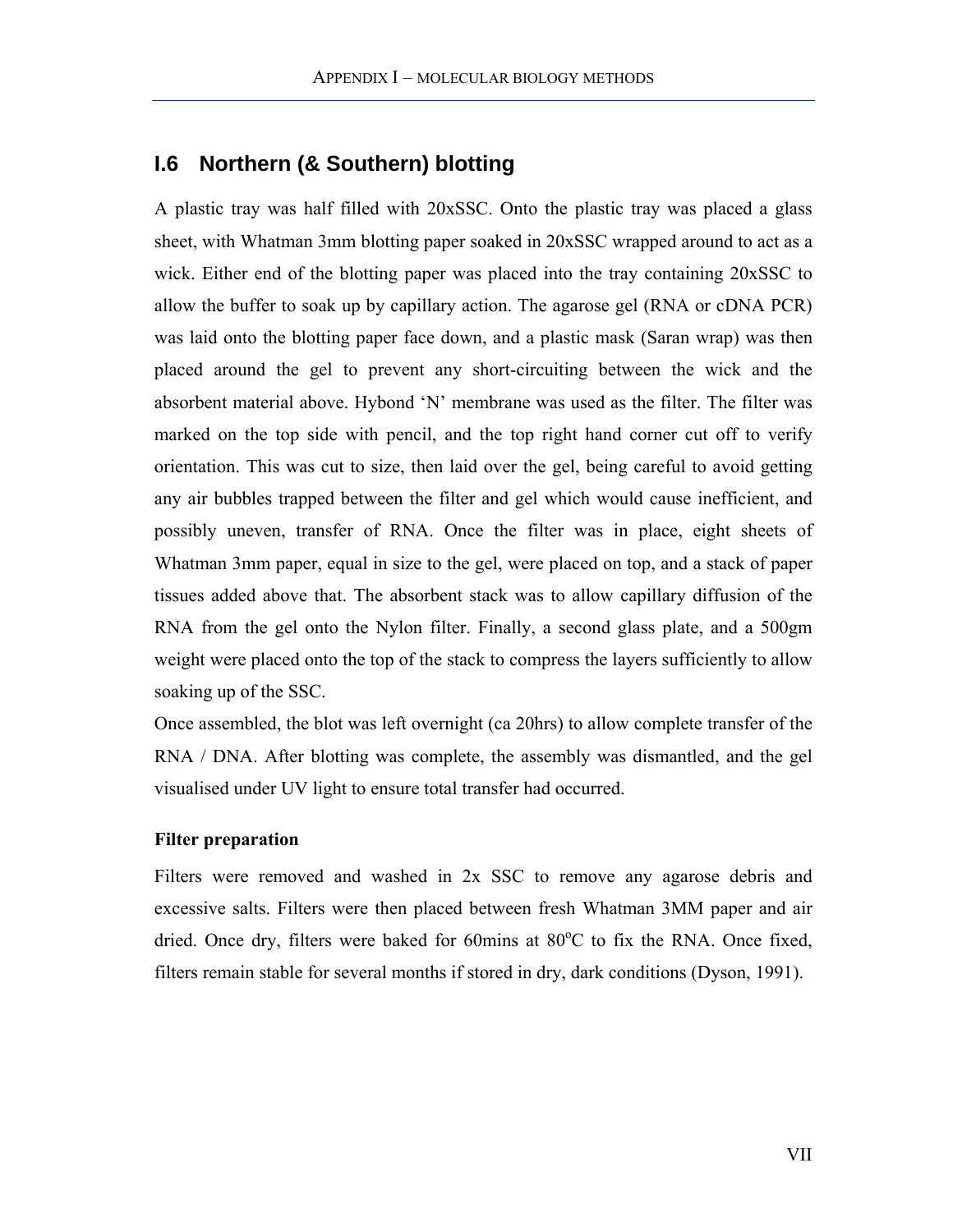# <span id="page-9-0"></span>**I.7 Probing / hybridisation of filters - Northern or Southern blot**

#### **I.7.1 Probe preparation and labelling**

#### **Generation of probe fragment**

Plasmid containing the required probe was transformed into Top 10 competent cells according to standard protocols (see [I.8\)](#page-13-1). Colonies were grown up over night on LB (100 $\mu$ g/ml ampicillin) plates at 37°C. Single colonies were then picked, and cultures grown up over night in 3ml of LB Amp broth at 37°C. Plasmids were then purified out of the cultures using GFX plasmid preparation kits (Amersham Pharmacia) according to the manufacturer's protocol. Plasmids were checked by restriction digest, and sizing of fragments on 1.2% agarose (1xTAE gels). Once sizing was confirmed as correct, probe fragments were generated by cutting the required DNA out of the appropriate plasmid using the relevant restriction enzymes (see individual probe descriptions for details). Restriction digests were stopped with heat denaturation of the enzyme at the relevant temperature, and aliquots of the reaction were run on low melting point agarose gels. Bands were excised from gels using a scalpel, and purified using GFX gel band purification kits (Amersham Pharmacia) according to manufacturers protocol. The purified products were then eluted in dH2O, and quantified spectrophotometrically, and on agarose. Twenty five nanograms of probe fragment was then used in the labelling reaction.

#### **Probe labelling reaction**

All probes were labelled with  $\alpha^{32}P$  dCTP (4000 Ci / mmol; 10 $\mu$ Ci/ $\mu$ l) using a 'random primers DNA labelling kit' (Gibco BRL) according to manufacturers protocol. Briefly:

• Twenty five nanograms of probe DNA was diluted in 5-25 $\mu$ l BDH dH<sub>2</sub>O in a screw-cap 1.5ml microcentrifuge tube. DNA was denatured for 5 min in a boiling water bath, then immediately transferred to ice.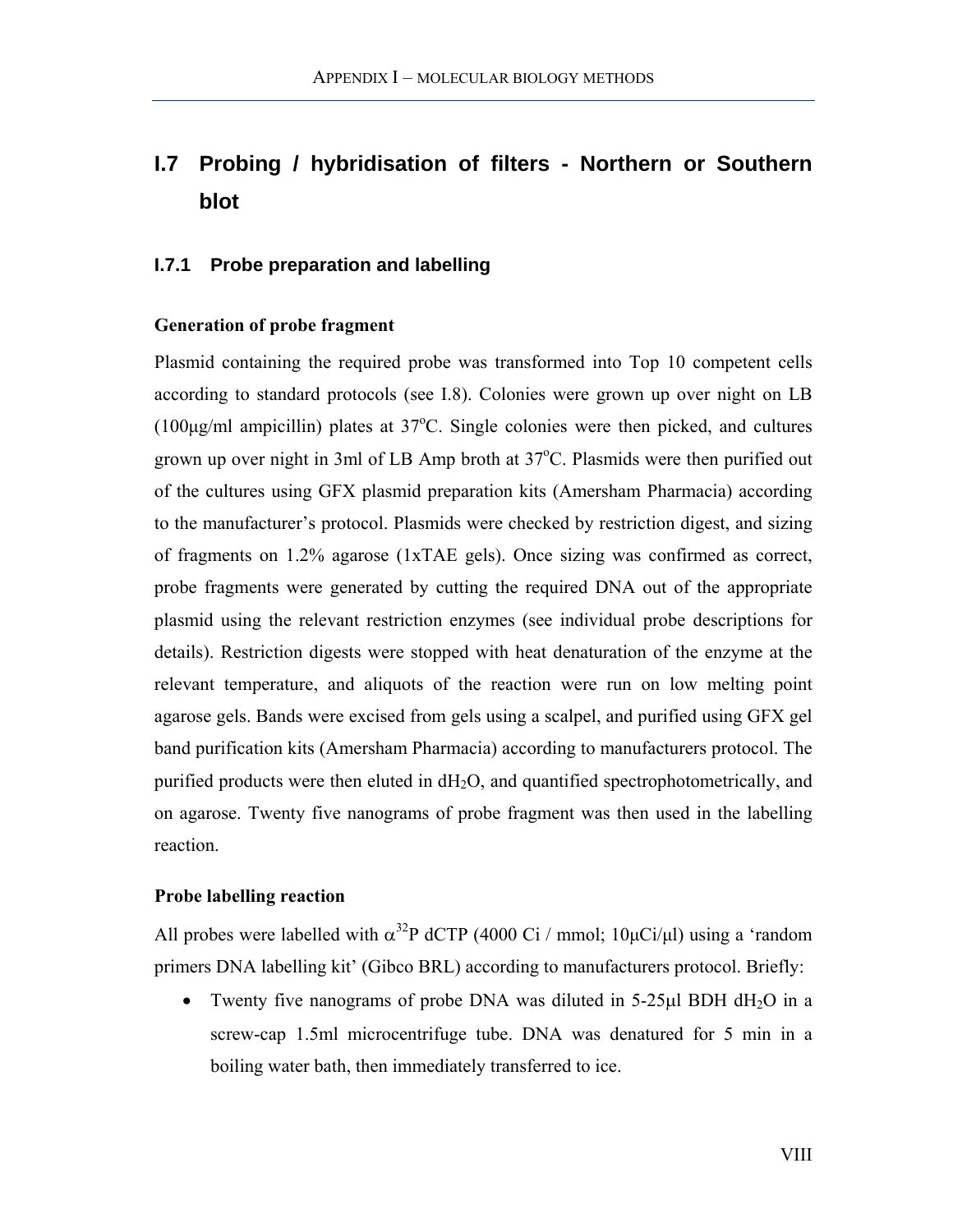<span id="page-10-0"></span>• While on ice, the following components were added to the microcentrifuge tube from the 'Random primers DNA labelling kit':

2µl dATP soln. 2µl dGTP soln 2µl dTTP soln 15µl random primers buffer mix  $5\mu$ l (50 $\mu$ Ci)  $\alpha^{32}$ P dCTP (4000 Ci / mmol; 10 $\mu$ Ci/ $\mu$ l)  $dH<sub>2</sub>O$  to a total vol. Of 49 $\mu$ l

- The solution was mixed briefly, and 1µl Klenow fragment (as supplied) added. Solution was then mixed again, and spun down in centrifuge to collect it at the base of the tube. The reaction mix was then incubated for 1 hr at  $25^{\circ}$ C.
- After one hour incubation, 5 µl stop buffer was added, then the probe purified using ProbeQuant<sup>TM</sup> G-50 Micro Columns (Amersham Pharmacia) according to manufacturers protocol to remove any unincorporated isotope.

Prior to hybridisation, the probe was denatured for 5 mins in a boiling water bath.

#### **I.7.2 Filter preparation**

#### **Pre-hybridisation of filters**

Filters were soaked in 2x SSC, then rolled out into a Techne hybridisation tube. Where necessary, two to three filters were probed per tube. In this case, a nylon mesh was placed between the filters, and between the outer filter and the tube to prevent air bubbles from becoming trapped, and the filters from sticking together and cause nonuniform probe binding. Twenty-five ml of modified Church buffer (hybridisation solution) (3.5g SDS; 49mls 0.5M Na phosphate buffer, pH 7.2; 1ml 0.5M EDTA) was added to each tube, and hybridisation tubes were transferred to a rotisserie style oven (Techne). Filters were pre-hybridised at appropriate temperature (see individual probe details) in the hybridisation tubes for a minimum of three hours in order to reduce background noise during probe hybridisation.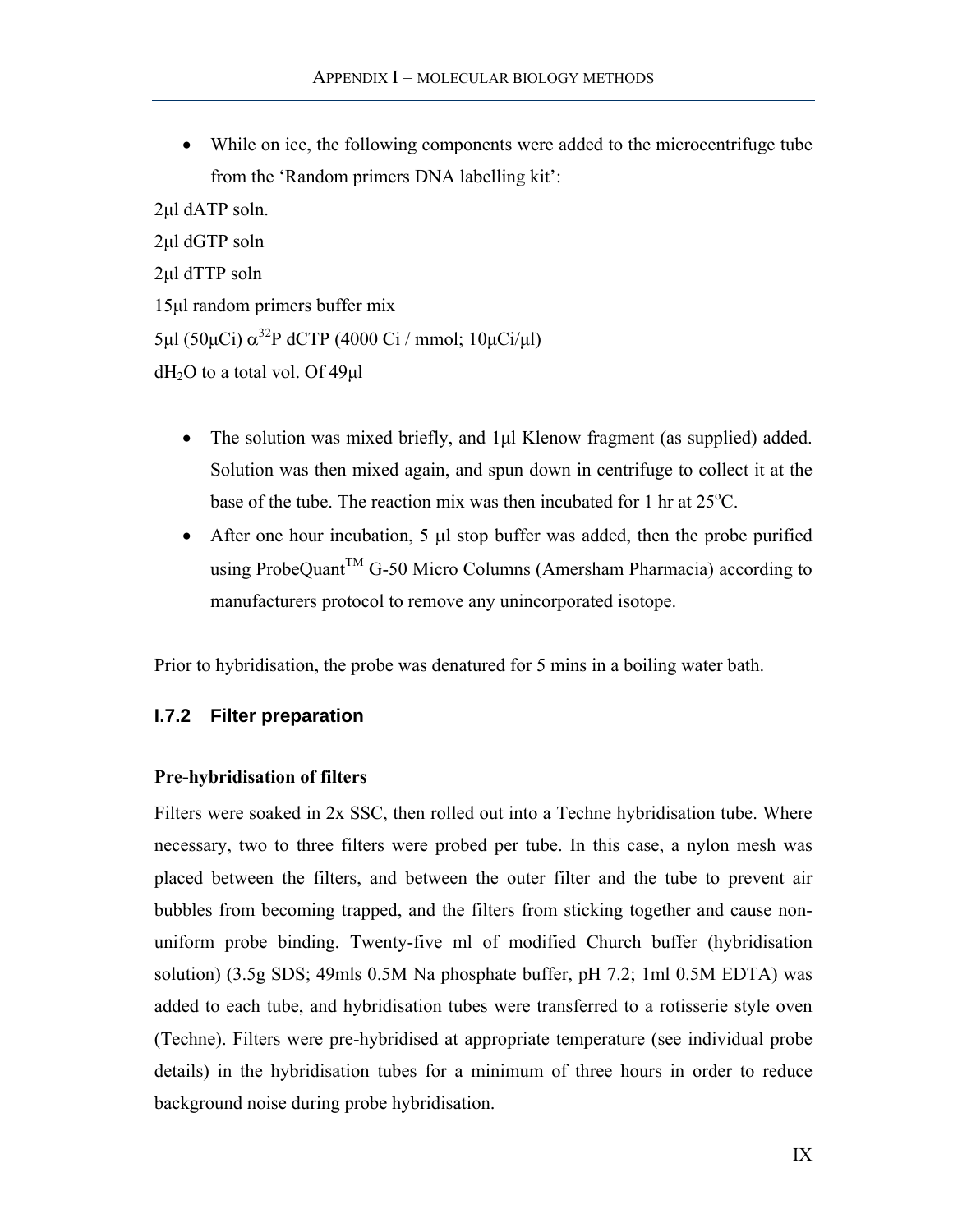#### **Hybridisation protocol**

Once the filters were suitably pre-hybridised, the pre-hybridisation wash fluid was discarded. The purified and denatured labelled probe was added to 25ml Church buffer, and the solution added to the hybridisation tube containing the membranes. The probe was then hybridised to the filter by overnight incubation at appropriate temperature in a Techne rotisserie oven.

#### **Post hybridisation washes of filters**

Each of the following solutions was made up prior to washing of filters. As the stringency of washes varied between probes, counts per second (cps) readings were taken after each wash using a hand-held mini-monitor.

| $200$ mls | 2X SSC; 0.1% SDS          |
|-----------|---------------------------|
| $200$ mls | 1X SSC; 0.1% SDS          |
|           | 100 mls 0.5X SSC; 0.1%SDS |

Washes were carried out specific to each probe (see chapters for details).

#### **Autoradiographic exposure**

After washes were completed, transfer membranes were blotted dry on Whatman 3MM paper and wrapped in Saran wrap™. The wrapped transfer membranes were placed in a film cassette with an intensifying screen and autoradiography film (Kodak) (orientation marked by cutting the top right hand corner). The cassette was then placed at -70°C for overnight exposure, and was removed thirty minutes prior to developing film. Autoradiograms were developed, and dried for thirty minutes in a drying cabinet. After developing autoradiograms, images were scanned using an Epson GT2000 flatbed scanner. Images were analysed via densitometry as e.g. (Kaplan, et al.,(1995)); (Courtenay et al., (1999)) using 'gel capture' macros in Scion Image analysis (based on NIH Image analysis software (Bethesda, MD, USA)) and the intensities recorded as relative mean expression, as described by (Courtenay *et al*., (1999)).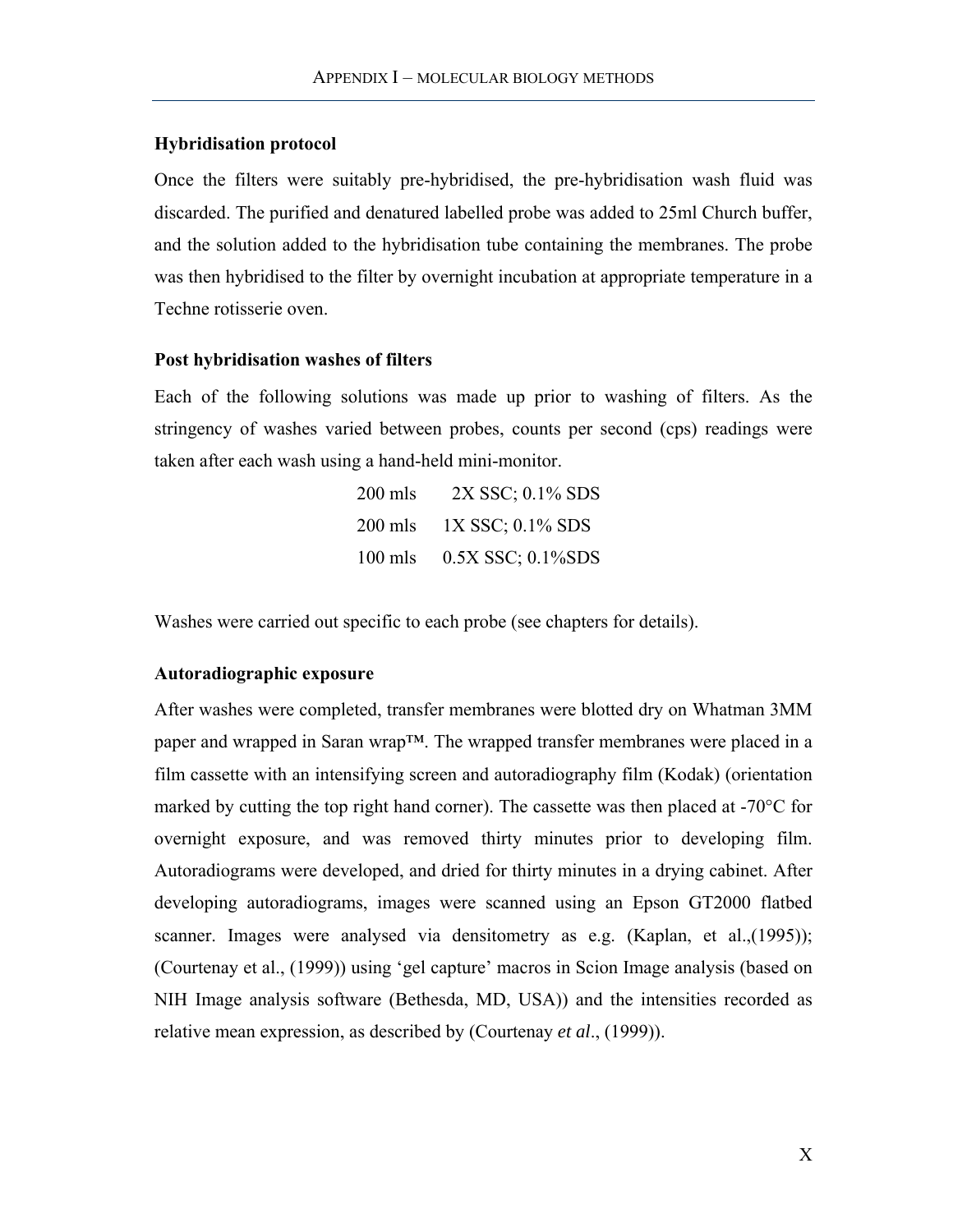# **Strip filters:**

Filters were then stripped by removing from SARAN wrap, and placing in a 0.1% SDS solution at95°C. The solution containing filter was then allowed to cool to room temperature.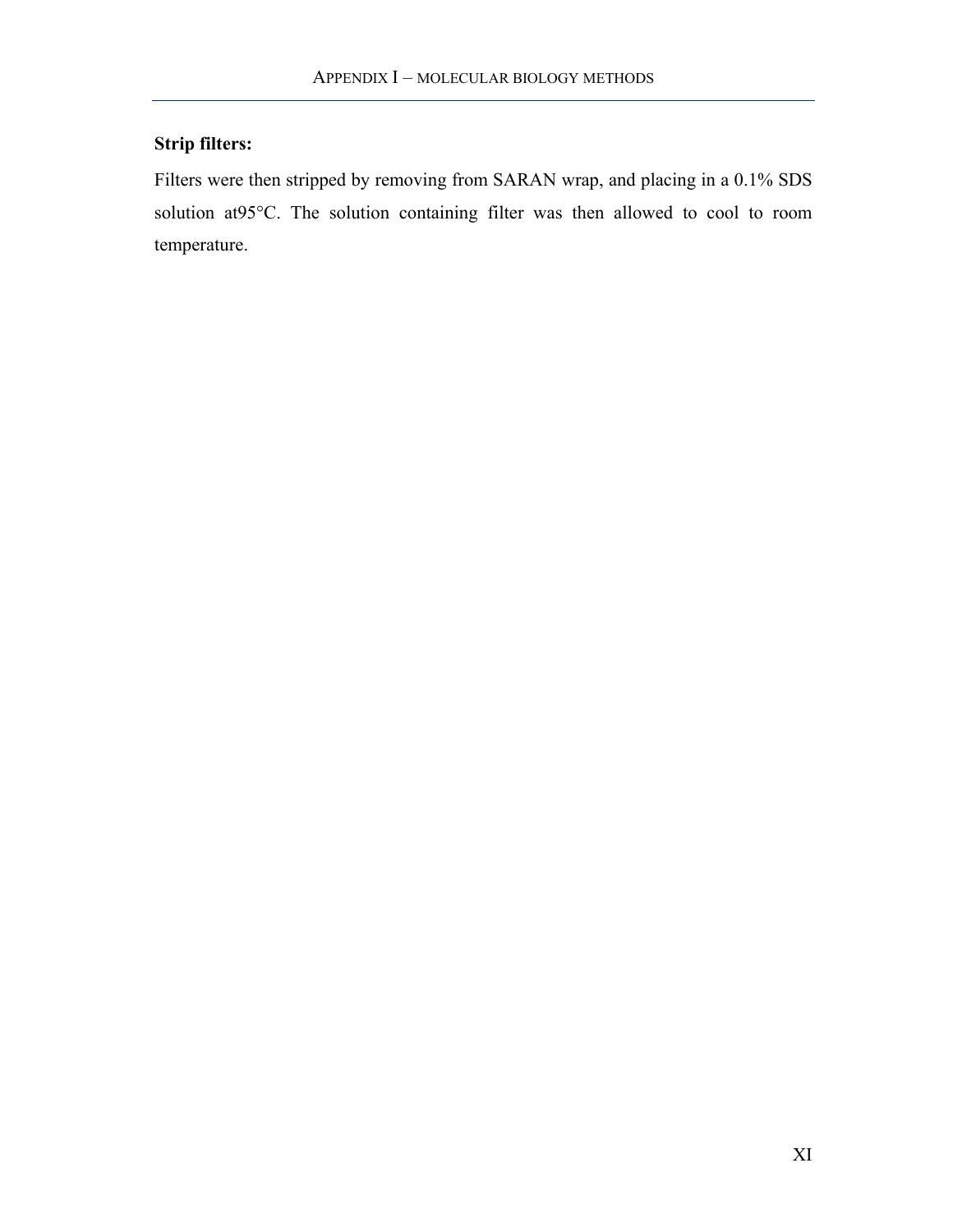# <span id="page-13-1"></span><span id="page-13-0"></span>**I.8 Transformation protocol using 'Top 10' competent cells**

- 1. Thaw one tube (125µl) of cells per transformation for 5-10 mins on ice.
- 2. Add 1µl of ligation reaction or pre-prepared plasmid (template) to each tube (whilst on ice).
- 3. Mix thoroughly, but gently, and incubate tubes on ice for 30 mins.
- 4. Heat shock cells for 45s at 42°C, ensuring all ice is removed from bottom of tube, to allow cells to take up the template (phagemid construct).
- 5. Transfer tubes to ice.
- 6. Add 250µl of LB Broth.
- 7. Cap tube and incubate at 37°C for 1 hour at 225-250rpm in a shaking incubator to allow cells to grow.
- 8. Plate out aliquots of cells according to protocol [I.9.](#page-14-1) If required, freeze down remainder of transformation at –80°C: add an equal volume of LB Broth (including 30% v/v filter sterile glycerol) to make the final solution 15% v/v glycerol to preserve cells, then place in freezer.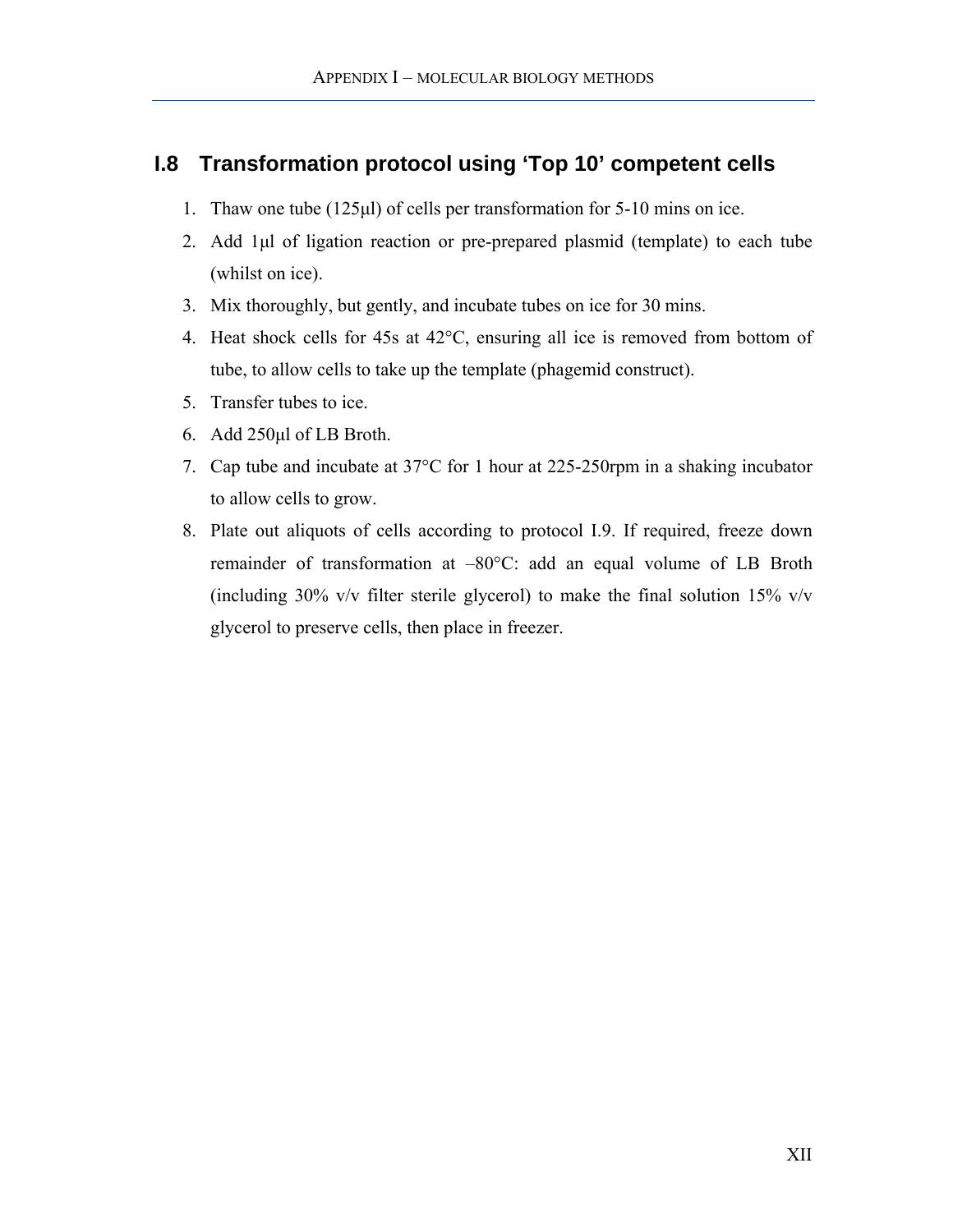# <span id="page-14-1"></span><span id="page-14-0"></span>**I.9 Plating out of colonies – from (Sambrook** *et al.***, 1999)**

### **I.9.1 Day one**

- Pour 30ml of prepared agar (100µg/ml ampicillin), per 90mm plate.
- Dry for 5mins upright with lid removed. Invert and dry for 40mins with lid removed (at 37°C).
- 100µl of 100mM IPTG and 1.2µl 40mg/ml X-Gal were spread onto the top surface of the plates to allow colour selection.
- Plates were dried for 5mins upright, and 40mins inverted in a 37°C oven.
- Transformation were then plated out by pipetting the required amount onto the centre of the prepared agar plate, and spread uniformly across the plate using a sterile plate spreader: Initially using dilutions;

1µl transformation in 99µl NZY+ broth

10µl transformation in 90µl NZY+ broth.

• Plates were dried upright for 5 mins at  $37^{\circ}$ C, and wrapped in Parafilm<sup>TM</sup>. Plates were inverted, and incubated at 37°C for *c.*17hrs.

# **I.9.2 Day two**

- Incubate plates at  $4^{\circ}$ C for 2 hrs to enhance blue colour (if using blue / white selection).
- Colonies without inserts will appear blue, colonies with inserts will remain white.
- Once required colonies have been identified, single examples can be picked and transferred to 3ml of LB Broth (100µg/ml ampicillin) in sterile universals. These colonies are then grown up overnight (approx 16hrs) in a shaking incubator at 37°C with constant rotation.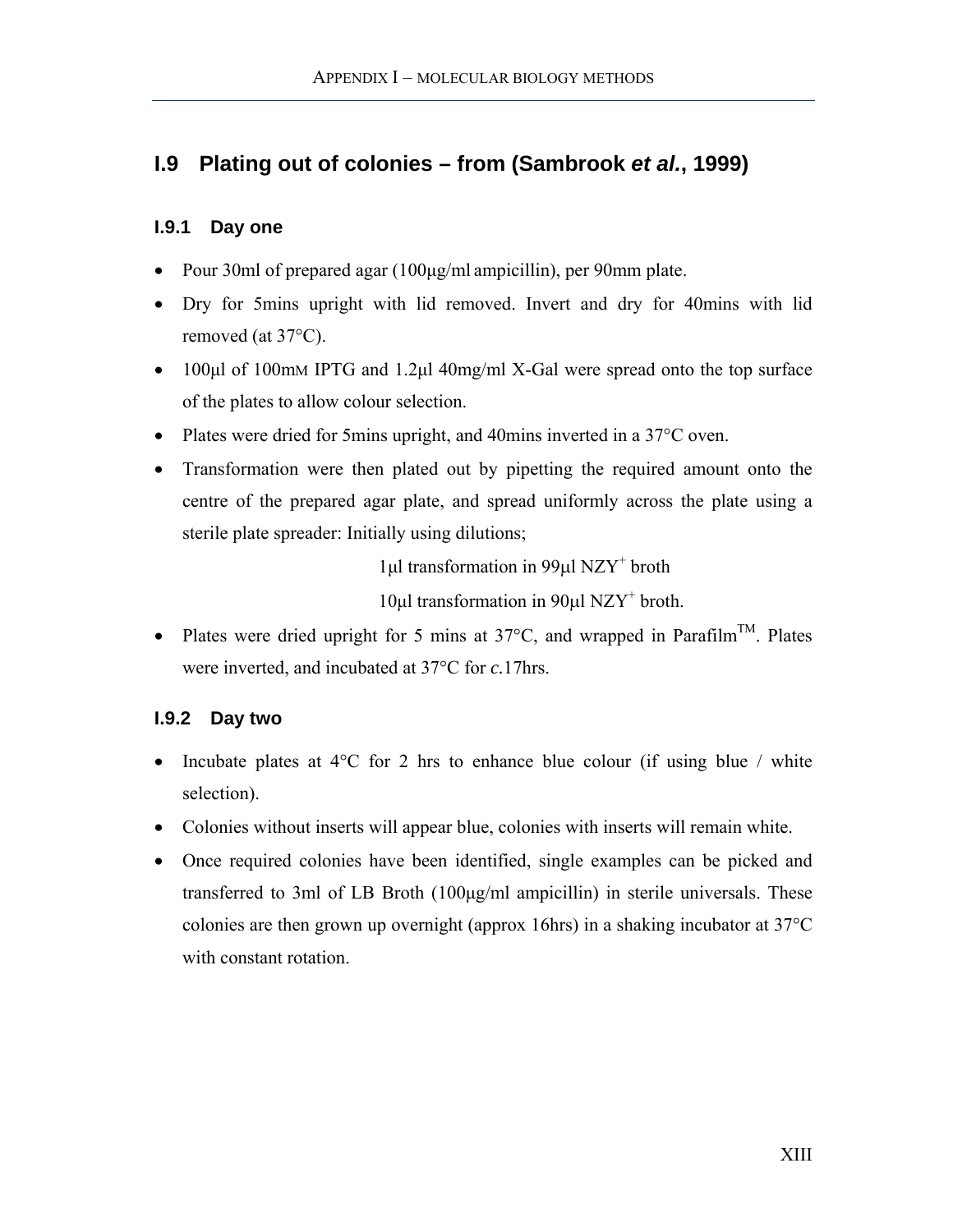# <span id="page-15-0"></span>**I.9.3 Day three**

• Once adequate growth was observed, universals were removed from the incubator, and cells pelleted. The aqueous LB Broth was then removed, and plasmid preparations carried out as required.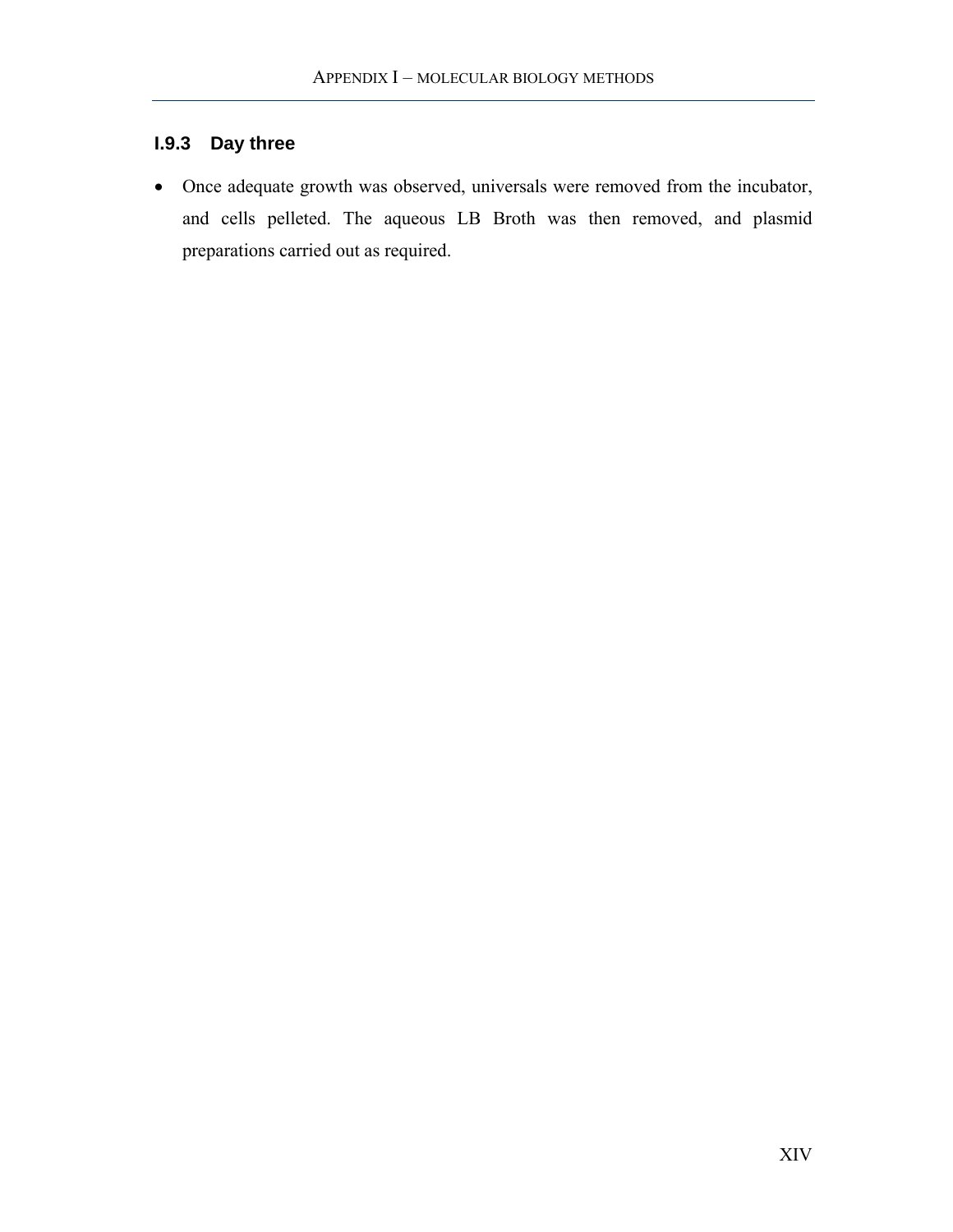# <span id="page-16-0"></span>**I.10 Probing / hybridisation of filters – bacterial colony screening**

Colony screenings were performed in order to detect positive colonies during microsatellite enrichment (i.e. those colonies containing a microsatellite insert)(see Chapter Three). The method presented below was used for both colony lifts, and colony screenings from 96 well plates, and involve fixing the bacterial (plasmid) DNA onto Hybond N (Amersham, UK) membrane.

#### **Lysing of bacterial colonies and fixing of DNA to membrane**

Filters were removed from agar plates, and denatured by placing them on Whatman 3MM paper (soaked in denaturing solution) for 8mins. The filters were then transferred to clean Whatman 3mm paper (soaked in neutralising solution) for 2 x 4 minute washes to neutralise them. The filters were then baked at  $80^{\circ}$ C for 2 hours to fix the DNA to the membrane. (For full details of denaturing and neutralising solution, please see 'Recipes' section).

#### **Filter preparation**

Prior to hybridisation, filters were soaked overnight in 6X SSC (0.1% SDS) to remove bacterial debris. Filters were washed in  $5X$  SSC (0.1% SDS) for 2hours at  $37^{\circ}$ C, then wiped with soft tissue (Kleenex) soaked in 6X SSC.

#### **Pre-hybridisation washes**

Filters were placed into hybridisation tubes and 30ml of hybridisation buffer (see recipes, Appendix IV) was added. The tubes were sealed, and incubated in a Techne rotisserie-style hybridisation oven for 5hrs at 42°C.

#### **Probe hybridisation**

Pre-hybridisation buffer was removed from the tubes and was replenished with fresh hybridisation solution containing the appropriate probes. Colony blots were hybridised with the appropriate cocktails of end-labelled  $\alpha^{32}P$  ATP oligonucleotide probes (see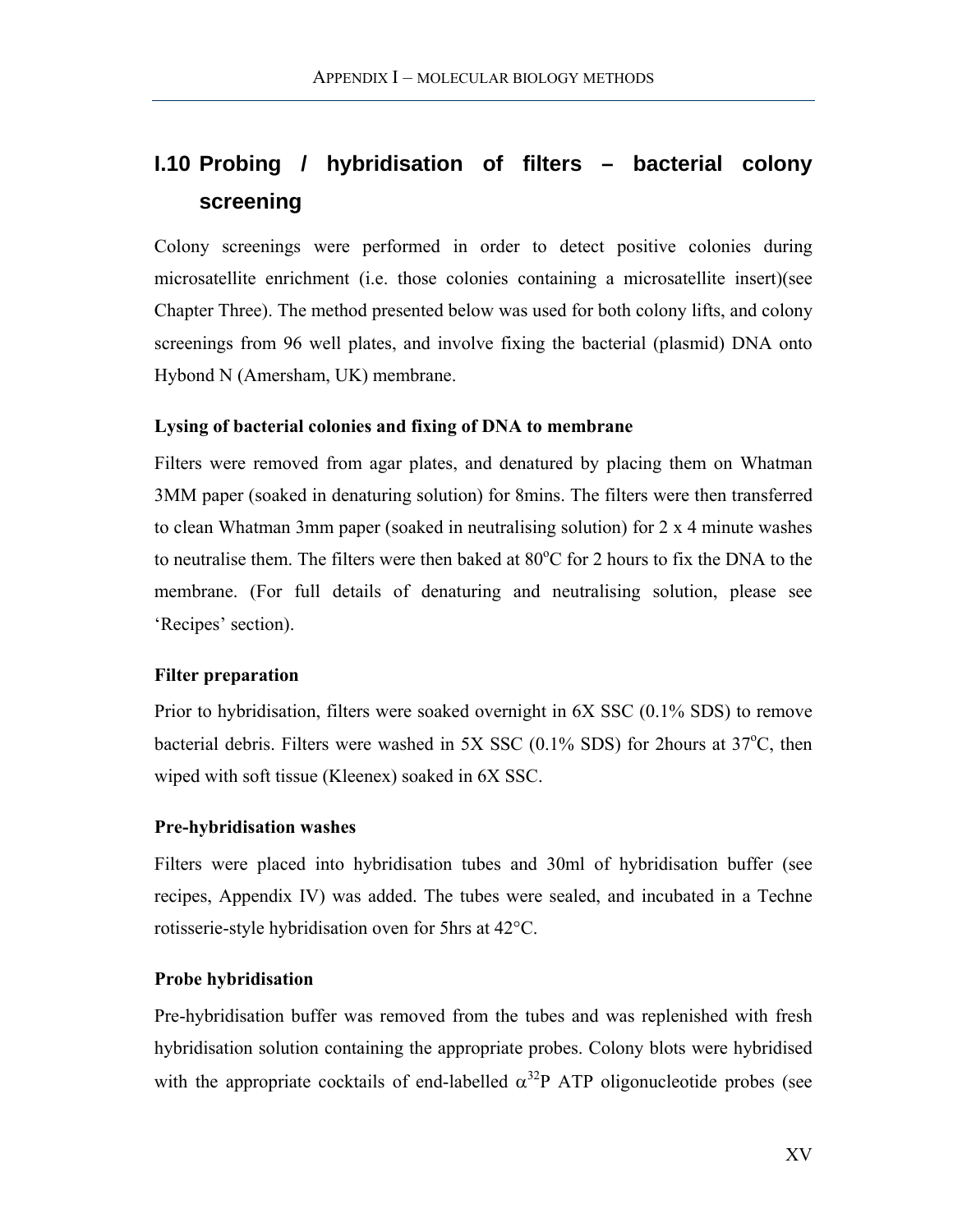tables in Chapter three) over-night at 42°C in a Techne rotisserie-style hybridisation oven.

#### **Post-hybridisation washes**

Post-hybridisation washes were carried out as follows in hybridisation tubes:

6 $\times$  SSC (0.2% SDS) for 5' at 42°C  $\times$ 1

5 $\times$  SSC (0.2% SDS) for 10' at 42°C  $\times$ 3

After over-night autoradiographic exposure, positive recombinants were identified and graded from  $1-10$  ( $10 =$  highest intensity). Grading was carried out by eye, to an arbitrary scale. Positive colonies were then sequenced.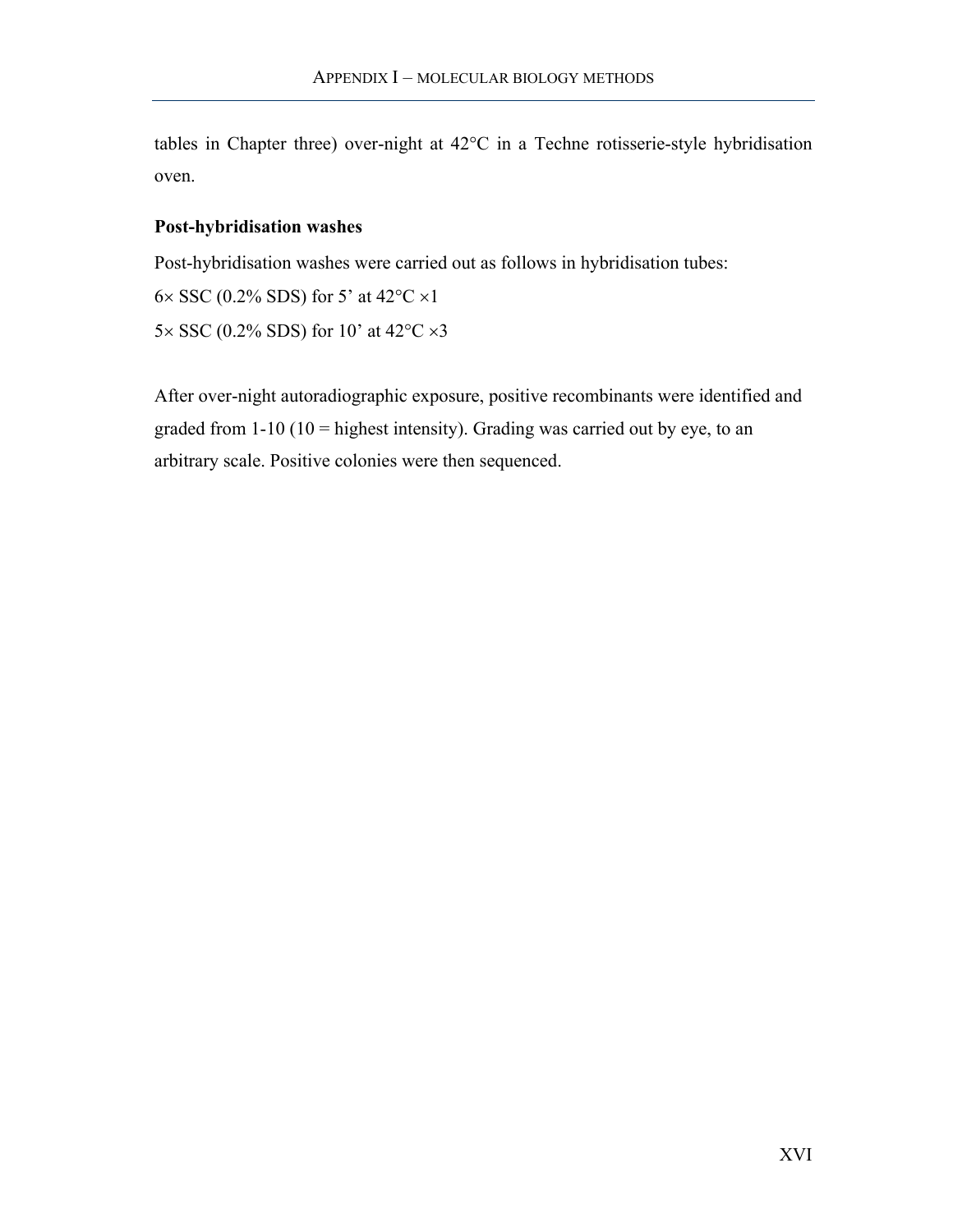# <span id="page-18-0"></span>**I.11 Pouring and running a Polyacrylamide gel, and gel electrophoresis.**

Denaturing gel electrophoresis on 6% denaturing polyacrylamide sequencing gels was carried out to manually genotype microsatellites isolated in this study (Chapter Three). The following details the method of polyacrylamide gel electrophoresis.

### **Preparation:**

Prior to running the polyacrylamide gel, it was essential to ensure that the gel rig and plates were clean. The lower plate was cleaned with a 70% Ethanol wash, then 'Repelcoat' was spread evenly over the plate (siliconisation to allow easy removal of gels), and left for two mins. A final 100% ethanol wash was carried out, and the plate rinsed with  $dH_2O$ . The top plate was cleaned by addition of a few drops of NaOH to remove grease, then wiped over. A soak in water, then rinse with  $dH<sub>2</sub>O$  was included to remove any remaining NaOH. After 2mins a 70% Ethanol wash was carried out, and the plates left to dry. The gel rig was assembled by placing the lower (rabbit eared) plate into the cassette. 0.2mm spacers were placed at either edge of the plate, and the top plate placed on top. Clamps were tightened, and gel was then prepared and applied as follows.

All mixing of the gel was carried out on ice, and components were added in the following order. APS was added immediately before pouring to prevent premature polymerisation.

| Polyacrylamide gels |                   |
|---------------------|-------------------|
| 64ml                | Sequagel XR       |
| 16ml                | Sequagel complete |
| $640 \mu$           | $10\%$ APS        |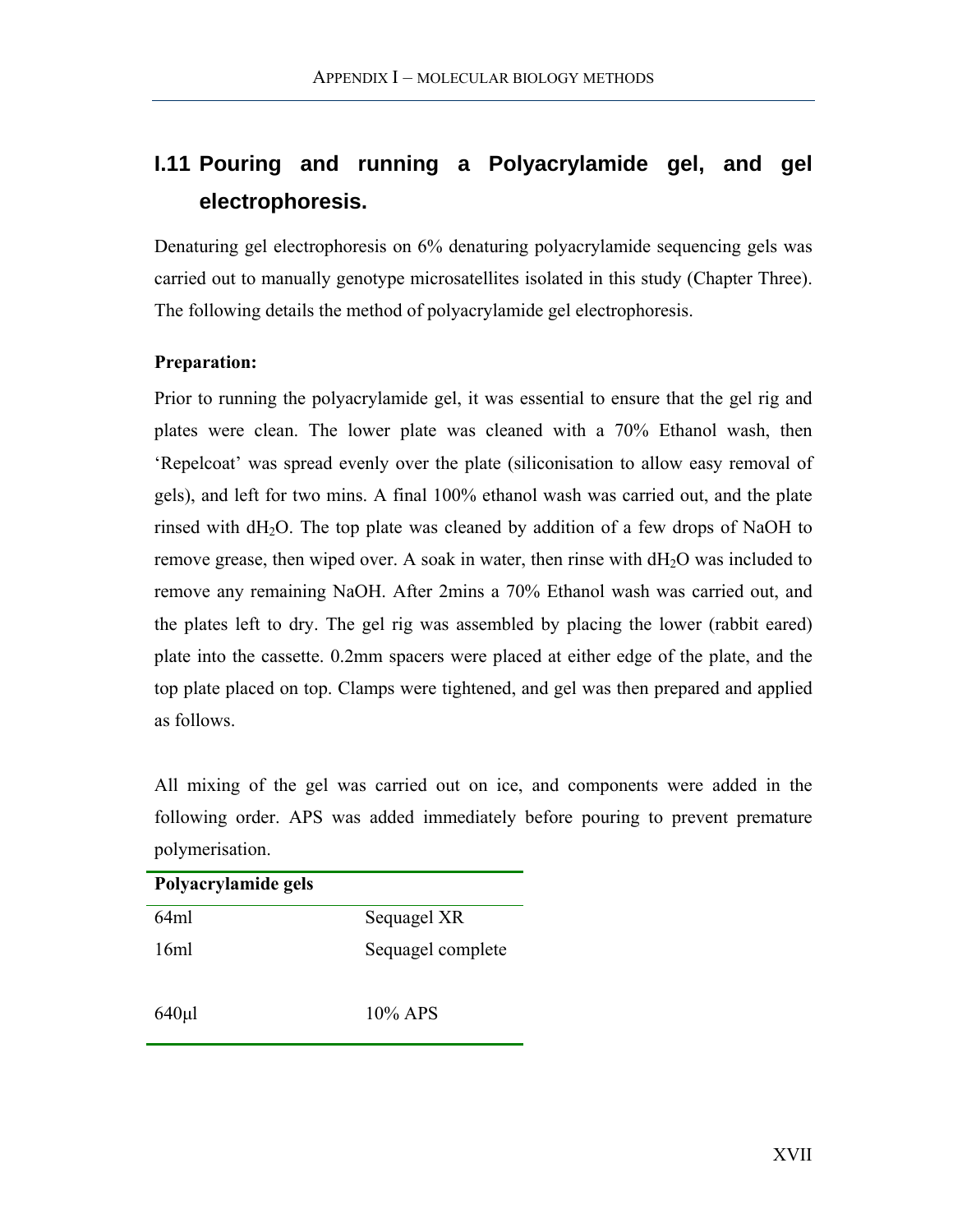The gel mix was then poured into the assembled gel rig plates, and left to polymerise for 2 hours. The gel rig was fully assembled, and pre-electrophoresed in 1xTBE for 45mins at 70W until it reached a temperature of 50°C. Prior to electrophoresis, wells were flushed with  $1 \times$  TBE to remove any excess ammonia build up.

Prior to loading of samples, 2.5µl of formamide 'Stop' dye was added to each PCR reaction. Samples were then denatured at 98°C for 5mins, and immediately placed on ice. Gel wells were washed out again after pre-run by flushing with buffer, then 1.5 – 2.0µl of each sample was loaded (depending on how 'hot' the samples were). Samples were then electrophoresed for 1-2hrs at  $\sim$  35V/cm ( $\sim$  2,500 to 3,000 V\*H).

Post run, the gel rig was dismantled, and the gel transferred to Whatman 3mm paper. The 3mm paper with fixed gel was dried for 2hrs at 85°C under vacuum in a gel drier. Once dried, the gel was loaded into an autoradiography cassette, and exposed for an appropriate amount of time to visualise the amplified products (from  $24 - 72$  hrs at -70°C with or without an intensifying screen, as required). In some cases it was necessary to shorten or lengthen the exposure time depending on signal strength.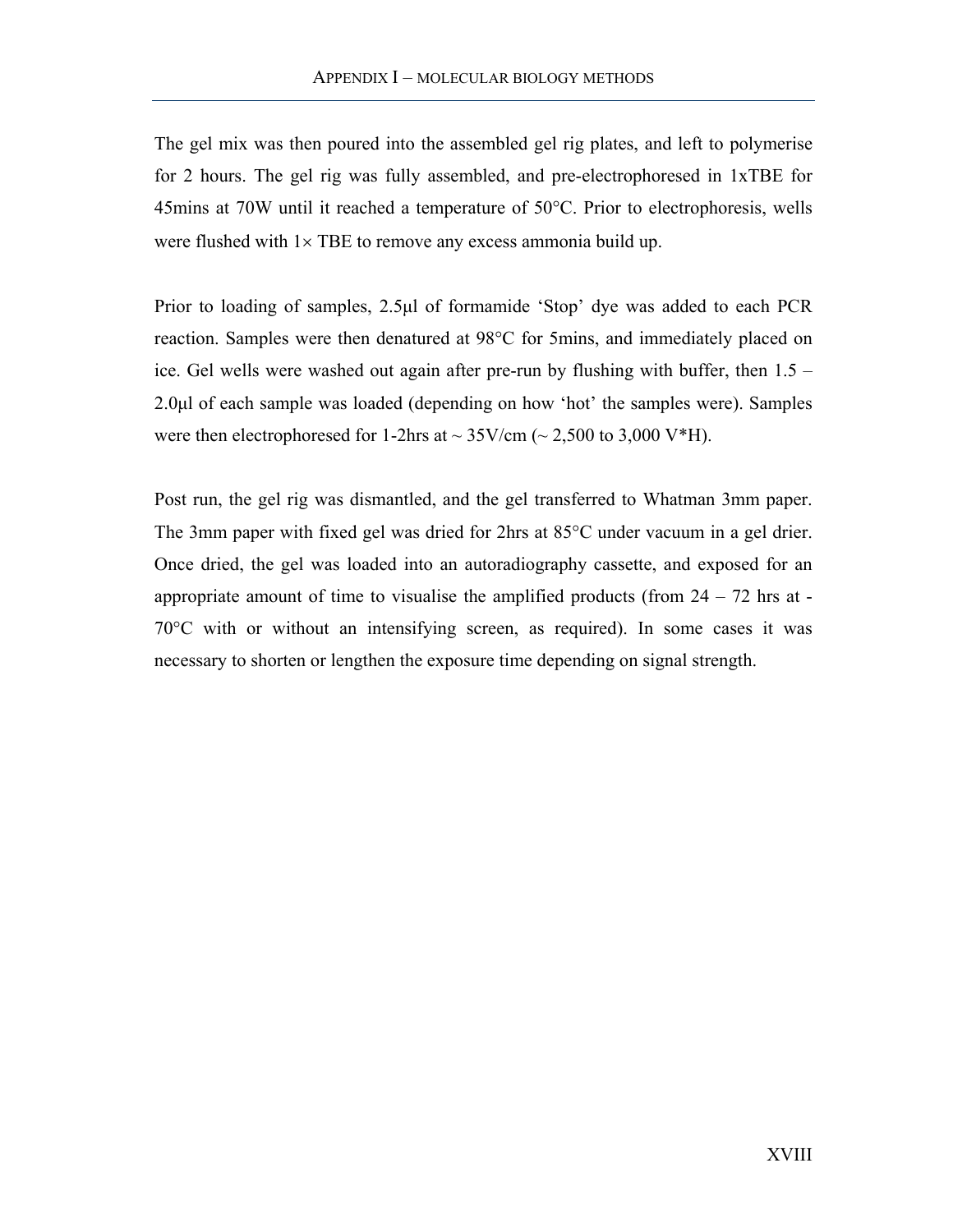# <span id="page-20-0"></span>**I.12 Sequencing of plasmid construct**

Reactions were set up as follows:

| Component                               | Volume   | Amount          |
|-----------------------------------------|----------|-----------------|
| 100-250 ng/ $\mu$ l template            | $2\mu$ l | $[200 - 500ng]$ |
| Big Dye <sup>™</sup> Ready Reaction Mix | $2\mu$   | [as supplied]   |
| $3.2 \mu M$ primer                      | 1µl      | $[3.2$ pmol]    |
|                                         |          |                 |

Sequence reactions were then run on a Biometra T-Grad thermocycler using the standard cycle (25 cycles of:  $95^{\circ}$ C denaturation for 20s,  $50^{\circ}$ C annealing for 10s,  $60^{\circ}$ C extension for 4mins, followed by a hold at  $4^{\circ}$ C).

Samples were cleaned up using a standard ethanol precipitation for 96 well plates (see [I.14\)](#page-22-1), and products run on an ABI PRISM 377™ Automated DNA sequencer (PE Applied Biosystems). Sequences were aligned using Autoassembler (PE Applied Biosystems), and clones identified via Blast searching (BLASTN Version 2.2.1) (Altschul, *et al*., 1997).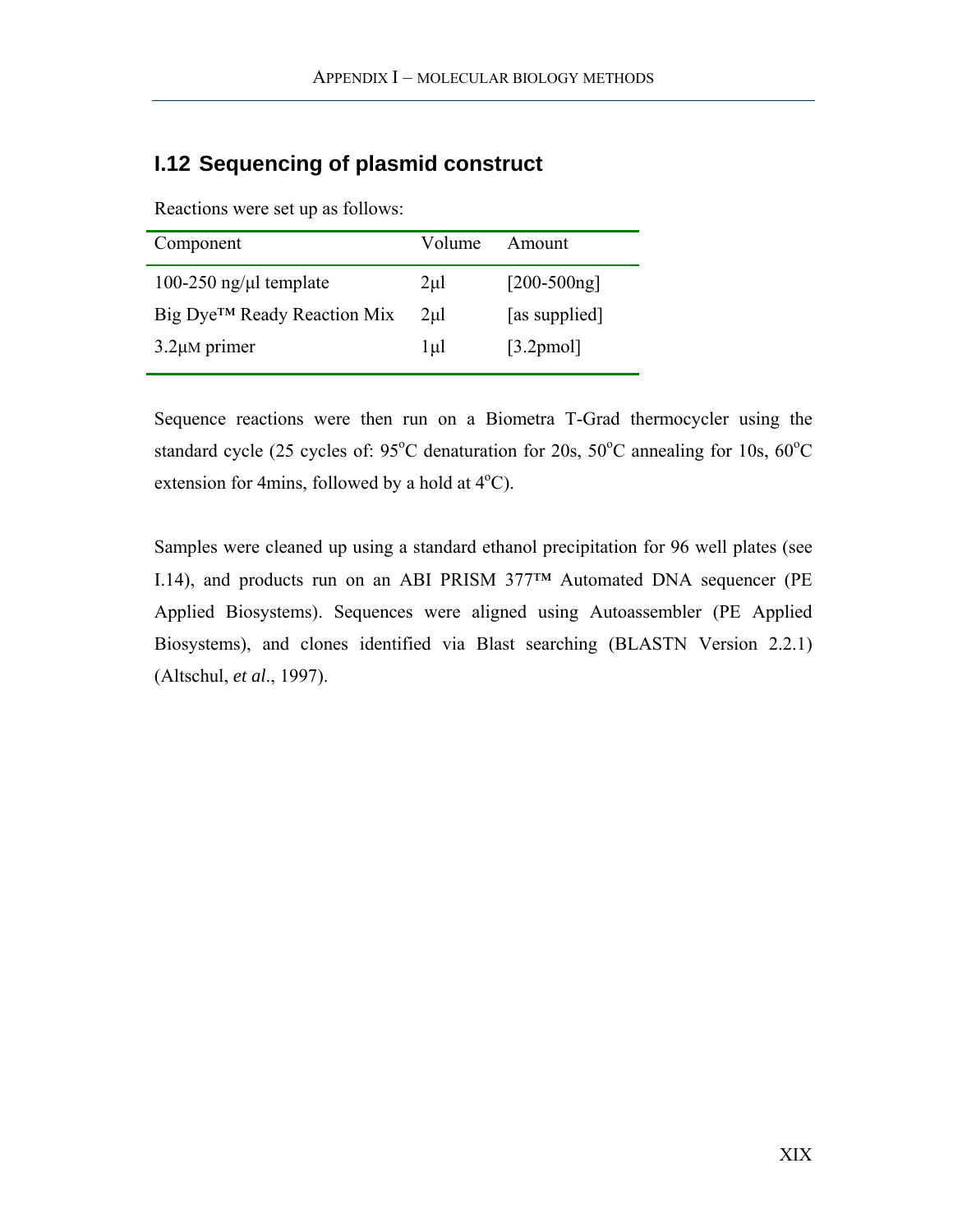# <span id="page-21-0"></span>**I.13 Direct sequencing of PCR product**

Eluent from a purified PCR product was used as a template in a direct PCR sequencing reaction using Big Dye™ Terminator Cycle Sequencing Ready Reaction mix (PE Applied Biosystems). Each sample was sequenced, using the appropriate forward and reverse primer, as detailed below. The following components were added to each sequencing reaction:

| Component                               | Volume    | Concentration / Amount |  |  |
|-----------------------------------------|-----------|------------------------|--|--|
| $6-18$ ng/µl template                   | $5\mu$ l  | $[30-90ng]$            |  |  |
| $Big Dye^{TM}$ Diluent                  | $2\mu$ l  | $[2\mu]$               |  |  |
| Big Dye <sup>™</sup> Ready Reaction Mix | $2\mu$ l  | [as supplied]          |  |  |
| $3.2 \mu M$ primer                      | $1 \mu l$ | $[3.2$ pmol]           |  |  |
|                                         |           |                        |  |  |

Thermal cycling was then carried out on a Biometra T-Grad using a standard cycle sequencing cycle (30 cycles of:  $95^{\circ}$ C denaturation for 20s,  $50^{\circ}$ C annealing for 10s,  $60^{\circ}$ C extension for 4mins, followed by a hold at  $4^{\circ}$ C).

Samples were purified using a standard Ethanol / NaOAc precipitation for 96 well plates (see [I.14\)](#page-22-1). Products were sequenced on an ABI PRISM 377™ Automated DNA sequencer (PE Applied Biosystems). Post-run, gel lanes were tracked manually, and sequence data extracted using ABI PRISM 377™ sequence analysis package version 3.4. Forward and reverse sequences were then aligned using Autoassembler (PE Applied Biosystems) and combined to produce consensus sequences which were then subjected to a BLAST search (BLASTN Version 2.2.1) (Altschul, *et al*., 1997), and verified as the correct products.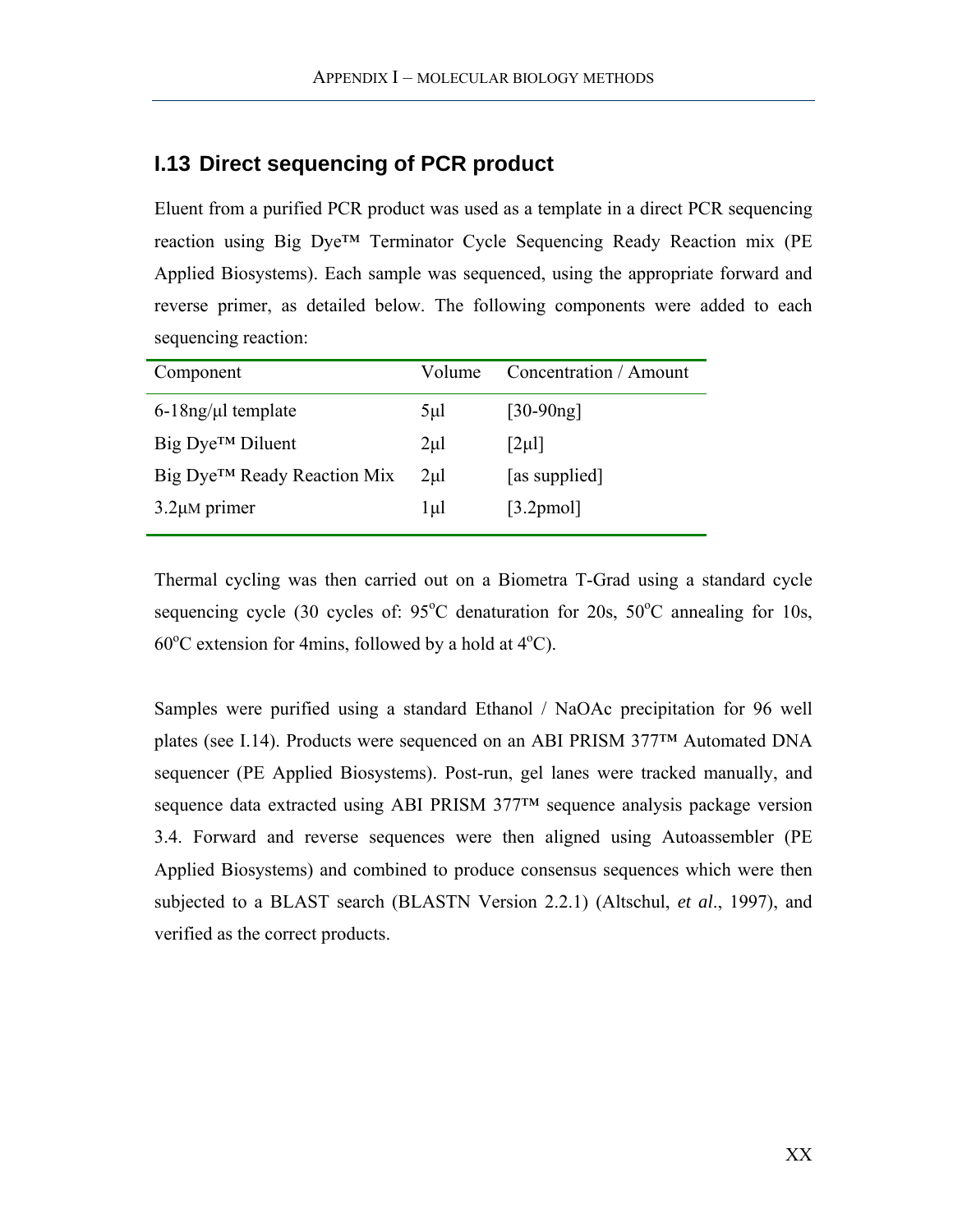# <span id="page-22-0"></span>**I.14 Big Dye sequencing clean up method – Sanger Centre**

# **BigDye Terminator Clean up Method.**

This clean-up method is good for removing excess dye from reactions, so you should see less "dye blobs" in the sequences. The EDTA in the precipitation mix reduces the precipitation of smaller DNA fragments and so also reduces the precipitation of unincorporated dye. HOWEVER, it is very important not to exceed the recommended centrifugation time (step 3) as this will increase the dye blob problem. It is also important to keep the precipitation mix at room temperature as both sodium acetate and EDTA may precipitate out of the mixture if it is stored in the fridge or freezer....and then the precipitation will not work at all!

### **Precipitation Mix:**

100ml 96% ethanol 2ml 3M sodium acetate soln 4ml 0.1mM EDTA Keep precipitation mix at room temperature and make up fresh solns regularly.

# **Protocol 96-well plates**

- 1) For a 10µl reaction volume, add 10µl water to each well  $(\geq 20\mu l)$ .
- 2) Add 50µl pptation mix, at room temperature, to each well.
- 3) Spin at  $4000$ rpm/ $4^{\circ}$ C for 20-25 mins.

Note: do not exceed spin time it is not necessary to pre-chill the centrifuge

- 4) Tip off the supernatant, drain plates upside-down on tissue.
- 5) Add 100µl chilled 70% ethanol to each well.
- <span id="page-22-1"></span>6) Spin at  $4000$ rpm/ $4^{\circ}$ C for 2-4 mins.
- n.b. for 3700 templates, repeat steps 5,6 once more.
- 7) Tip off the supernatant, spin plate upside-down on a tissue at 250rpm for 30-60 secs.
- 8) Allow plate to dry before loading.

<http://www.sanger.ac.uk/Teams/Team51/BDC.shtml>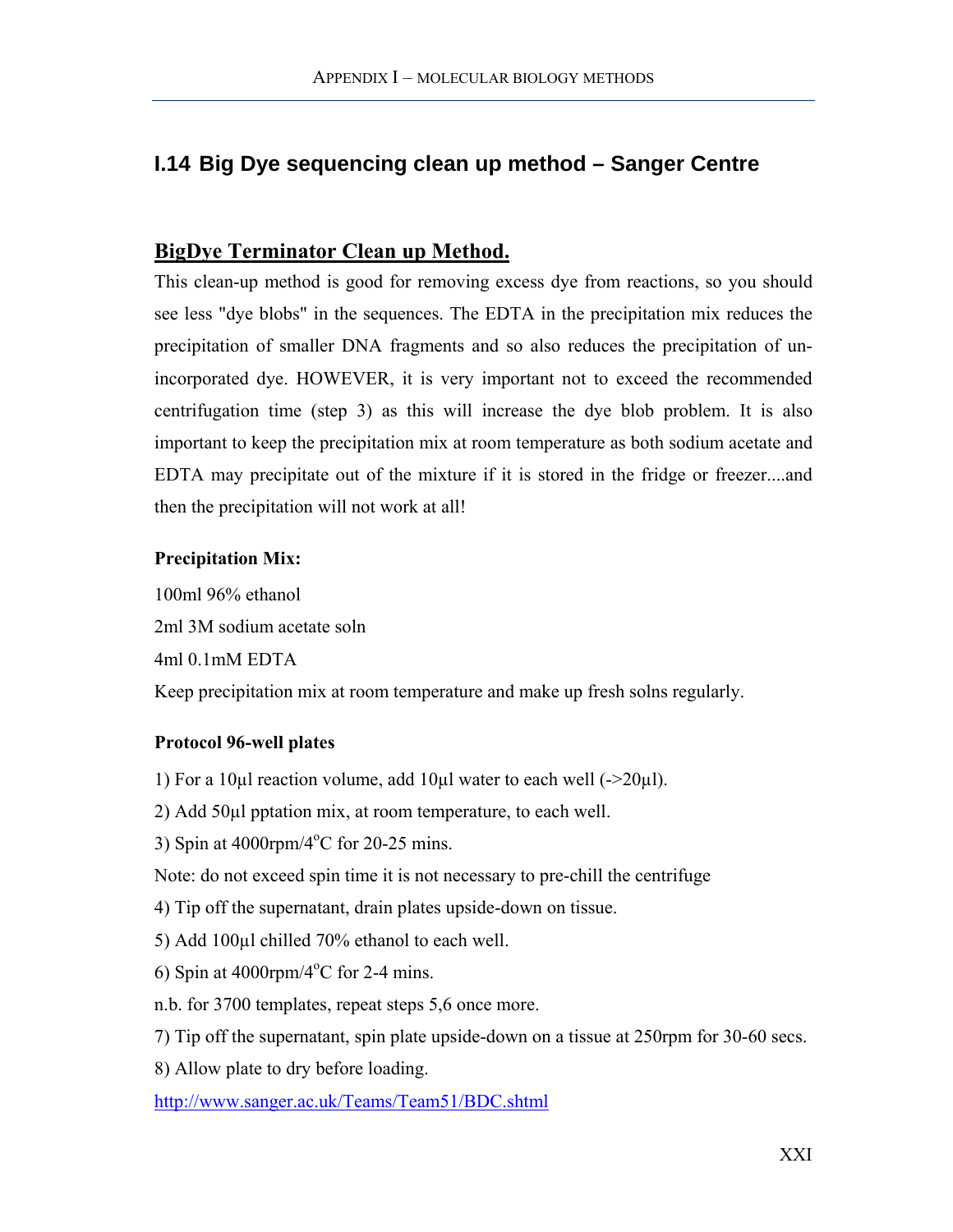# <span id="page-23-0"></span>**I.15 Protocol for colony PCR.**

# **PCR mix:**

| Component                              | Volume      | Final concentration / amount |
|----------------------------------------|-------------|------------------------------|
| $10 \times \text{buffer}$              | $2 \mu l$   | $1 \times$                   |
| $25$ mM MgC $l_2$                      | $1.2 \mu l$ | 1.0 <sub>mm</sub>            |
| 5mM dNTPs                              | $0.8 \mu l$ | $200 \mu M$                  |
| $10 \text{ ng/µ}$ l T3                 | $3 \mu l$   | $1.5$ ng/ $\mu$ l            |
| $10$ ng/ $\mu$ l T7                    | $3 \mu l$   | $1.5$ ng/ $\mu$ l            |
| $5 \text{ units/}\mu$ l Taq polymerase | $0.1 \mu l$ | 0.5 U                        |
| $dH_20$                                | $9.9 \mu l$ | to final 20µl                |

The appropriate mastermix volume was made up, and aliquoted this into PCR tubes on ice. Part of the colony was picked using a cocktail stick or sterile pipette tip, then placed into a PCR tube and swirled gently to mix. Post-PCR, results were checked on agarose gel.

### **PCR programme:**

Initial denaturation at 96°C for 3min, followed by 28 cycles of: 94°C for 70s, 50°C for 75s, 72°C for 90s, followed by 1 cycle of 72°C for 4 min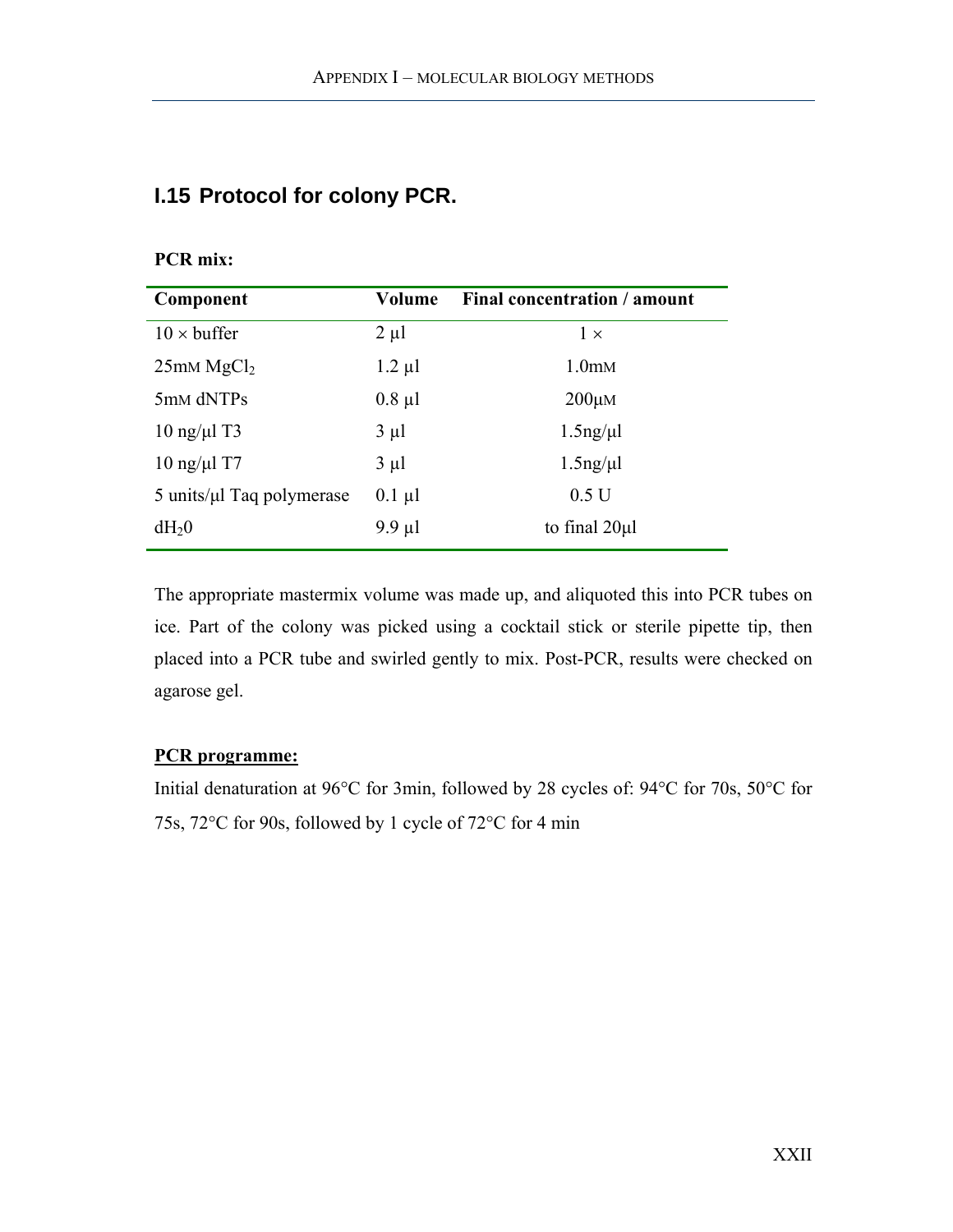# <span id="page-24-0"></span>**Appendix II Microsatellite data: Chapter 3**

# **II.1 Microsatellite sequences**

Repeat (Rep) regions are underlined, and primer bind sites (forward and reverse, PF and PR respectively) are given in **bold.** Sequence length is given at end of each sequence.

#### **StPfl001**

```
ACGACTGTGTGTTTCATCAAAGCATGAAACCCTGTGTGTGTGTGTCTCTATGTCAATCTATCTATCTATC
TATCTATCTATCTATCTATCTATCTATCTCTCTCTATCTCTCTCCCTATCTGTCTATCTATCTATCCATA
TATTAATCCATCCATCCGTCTTTTTACTGATTTGCATTACTCTTTTCTTACTTTCACCATCTTTCAGATC
AATACAGAGAAGTTGAGCTATTTTGAGAGCATTTCATGCTCCACTTGGGCCAGATGTTCTATAAAAATCC
CCTTCCTAGATAAACCTAAAAATATGATTG 310 
F 15-32, R 263-310, Rep 58-113
```
#### **StPfl002**

TGTATTGATATATGAGAGGGGG**ACCCGATCAAGTTGTAGTCAT**GTCTGTGTGTGTTAGTGCTGCTGTCTG TCTGTCTGTCTGTCTGTCTGTTCTACTCGCTGACAGTGGACCTGCATTGTTGCTTATCCTGTTTGCCAGA AGTTGCACCCAAAATACTGCCAGGAGGGC**AACACGCCGAGAGGAGAAATG**TGCTTCTACATGTGCTTCTA CATGTGCTT 219 F 23-43, R 190-170, Rep 64-91

**(CTGT)7**

#### **StPfl003**

CTTTCTGGCGTTTCTCTTTTGCTGTGCACTGAATACCAATCACGTGTCACACCGAATGGCAGTTGGTAAC AGCAAATNGTAGGTGGTTGATTTAAGTTAATGTCATGCG**GTCAAATTAGGGAGGGCAGTG**TGAGCACTGG TCAAGGACCCTCCTTCGGGTTGATCCATCAATCTATCCATCCATCCACCATCTATCTATCTATCTATCCA TCCATCCATCTATCCATCCATCCATCCATCATAGCACAAACCA**ATTTATCCTGTGCAAGGTCAGAG** 276 F 110-130, R 276-254, Rep: 173-239

#### **StPfl004**

TTAATGAACGGACTCTTTCACCGGCTCCAGCTTCCTCTGTGC**ATGAGGACGTGGATGTTCTTC**CGCTCAG CGACGGGGACTCTCTCTCTCTCTCTCTCTCTCTCTCTCTCTCTCTGTGTCACATGGCTCCGTTCTGCCAC AGCCAGCTAATTAGTGGTGGCTTA**GTGAACATTAAGCAGAGATAGGGG**TTTAACG 195 PF 43-63, PR 165-188, Rep: 80-115

#### **StPfl005**

GTGAGCAACATGCCTGA**TGCTGCCGAGCTGGGCTTATTATC**ATGGTGTGTGTGTTAGTGTGTGTGTGTGT GTGTGTGCATGCCTGCAGACACGTGTGTGCATATGT**ATGTGACAGTTGGgATGCcGTGTG**GAGCGTcCTG CTAATGTGGAATTATGAGCTTCAACAATGACCA 173 PF 18-41, PR 107-130, Rep 45-76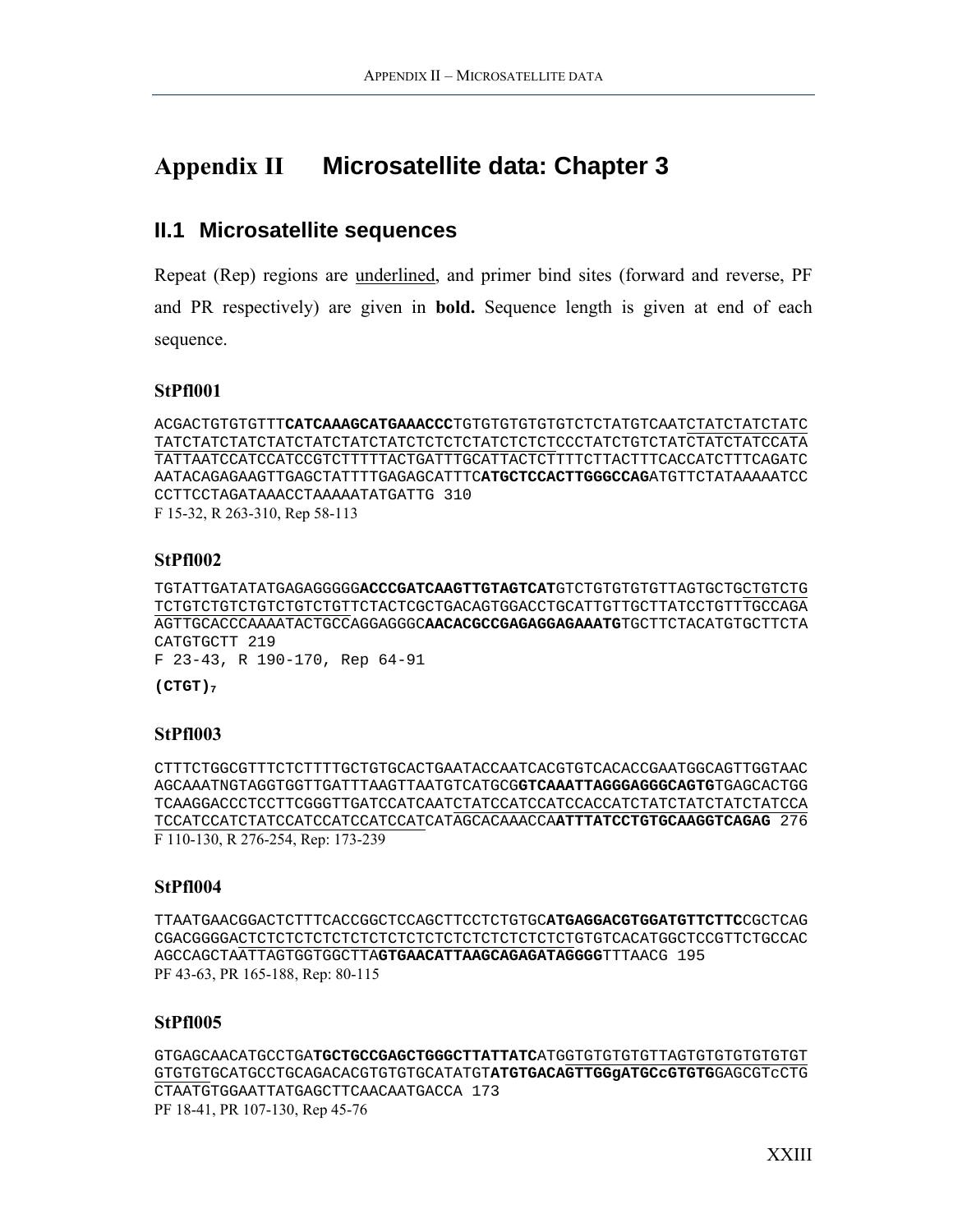#### **StPfl006**

CTGTCATGCAAAAGAAAAGAGAGAGAGAAGAAAGGAAACAAAGAGAAACTGATTTATAAATGATGTAGAT ACTCCGCTATAAAAAGTATCTAGATGGATGGATAGATAAATAGTTAGATAGATAGATAGATGGATAAATA GATAGATAGATAGATAGATAGATAGATAGATAGATAGATAGATAGATAGATAGATAGATAGATAGATAGA TAGATAGATAGATAGATAGATAGATAGATAGATAGATAGATAGATAGATAGATAGATGGATAGATAGATA GACACCTACCCAATGGTCCACAGACGCTGCTCAGGGGGCTGGTTATCAGGATCATCGACAGCAGCAGCAT ACACAGGGGAGAGGAGCTAAGGCTGAGCCCCAGGGTAGGCCTCCTGGACTGGGCCAGAGCGCCACCTGTC CTGGGCAGAGGCATGGCAGGCACCGNNTGTGGGCCGGGTCGGANATGACGGACACTCAGGTANGGCTCCA CTCAACANGGATAGGCACTCTGCAGACCAGANAGANNNAAAGCATGAACGTCAG 543 PF , PR , Rep 93-280

#### **Stpfl007**

**L1**GCCAACAAACATCCGTTGTGAGACGAAAA**CAGACCAAAGGCCAAGAGTG**GTGTGTGTGTGTGTGTGAG AGAGAGAGAGAGACAGACGGACAGACAGACAGACAGACAGACAGACAGACAGACAGACAGATAGACAGAC AGACAGATAGACAGACAGACAGACAGACAGAGACAGACAGGTCAGAGACAGACAGGTGAGAGACAGACAG AGACAGACAGAGACAGACAGAGACAGACAGAGACAGACAGGTGAGAGACAGGTCAGAGACAGACAGGTGA GAGACAGACAGAGACTTGTTCTGGTTCTACTTTTANATCTAATCCAGGGTTA**CATTCTTATCCCGCTTCT GTTC**TCACTTCACATCCTCGTACTTTTTGTAGNTCTGGTTCTGATTCTACTTCTAGTACCACTCCTTGTT CTGATTTTCTTTCTGCTGCTGTTGCTGGT 447bp PF 30-49, PR 352-331, Rep: 41-292

#### **Stpfl008**

CGGCGCTCGGGGAGCAGATGTCTGGGGAGTAAGGTGCCTTGCTCAGGGGCACTAGACAGGGTAGGGAGAC TCTTGGATTTTTGGACAGATCAATCCAGGTTATTCTTTTGTTGTCTCTCCGTGGAGTC**GAACCAGAGACG AACCAGAGACC**TTCTCTGCCCATANTCCAAGTTTCTATAGATAGATAGATAGATAGATAGATAGATAGAT GGATGGATAGAAATAAAGATAGAgATGGATGGATATATGGATGGATGGATAAGGGTGAAAACTCAGTTGT ATATGTGTCTATCCCTTTAAGACTCCATTAAAATAAATAAAATACTTtACTTATCTNATCTCCCCCCACA TGTCATCTTATTAAACTTTCCAGNCTCAACAT**TTCTGTCTCAAATCTGTCCCCTGT**ATNCANTCATCATC ACCCATGCTCA 431bp PF 129-151, PR 406-383, Rep:180-260

#### **Stpfl009**

CTGCTCAATGCCTTGATCATTTTAAGAAGGAATCTTTGAGACAn**GGAGGAGTTTTCTTTGTTTTAG**CACA ACATGAAACTTGTAAAGtaCAAGTTAGATAgATAGATAGATAGATAGATAGATAGATAGATAGATAGATA GaCAGATAGATAGATAGAGAGATAGATAGATAGATAGATAGATATAGATGGATCGATGGATAGATAGACA GATAGATaGATaGATAGATAGATAGATaGATaGATAGATAGATAGATAGATAGATAGATAGATagATAGA TTGATaGAAGCAcTTGtTAGATCA**CTAaTaATATAGTCATAACACTGAC**mAACCATaATATTGCATCAAT AAAGAATTAGAACATTACATTGCCTTGCATTACTATTAAACAATTACATTGtAaCACCAGTAATAAGCAA TTCTGGCTTAAATGCTGTATTTyGAAATGCTTGACTTGACaAGATGTCCCACTGTCCTGTCACCAAAGGG AGCCGGGTGACAGCCAAwAAGTACAAGTCmaTTTAAATGCTGTTAACCAACCCCAAAAGGCTCTTAGCcA AAGCATTGAATGG

PF 45-66, PR 330-306, Repeat: 98-287

### **StPfl010**

ACTGTTGCTTGTNGCATTTATATCTATGTTTACAGGGTCATGCAAAAATGATGTTGTTTATGTGGTTCTC TTAACAAATCCCTAAGTGTTCTTTATAGAAACTGATCCAAACAAAGCGCAGTG**CTTCACCTTGTTTTTGC TCTC**ATTGGGGTGACCTATCTACCTGTCTGTCTGTCTGTCTGTCTGTCTGTCTGTCTGTCGGTCTGTCTG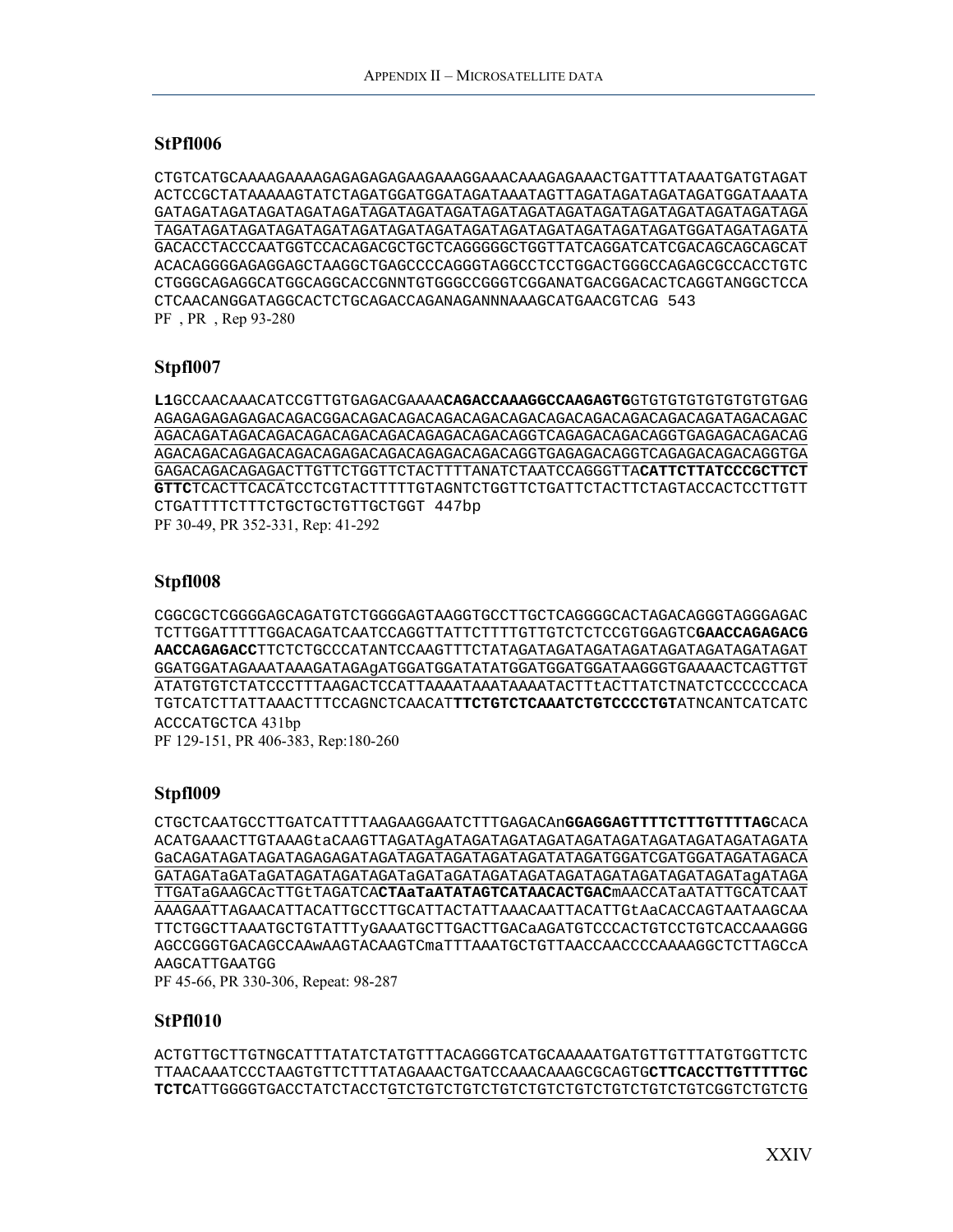TCTGCCTGTCTGTCGGTCTGTCTGTCTCTCGTTTCAGATACAACCTACAGTCATANCATNTGAAANAAGT NCAACACCCATNTGAACTGANTCTCTGT 308 PF: 124-144, Rep: 166-242

#### **Stpfl011**

CTGGAGTACATNCNGTATCCATCCATCCATCCCTCCATCCACTCATCCATCCATCCATCCCTCCATATAT CAATCTGTTCGTAACCCTCATCCATCCATCCATTCATCTATCCATCCATCCATTTAGTCGTAACCCTCAT CCATCCATCCATCATCCATCTATTCATCCATCA**ATCCATCTGTCAGTAAACCTAACC**CTCATCCATCCAT CTGTCTGTCTATCTATCTATCTATCTATCTATCTATCTATCTATCTATCTATCTGTCTGACTGTTTGTCT GTCTGTCTGTCTGTCTGTCTGTCTGNCTGTCTGTGTGTCTGTCTATCTGACATCTGTCCAAACGTTCAAG TNTTT**CTGCCCCCTTCTGGACAC**ACAGTGCAATGCCTGCTGTCTTTGGCAAGTTGCAACACAAAGGTTTC TGAGGTATTACATTATATA 439 PF 174-197, PR 373-356, Rep:203-324

#### **Stpfl012**

CTAACATGGAATCTTAATGTCAGCCACAGTTCAATGAAATGAAACAATAATTATTTCATAATGTAAAATT TCAATGT**GTATTATTTCAAACCCCTACAT**GATCCCCTCACAGCCTGGATGGATGGATGGATGAATGGATG GATACTTACAAATGAGTGTAGTTCTAATACA**GTATTTGCGTGAgGTCTTGTTAA**AAATGTCTAACATG 208

PF 78-99, PR 194-172, Repeat:116-143

#### **Stpfl013**

TTGTGGTCATCACACAGCATGTGGTGCTCACAAACAGACACCAGCCCTGTAGCAGGCTATTGACTAATTC CTGGTGCTAATGGAAAACCCTATCAAATCCACACTATCAGGCCCAGATTGAGTCTAAACACCAGAACAAC TCACGTCAGAGGACTCTGCGGAATAAAATGGCTGCAGGTGTGTTTGTGTTGTATGTGTTCGTGACATCGT CCATAATGAG**TTGGGAAGTTAAACAGGGAGTATC**TCCTCCAGCAGACAGACAGACAGACAGAGAGACAGG CAGACAGAGAGATAGGCAGACAGAGAGACATGCAGACAGGCGACGAGCGGCGGTTCCG**TAGACAAACAAC CAAACGCTCA**TGTTAAAGTCAAG **373** PF 221-244, PR 360-339 , Rep 252-310

#### **Stpfl014**

CGGCGCATACAGCGCGCGCTCCGCTCCAAATACTTCAAGCAGCTGGGGCGCGAGGAGGGGCAGAGTCGTG CGCGTCTCACTGAACTGCGCGCGTAGCCGCAGGGGGGCGTGACGGAAACAGACTGATC**TGCAAGAAGAGC GGAGGAATG**GAAGCAGACAGAGATACAGAGAGACAGACGGGCAGAGTGATAGACACGCAGAGAGAGGCGG AGAGAGGCAGACAGACAGACAGACAGAAATACTTACAGACAGACAGGCAAGCAAACAGATAGATAGACAG GCAGACAGACAGGTAAACAGAGAGGCAGGCAAACAGACTGTTCAGTAATGTGTTTGTCAACCACCTGCCC TGTGAGCAGCTTCGTTTCTGTTCACTCAAGTCAGTGGAAGTGCACTGGACAGATTCTTCTTACTCTTGAC AGTGGTGGTGGTAAAGAGAGCCCAGTATCCACCCAAAGTCTCCCAGGTG 469 PF 129-149, Rep: 156-255

#### **Stpfl015**

CAGAATATGTCTGTGTGTGTGTGTTCCAGATGGCTTCTCCAGCTAACCGGGGAAAAGAACCCAGCATCAC ATTACAGCCTGCCTTTGTCTCACCTCCCACAGCAGAGTGTGTGTGTGTCCTGTCTAGGTTGACTT**GAGGG TTTAGTCTTGTGGTCATTG**TTTCCCCTGGTCAGGAAATGGGAGACAGAGTTACACAGACAGACAAACAAA CGGACGGATGGACAGACAGACAGACAGACAGACAGAC**AGAAAGCAAGCTGATGGCCT**TGT 270 PF: 136-159, PR 267-248, 221-248 rep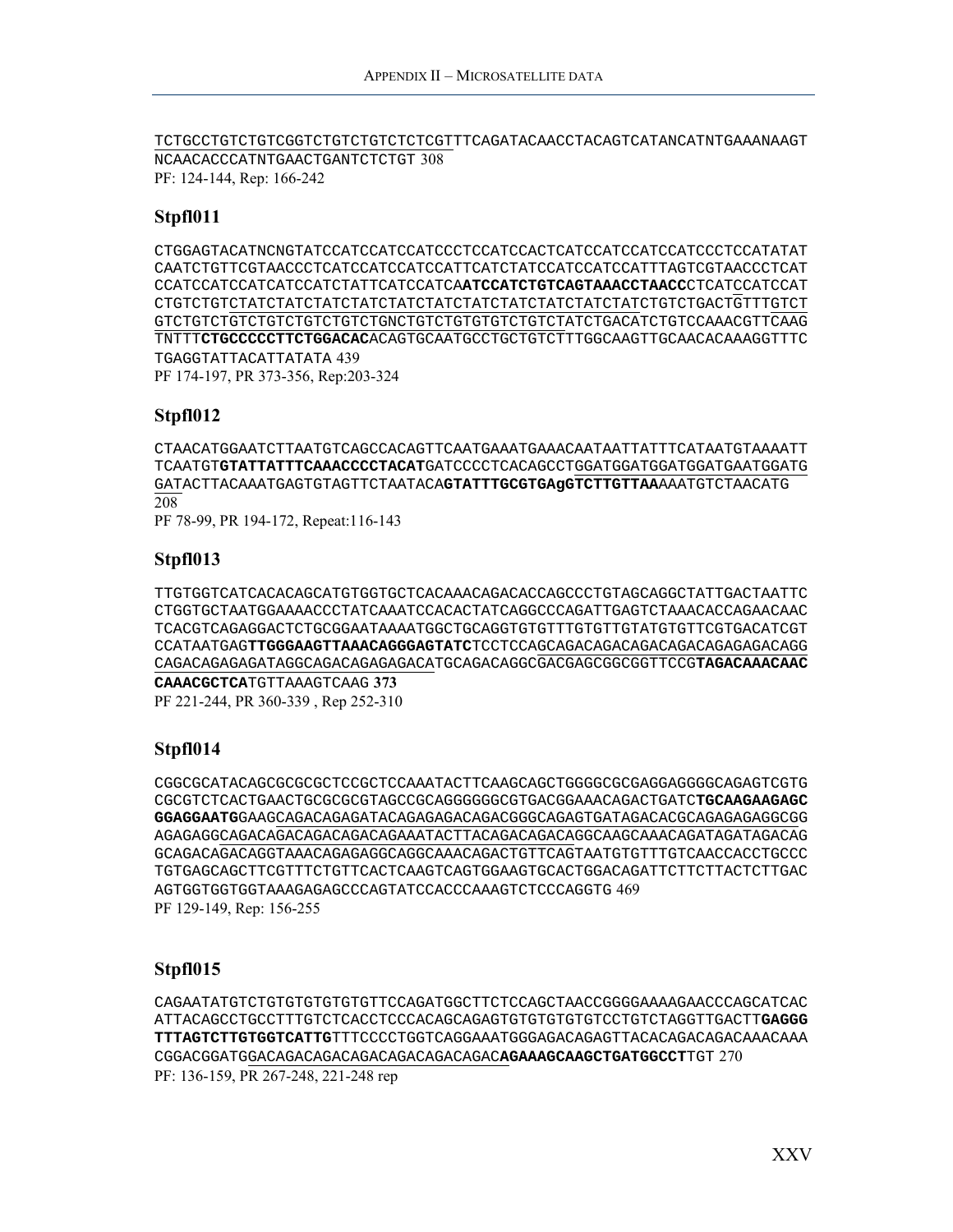#### **Stpfl016**

ACATACTGTGCTGTGCGGACTGATTATCTCCAGCCATCAACTAATTGTGTGCATGGTGTGAGGCAAGTCA TTAACCCCTTAAAGCCTAGAGATTGACGTGTGCCCCACAGTTTACCAGCGCAGC**CTTTAATTGCGCCAGA CTGACAG**TGACGATTTGTTTTAAATGAAAAAGCAACCAGATCTGATCTAGATAGATAGATAGATAGATAG ATAGATAGATAGATAGATAGTTAGATAGATAGATAGATAGATAGATAGATAGATAGATAGATAGATT**ACT TTATTCATCCCCGAAGGG**AAATTAAGTCGTCATAGG **316** 

PF 125-147, PR 298-278, Rep: 190-273

#### **Stpfl017**

CTCAGTATCTCCTTGGGCGAGAGCTCGTGTGCGGAGTGTGCGTACGAACGTGCACGTGTCTCCAAAGGAG GATATCAGAGGACATTTAGGGGTAAAGACATGGTGTTAATGACGTGGTTTCATCTTGGACACTGCAATGA GATTGAAATGGATGCTCATCATAGAAAGAGCAGATTTGTTTATGTCCTTTT**TCCCTTTCTGCATGTAGTG ATT**CACAGGATAAGATAGATAGATAGATAGATAGATAGATAGATAGATAGATAGATAGATAGATAGATAG ATAGATAGATAGATGGATTAGATTCAACTATCTAGATGATAGATAGATAGATAGATAGATGGATGGATAG ATTTGACAGTTGACTTTTATCCGTTGATCATATAACACCAGACTCTCTCTCTCGTGGTTTGACAGATGTT TTCATTCTATATTATTTAGTGGAACCCGTCACGGCCCTGACTCCATGTTGGTGTTAGCTTAGTTGCACCT CAAGCGGAAAG**TCTCTTTGTCTTCCCTCATCC**CTTCACTGTAATCACnTGATATCCCAGGGATTATGCTT CCCCTTTGACTTTGGCAAATTCTCTCCTGCAGGAGAATGTAATGACTTGAAACTGTCCCTTGTGAGACAG nCTAGTTGGAGGGnCTTnTCGGCCnCCnCCGCGGGGAGTCCAAAGGCTTCAATCCAA **687** PF: 192-213, PR: 522-502, Rep:224-340

#### **Stpfl018**

ACTTCCCAGGACCTCTAAGACCACACATCCCAAGTGTTAAACTGATATGTTGAA**TGGTTTGCAAGATATT CATTCA**ACATACAGACAGATAGAAAGACAGACAGACAGACAGACAGACAGACATACATCTGTGGAATTAG TAGGTAGTTTGAATT**GACAAACGGGCAGTAGGGCT**GTGCAGTGGTTAGTGCTGTCGCTGTTGCTCAGTAG CAAGAAGGTTCTGGGTTCAAACCTGATGGCCAACCAGGGCTGTTATTTATGGAGTTTGAATGTGCCCCAT GTCTGTGGG 289 PF: 55-76, PR: 175-156, Rep: 96-123

#### **Stpfl019**

CTGCCAGCGGGGGTGAAATTACCCCATCCACCATCGGCAGCAGTGCGGATGGAGTGTCCGGTGAGACGGG TTGCATGGCGGGAGGAGCATCCGGGCAAAGTATGGAGGAAGGTGCTAGCAAAGCGCCCAAAACTCCCTCA GTCCGGGCGAGT**GAACGAGGAGGCGACCGACCAG**GAGAGGTGGAGGCCCCGGATTGCAGTGAGGCTCCAA GGGACGGCGGGGCTGCTGCTGCTGCTGCTGCTGCTGCTGCTGCTGCTGCTGCTGCGGCTGCTGCTGCTGC GGCTGCGGCTGCTGCTGCTGCTGCTGCTGCTTCACCTAAGGAGCCCAGACNATTCGAGCATGGAGNGTGG CGGANACAA**GAACATCGGGAGAAGGAGAGTCAA**TGGACTACGAGGCNGTGAAAGCCANCANGAANANAAT GAGCNNACAGACANGTGAAANAGCCTACACNAACNAGATTAANAAAACAAAAGTGAAAGTCTTGNTTACA CTCCATCTTCCTTGGCAAACAGAAACAAAAAACAAACATTTAGTCCTTAACCGGNCCGTCACTCGCTNGA GGAGCTCCANCNTTTTGTTACCCTTTTAATGAGGGTAAAATTGC 604 PF 153-174, PR 383-360, Rep: 222-311

#### **Stpfl020**

CCGGTCTCGGGTCTTTGGGCACCGACTCCGCCCACTCGCTCAGAAGAGAGGGGGAAAAATGTCTCTTCTG ATAGTAAAGGTTTCCTCCCCCTGCTCACTATGGAGAATACATTGCCTCACAAACAGGGGCTTGGTTGTTA GCTCTGTTTATTCAGTTTAACAGGAGAAGACGGCATGTCTCTCG**ATCGGACCATCTTCAGAACTCAG**AGG TCACTGTGGCTCTCTCCGAGTGAGTGGGCGGGGTCGGAGCCCCGGTGCGCTGGCAACACACAAACACACA CACACACACACACGCACACACACACACACACACACACACACACACACACACACACTTTGAATTGTTGTGC AGCAGGACAATGTGGTTAAAAACCTCCTGTTTGTGCCGTTTTGTGCATCAGATNGTGGATGAATTA**ATAA TCTAATGTTGGAAGGAGGCC**TTCACACAGTTTAACCCCCAGCGTGTGTCAG 471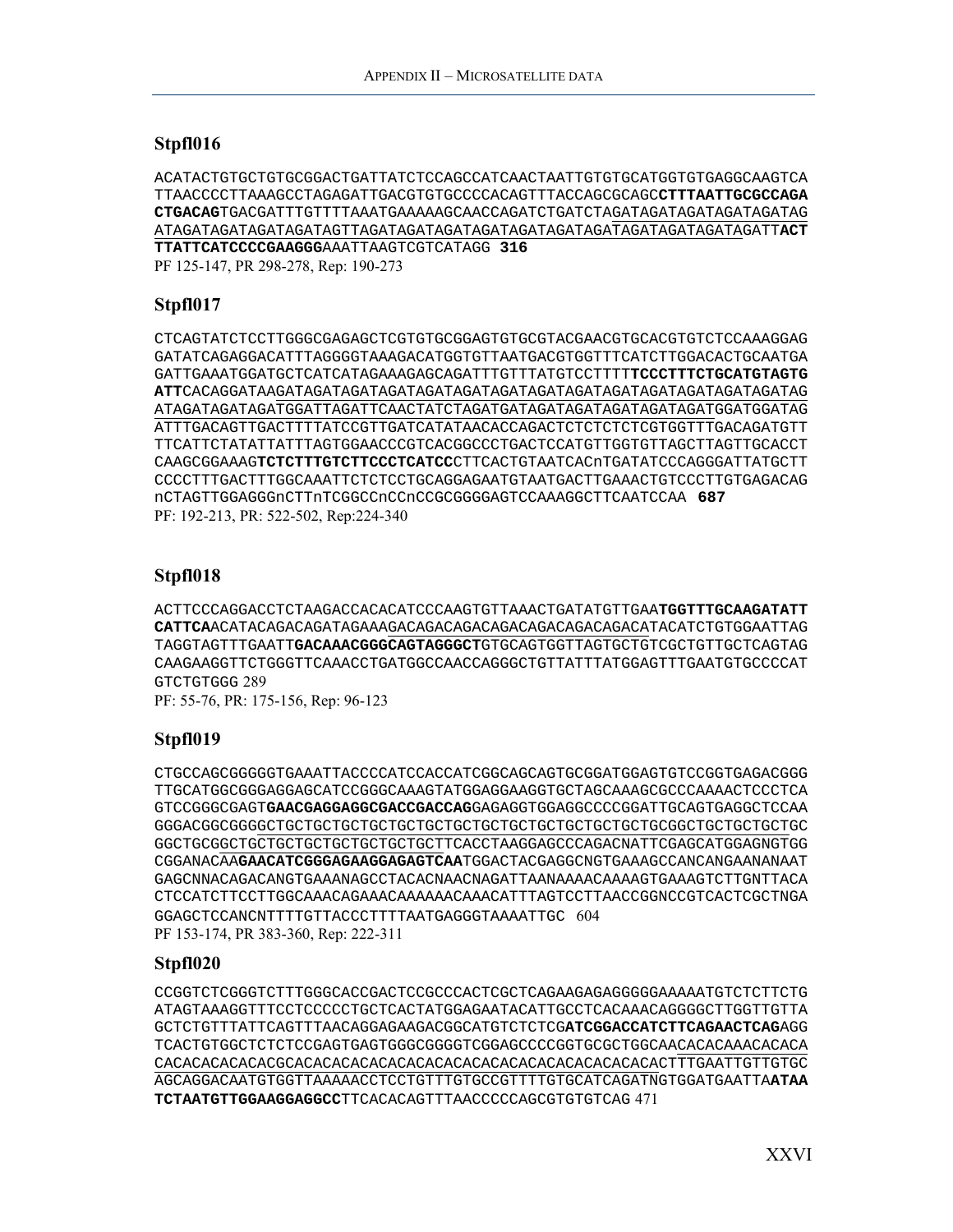185-207, 440-417, 267-334

#### **Stpfl021**

CTGCTTCCTCCTGCCCCGGCGGCCGGAGAGAGACGCGCTCCAGTGAGAAGGTCTTACCGTGGGGAGTGTG GTGATGTTGTGTTTCCTTTGGTGGGTTTTAAACAAGATTAAAGTTTCTGAATGTCT**GTGCGCACTCCGCG GCTCATC**ATCCTCCTCATCATCATCATCATCATCATCCTCCTCCTCCTCCCAGCAAGCANG**CGTGTCCCC CGCCCCAAACTG**AGCCTTATTTGGTAAAGAGCAGGAACCTTCTCCCGATGAAGCCTCCACTCACTACACC CAAGTCCACCCAGTCCACCACAGCCCTGCTGCATCGAGGACCATCAGGCGTGCAG 335 PF 127-147, PR 222-202, Rep 156-176

#### **Stpfl022**

CTGCACCAATCAGCGACTTCCTCCGTGTCTGGCTTCTSTCTCAACCCCTCTCATTTCACCCTGCGGCCGC TTCACTGCGTCACAACACCTGCTCCCCTGGTCGCCACACAGATCCAT**GCACTCACCTTTCACTTCAACCT T**ATCTGTGTTKGAAATCACAACTCTTTTTTCATCTTTCTACAAAGTATCCATCTATCTATCTATCTATCT ATCTATCTATCTATCTATCTATCTATCTATCAGTTCAAACTCACATCYTGCCRCTTGTCATCGGTAAC**CT TTATCTTCTCGCGCTGCTTCTG**CAGATCCATCTATCT 317 PF 118-141, PR 302-279, Rep 193-240

#### **Stpfl023**

CCGGTGACAAAACACACCAGCCGGTCAAACTGTGTCACTCGCTAATCCTCCCCAGTTCAAAACCAGGGAG AATGGACTGGTTTGGTTTGGAGATAACTAATTAGTAACTTCTCTGTGGT**GATTAGGGCTTCAGGGCAGAG T**GTGTCGCTCGGTGTTTATCGCAGGTGAGGCTCTCT**CACACACACACACACACACACACACACAAACACA CATACACACA**CCATGATG**CTGTAATGATCCCCGGTGCTC**AGGACCGACAGCAGACTCTTGGGTCGCCCCT CTGTAAGTGATGACCTTTGGCTGAACAGAGACGAGGTTCTTATTTTGTCCCTGAACATCAGATTGACAGA CGCTGGCCGGTTGATGCCTGATGACATCATCCTCAAACAGATTTACAGTAACAGANAGCGACAGGTTCTA CACCGTGACAGAGGTGTGGAGTTAAACATGTGCAGATCAAGCTCGATCTCTGCGCATACACTTNGCCCAT AGATCACCCATGAATGGCCCACTGTCTCTCCCCTGTNTGTNCCCTGTCTGTNCACCCCGTCTTGTCCCCC TGTNTCTTAACCTGTCTTGTCCNCCTGTCTGTCCCTNTGTCTGTCCCG 608 PF: 120-141, PR: 249-229, Rep: 177-220

#### **Stpfl024**

CTTTCTGTGTTTCCAGTGAAACCTCGTGACCGGGCTCACATGTCGGACCTGCTCGTTGCTCGTGGACGAG ATGCTCGACTCGGCTTCGTCTGTCCGCTGTGGTCTGTCTGGTCTGTCTGGTCTGTCTGGTCTGTCTGGTC TGTCTGTCCGCTCTGGTCTGTCGGGCCTC**GCGGCGCCTCCACCACCTC**CACCGCCCTCCTCTTCCTCCTC CACCACATCGT**CCTCCTCCTCCTCCTCCT**CCACTTCCTGCAGCGGCTGCTGCTGGCTCTGG**CTCTGTTGA CGGTGCGGCAGGCT**GCTTTCCTCCATCTTTGTTTTCCAGTAGCCGTCCCTCCCTCAGGAAACGCTGGTAG ACCTCAAG 358

PF: 170-188, PR: 294-272, Rep: 222-239

#### **Stpfl025**

GAATTATGAGC**TTCAACAATGACCAAGGGGCATCA**GATCTGTAATANAGTTATCTGTAGCGTTGTGTGTG TGTGTGTGTGTGTCTGTCTGTCTGTGTGTGTGTTGGAGAGAAGTTGTATGAAGGTGTTGCACATTATCAC CATGAACAAAAAGG**TCTCAGGTGTTACAAGATTGCAAA**AACTGCATTAGTT PF 12-35, PR 178-155, Rep: 64-103

#### **Stpfl026 (minisatellite repeat)**

CTGATCGACTCCCGCTTCN**AGACTTCACATGCCAAGGTCAA**ACACTGTMTGTCCCTCTGTC TGTCCCTCTGTCTGTCCCTCTGTCTGTCCCTCTGTCTGTCCCTCTGCCCGTCCGCCCCTCTGTC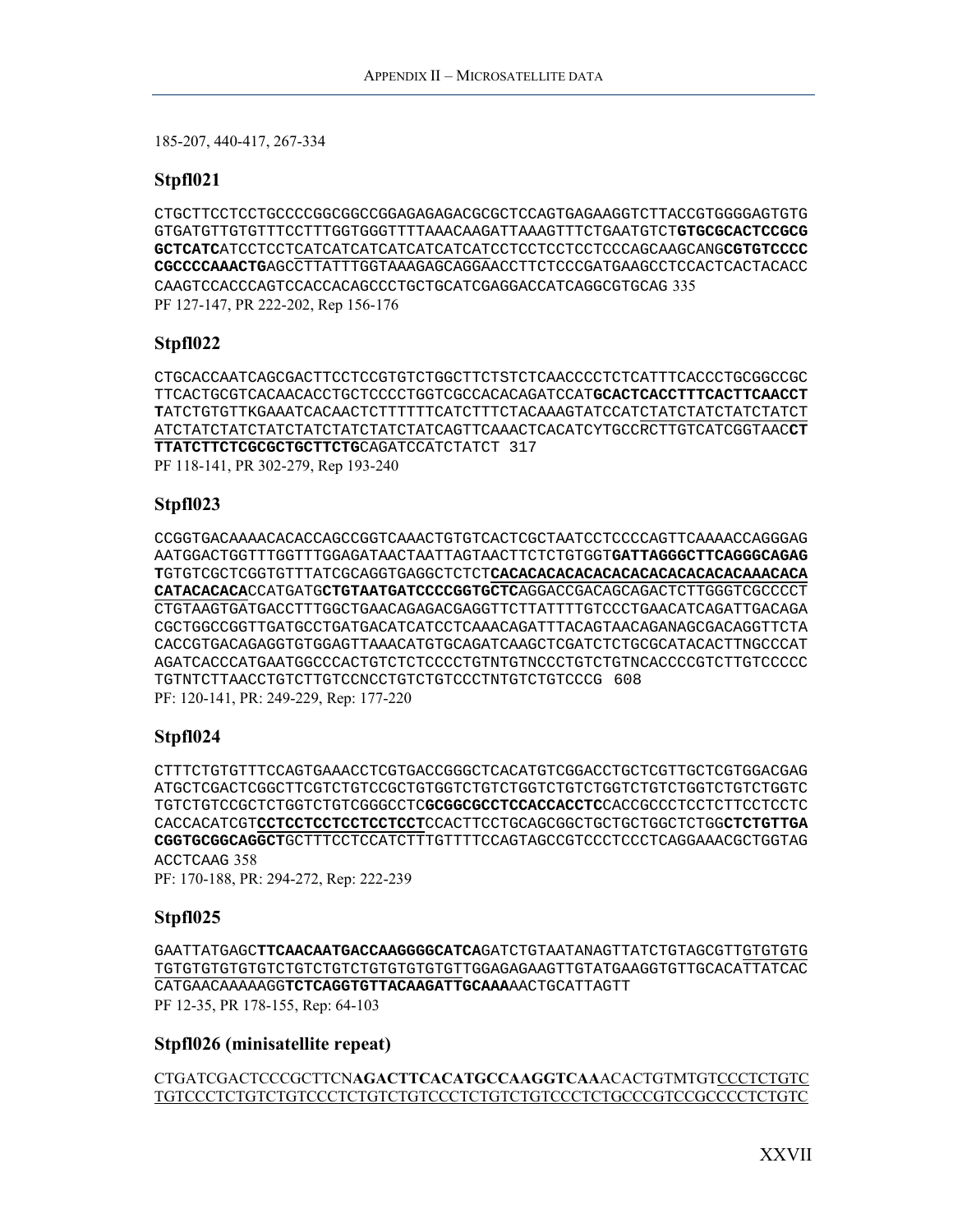TGTCACTCTGTCTGTCCGTCCCTCTGTCTGTCTCTCTCTGCTTGTCCCTCTGCCCGTCCGCCCC TCTGTCTGTCCCTCTGTCGGCCTGTCCCTCTGTCCGTCTGTCCCTCTGTCTGTCTCTCTGTCTG TCCGTCCCTCTGTCCGTCTGTCTGTCCCTCTGTCTGTCCCTCTGTCTGTCCCTCTCTGCTTGTC CCTCTGTCTGTCTGTCCCTCTGTCTGTCCCTCTGTCTGTCCCTCTGTCTGTCTGTCTGTCCCTG ATGGTTCTAACGTC**TCTCTACCTCAGGGTTCTCTGA**GCGTCTCTMAG 428 PF 20-41, PR 417-396 Rep 53-374

#### **Non-Enriched libraray**

#### **Stpfl027**

CTGACTGGACGTCTCTCTGAGCATGAACCT**GGTGACGAACTGACCCAACACA**CTGGAGCCCTGGTACTCC TGAGGGAGAGAGAGAGAGAGAGAGAGAGAGAGAGAGAGAGAGAAACAAAGA**AGCAGATGTCAAAGCCCGA ACT**GAAGCAACGGCAAAGTAAAAGCATCTCAGGGACAAAACAGAAGGGAAAGATAACTTTGAATAACTTT CAACCAAAACAAATATTCCAGGCACCTTTGTGATGTGTCAGCCGGTATGAAACCCTACTAATTAATTYTC TTGACACCCACATGTATAATTCATTAGTACAAATCCAAATTCCAAGGTGAAGGAGCTCAGCGGGGCATCC CTCATGACTGAGGGCCCTCGTCTGTGTGGTAACGACTGGGTTTTTCAGCAGGACAACGGCTCCAACTTCA CAATGCCCGTCTGACCAAGACTTTTTTCCAGGAGAATAACATCACTCTTTTGGACCATCCTGCGTGTTCC CCTAATCTTAATCCAATTGAGAACATTTGGGGATGGATGGCAAGGGAATTTTACAAAAATGGACTTCAGT TCCAGACAGTGGATGCCCTTCATGAAGCCATCTTCACCACTTGGCGCAACATTCGCACTAGCCnTTTTGG AAACACTTGCATYAAGCATGCCAAAACGAATTTTTTGATGTGATCAACMATAATGGTGGAGA 692 PF: 31-52, PR: 143-122, Rep: 76-113

#### **Stpfl028**

CTGCTCCTCACAAAGAGAGACACACACACACACACACACACTCAATACCAACACCAGCACCATCCTGGCC TTCGCTTCCAATTTGATGAATTTTTCCATTTGAGTTCTTTTAAAAATTCATCCAGTGAGAAAAATCTTGT TTTTTGTGACCCGACTGCTGGAGGGAGGAGGGAAATGAGAGCGGTCTTCTGTGRAGTTGG**ACCGGAGGAA CTCGCTTTTTAAAG**CGCGGCTCTTTGYTCCCACATGCAGCGCCATGGGACACGTGTGTGTCTGTGTGTGT TTGTGTGTCTGTGTGTGAGTGTCTTACAGATG**TATATGTTCATGTCAGCAGGCATC**TTGAGTCGG 345 PF 201-224, PR: 336-313 Rep 263-296

#### **Stpfl029**

CTWCGTCTTCTSKCTACTAACACATTTTAnCAGGTGTGYATCACATCAATGTTCC**TTTATCTAGCAACAC CTCAATG**TnTAGTGWCATTGYTCCAATTGTGWGATAGTAGAGCCSAGAGWTAGAGAKTASATAGAGTAAn GAGAGAGAGAGAGAGAGACATTGCAAGACATA**AAGATTCCTTTGATCTAGGACC**ACTGACAATGTCACTG CAGGAGTGGAGTTGTTTGTGTGACATAAAATCGATCCCTGAGTCAGTTTTTATCTCCCATCTTGCTGAGA TGACACTCATCTCAATTTGAAG 302 PF: 56-77, PR: 194-173 Rep 141-158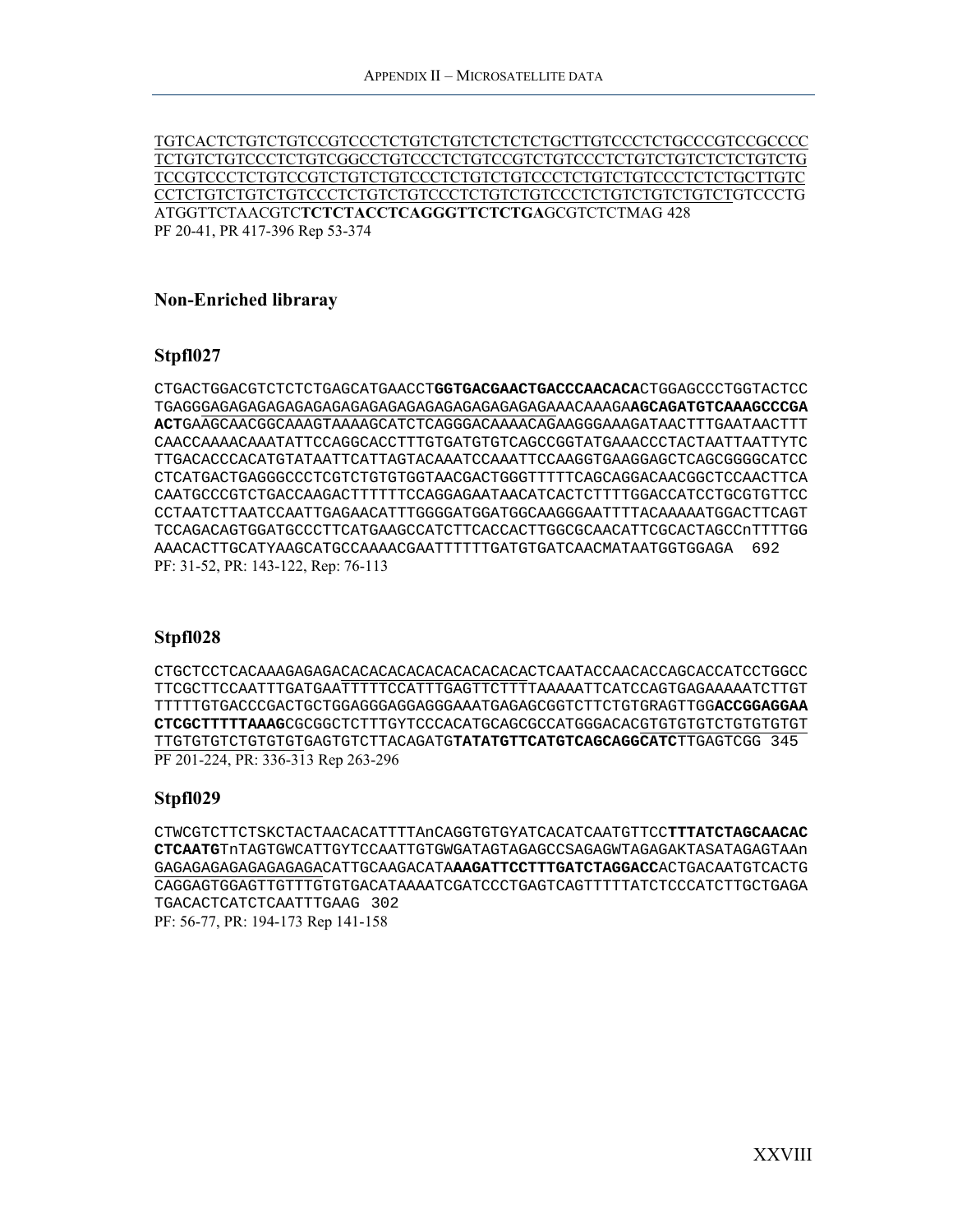# <span id="page-30-0"></span>**II.2 Inheritance of microsatellites – Allele data**

Inheritance of microsatellite loci was tested in Chapter three by genotyping parents and offspring from known families. Allele data of these genotypes are presented below from four families tested at three loci. For further details see Chapter three – Isolation and characterisation of microsatellites in the European flounder.

| Locus:          | 3B3 |     | 3F10 |     | 4H4 |     |
|-----------------|-----|-----|------|-----|-----|-----|
| Male 1          | 244 | 248 | 146  | 153 | 166 | 170 |
| <b>Female</b> 1 | 248 | 290 | 144  | 146 | 166 | 170 |
| Offspring 1     | 244 | 290 | 144  | 153 | 166 | 170 |
| Offspring 1     | 244 | 290 | 144  | 146 | 166 | 166 |
| Offspring 1     | 244 | 290 | 144  | 153 | 166 | 170 |
| Offspring 1     | 244 | 248 | 146  | 146 | 166 | 170 |
| Offspring 1     | 0   | 0   | 146  | 153 | 166 | 166 |
| Offspring 1     | 244 | 290 | 144  | 153 | 166 | 166 |
| Offspring 1     | 244 | 290 | 144  | 146 | 166 | 166 |
| Offspring 1     | 244 | 290 | 146  | 153 | 166 | 170 |
| Offspring 1     | 244 | 248 | 146  | 146 | 166 | 166 |
| Offspring 1     | 248 | 290 | 144  | 153 | 170 | 170 |
| Offspring 1     | 248 | 248 | 146  | 146 | 170 | 170 |

**Table II.1: Inheritance of microsatellites – allele results from Family One** 

| Table II.2 Inheritance of microsatellites – allele results from Family Two |  |  |
|----------------------------------------------------------------------------|--|--|
|----------------------------------------------------------------------------|--|--|

| Locus:      | 3B3 |     | 3F10 |     | 4H4 |     |
|-------------|-----|-----|------|-----|-----|-----|
| Male 2      | 248 | 260 | 146  | 153 | 162 | 166 |
| Female 2    | 252 | 252 | 144  | 146 | 162 | 166 |
| Offspring 2 | 248 | 252 | 144  | 146 | 162 | 166 |
| Offspring 2 | 252 | 260 | 146  | 153 | 162 | 166 |
| Offspring 2 | 252 | 260 | 146  | 146 | 162 | 162 |
| Offspring 2 | 252 | 260 | 144  | 153 | 162 | 162 |
| Offspring 2 | 248 | 252 | 144  | 146 | 162 | 166 |
| Offspring 2 | 252 | 260 | 144  | 146 | 162 | 166 |
| Offspring 2 | 252 | 260 | 146  | 146 | 166 | 166 |
| Offspring 2 | 252 | 260 | 146  | 146 | 162 | 162 |
| Offspring 2 | 248 | 252 | 146  | 153 | 162 | 166 |
| Offspring 2 | 248 | 252 | 144  | 146 | 166 | 166 |
| Offspring 2 | 248 | 252 | 146  | 153 | 162 | 166 |
| Offspring 2 | 252 | 260 | 146  | 146 | 166 | 166 |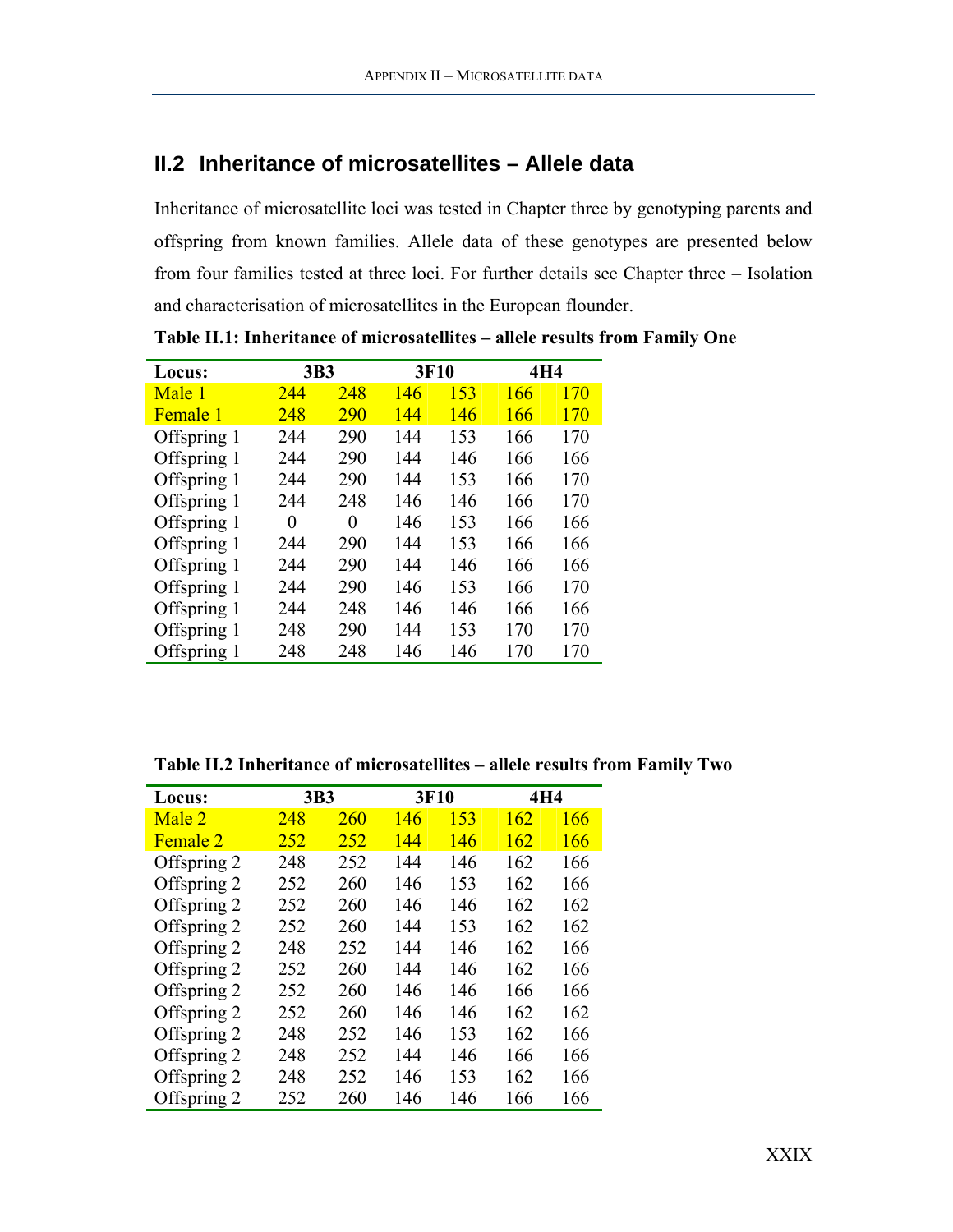| Locus:      | 3B3            |     | 3F10           |          | 4H4            |                |
|-------------|----------------|-----|----------------|----------|----------------|----------------|
| Male 3      | 248            | 253 | 146            | 148      | 167            | 167            |
| Female 3    | 248            | 260 | 144            | 153      | 165            | 167            |
| Offspring 3 | 252            | 260 | 146            | 153      | 167            | 167            |
| Offspring 3 | 253            | 261 | 144            | 148      | 167            | 167            |
| Offspring 3 | 248            | 260 | 144            | 146      | 167            | 167            |
| Offspring 3 | 248            | 260 | 144            | 146      | 167            | 167            |
| Offspring 3 | 248            | 248 | 146            | 153      | 167            | 167            |
| Offspring 3 | 253            | 260 | 146            | 153      | 167            | 167            |
| Offspring 3 | 248            | 248 | 148            | 153      | 167            | 167            |
| Offspring 3 | 248            | 260 | 144            | 146      | 167            | 167            |
| Offspring 3 | 248            | 253 | 146            | 153      | 167            | 167            |
| Offspring 3 | 248            | 248 | 146            | 153      | 165            | 167            |
| Offspring 3 | 248            | 248 | 144            | 146      | 165            | 167            |
| Offspring 3 | 248            | 260 | 148            | 153      | 167            | 167            |
| Offspring 3 | 248            | 253 | 144            | 148      | 167            | 167            |
| Offspring 3 | 248            | 253 | 148            | 153      | 167            | 167            |
| Offspring 3 | $\overline{0}$ | 0   | $\overline{0}$ | $\theta$ | $\overline{0}$ | $\overline{0}$ |
| Offspring 3 | 248            | 260 | 148            | 153      | 167            | 167            |
| Offspring 3 | 248            | 253 | 146            | 153      | 167            | 167            |
| Offspring 3 | 248            | 260 | 148            | 153      | 167            | 167            |

**Table II.3: Inheritance of microsatellites – allele results from Family Three**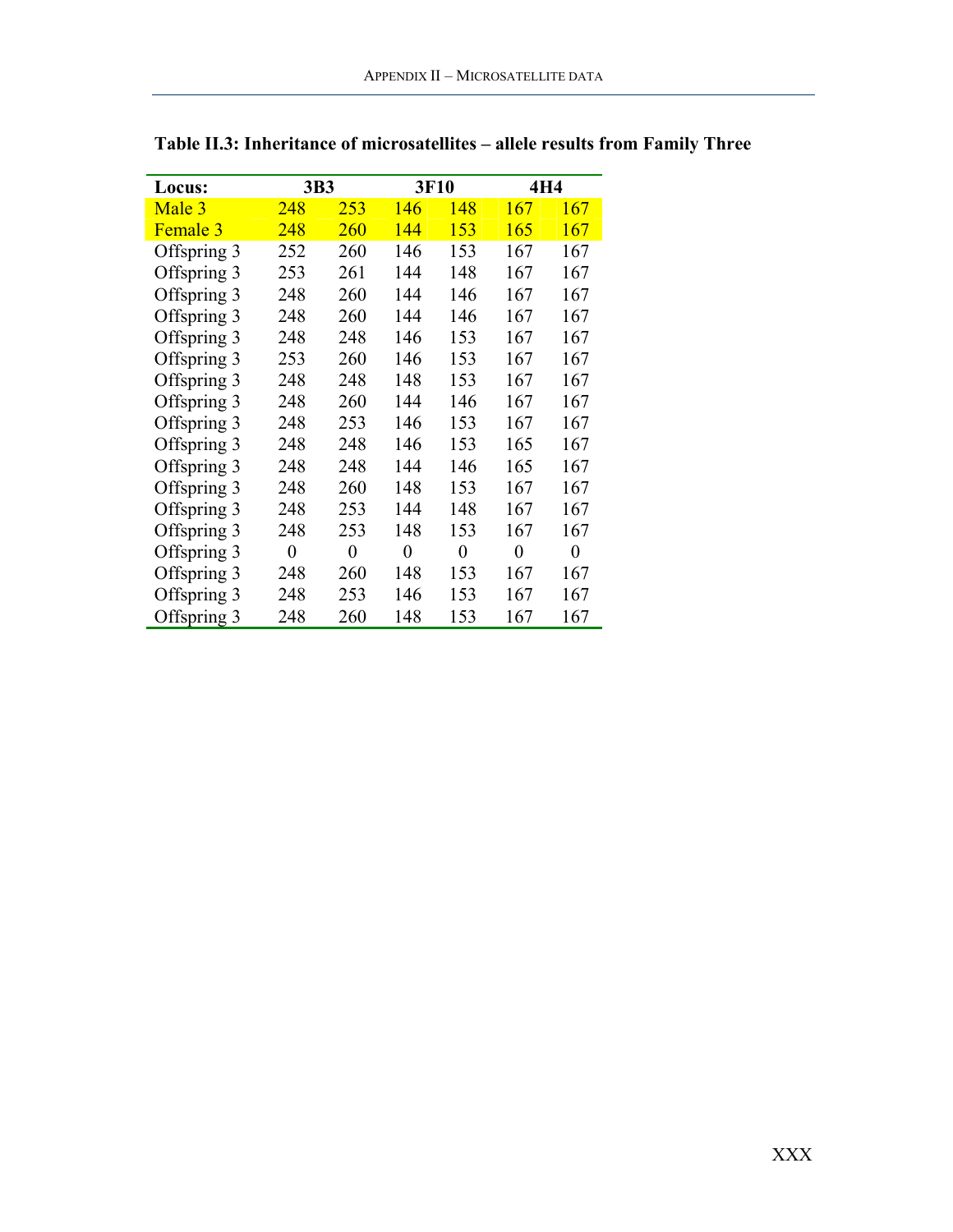| Locus:      | 3B3              |                  | 3F10 |     | 4H4 |     |  |
|-------------|------------------|------------------|------|-----|-----|-----|--|
| Male 4      | 260              | 266              | 148  | 153 | 165 | 167 |  |
| Female 4    | 256              | <b>260</b>       | 153  | 153 | 167 | 167 |  |
| Offspring 4 | 256              | 266              | 153  | 153 | 167 | 167 |  |
| Offspring 4 | $\boldsymbol{0}$ | $\boldsymbol{0}$ | 153  | 153 | 167 | 167 |  |
| Offspring 4 | 256              | 260              | 148  | 153 | 167 | 167 |  |
| Offspring 4 | 260              | 266              | 148  | 153 | 165 | 167 |  |
| Offspring 4 | 256              | 260              | 148  | 153 | 167 | 167 |  |
| Offspring 4 | 256              | 266              | 148  | 153 | 165 | 167 |  |
| Offspring 4 | 260              | 260              | 148  | 153 | 167 | 167 |  |
| Offspring 4 | 256              | 266              | 153  | 153 | 167 | 167 |  |
| Offspring 4 | 256              | 260              | 153  | 153 | 167 | 167 |  |
| Offspring 4 | $\boldsymbol{0}$ | $\boldsymbol{0}$ | 148  | 153 | 167 | 167 |  |
| Offspring 4 | 260              | 260              | 153  | 153 | 167 | 167 |  |
| Offspring 4 | $\overline{0}$   | $\boldsymbol{0}$ | 153  | 153 | 167 | 167 |  |
| Offspring 4 | 260              | 260              | 153  | 153 | 167 | 167 |  |
| Offspring 4 | 256              | 260              | 153  | 153 | 167 | 167 |  |
| Offspring 4 | 260              | 266              | 153  | 153 | 167 | 167 |  |
| Offspring 4 | 256              | 260              | 153  | 153 | 167 | 167 |  |
| Offspring 4 | 260              | 260              | 153  | 153 | 167 | 167 |  |
| Offspring 4 | 256              | 266              | 153  | 153 | 167 | 167 |  |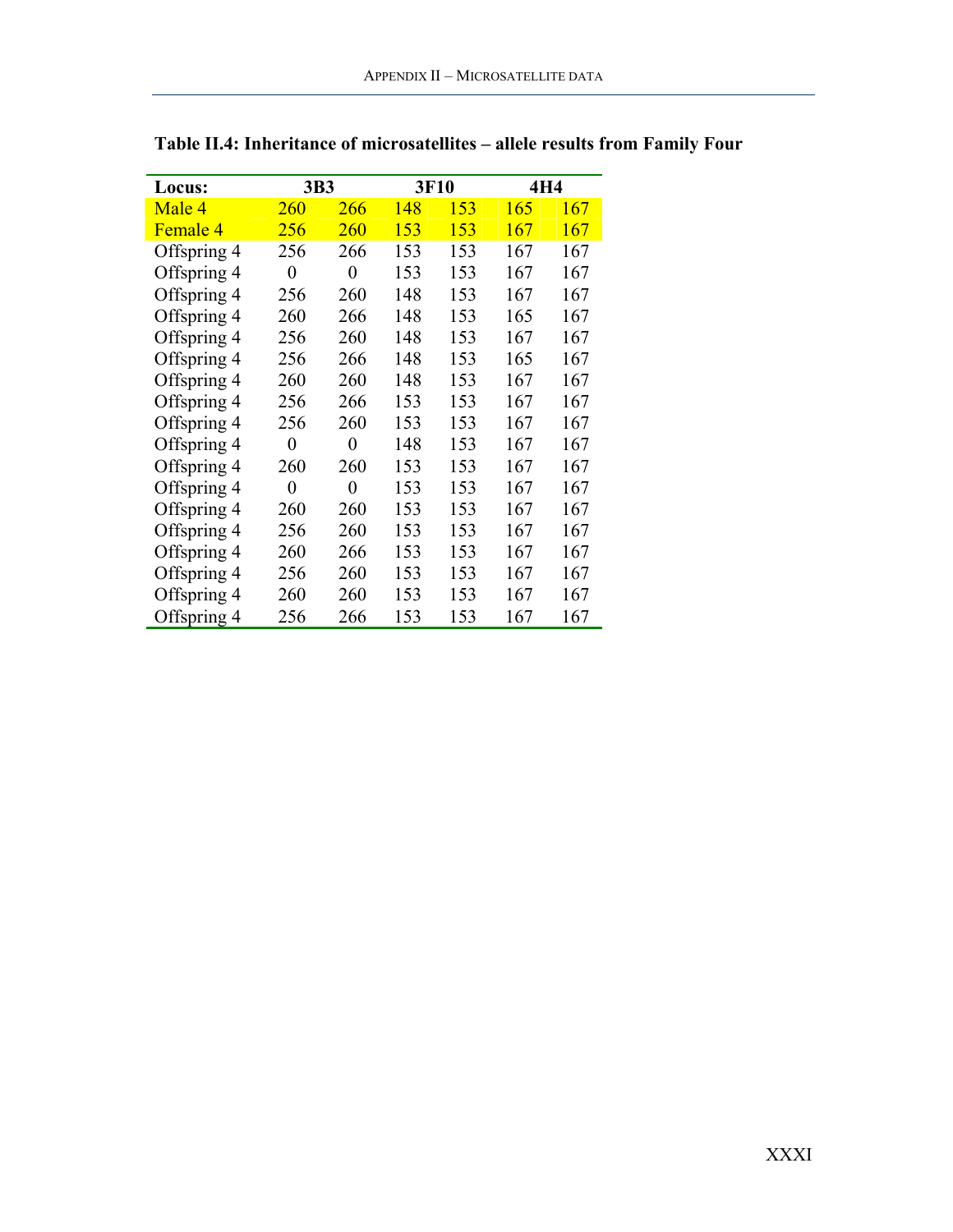# <span id="page-33-0"></span>**Appendix III The European flounder CYP1A gene**

# **III.1** *Platichthys flesus* **cDNA for Cytochrome P4501A (annotated)**

From (Williams, Lee, Sheader & Chipman, 2000)(EMBL Acc. No. AJ 132353)

Annotations are detailed below sequence. Exons are coloured differently to differentiate

 $(i.e.$  Exon1 | Exon2 | Exon3 | Exon4 | Exon5 | Exon6 | Exon7 )

attaagagagtaagctcagacaataactcaactgaactctttctatttttctgcaaaccactttttgggg atcacgtcatcgctcctcactgaccgcttcaccgag|attgtgttgaaggcagaaaaaaaagtcgtcatt **atg**atgctaatgatgctaccgttcattggatctgtgtctgtatctgagagtttggtggccatgacaacga tgtgtctggtctacctgattcttaagtttttccaaactgagattcctgaagggctccttcggcttcctgg gccgaagcccctgcctatcattggcaatgtgcttggattgggcagcaaaccttacctgagcctcactgac atgagcaagcgatacggccacgtcttccagatccagatcggcatgcgtcctgtggtggtgctgagcggca gcgaaacggttcgacaggcgctcatcaagcaaggggacgactttgcaggcagacccgacctgtacagctt ccgcttcatcaatgccggcaagagtcttgccttcagcacggaccaggccggcgtctggcgtgcccgcaga aagctggcctacagtgccctccgctccttctccaacctggaggggacaactccagaatactcctgtgttc tggaggaacacatctgcaaagagggggagtatctcatcaaacagctcaacactgtcatgaaggccgatgg cagctttgacccattccgccacattgttgtgtctgtggccaacgtgatctgcggaatgtgctttggccga cgctacgaccacgacgatcaggagctggtcggcttggtgaccctcagtgatgagtttggccgagtggtgg gcagtggaaaccctgcagacttcatccccatccttcagtacctgcccagcgcagcaatgaagaacttttt gcgcattaatagccgcttcaccgagttcgtgcaaaagatcgtcaccgagcactacaccacttttgacaag |gacaacatccgagacatcacagactcccttattgatcactgtgaggacaggaagctggatgagaactcg aatgtccagatgtcagacgagaagattgtaggaattgtcaacgacctgtttggagctg**g|attcgatacc gtctctactgc**cctgtcatggtcggtcatgtaccttgtggcgcacccagagatacaggagagactttatc aagaaatag|aggacaaagtgggtctggatcgcatgcctcttctctctgataaacccaatttgcctttcc tggaagcctttatcctggagatccttcgccactcttcattcctgcccttcaccatcccacactg|cacca ctaaagacacatctctgaatggctactttattcccaaagacacatgtgtcttcatcaatcagtggcagat caaccatgatcc|agagctgtggaaagatccatcttc**cttcaacccagatcgcttcct**gagcgccgatgg ctccgaggtcaacaagcttgatggcgagaaggtgatggcc*ttcggcatgggaaagcggcgctgcattggc gaggtcatcgca*cggaatgaagtctacctcttcttggcgatcatcattcagaagctgcacttcctcccga tcccgggcgagaagctagacatgacacctgaatatggtctcacaatgaagcacaaacgctgccacctgaa agccacgatgcgagcaaggaacgagcattgaagctcatcgccacgtacaatacgtgactcagcaggtcag attaagagtcagtggaggaagaataatctctctctgaatgtagaaggcttgattccagatttgatgttca gagtgtgtggcattgaagcatataagtgacatgtgtctgttgcggagtgtcagaggtgtctgggtttttg tgaacatatctctgctatgatttaagtcaaagagatattcctgcacgaggcagattcttctcagtgaagt ataaggagatccttggttcatctgttgtgttgtccactaatctgcttccattcagaagttgtcttgttca actttgggacagacagtatatggtttaattggtaggcattatcattgcaacatatttttttctattgaga acaaatatcaccttatgacaccatttatacttgtaagctactttttaattccattataatgtcgacgtaa gacactgaagatatatttgtatcccagaatgtgattttgtgtgtatatcaagttctttcgtatttttgga aaataactattttttgtgctcagtgtttgtatatatttgaggtgaaagtgtttttctgtgcatctacatg atttatgagaataccaaaagagttccagggatgttttgaatatattagtatgcaacacatttttgtattt ctctctctaatgtattgatgattgtctatgatgtaaggatggagcattctttaatcagccatacaaataa agtaaaacaaatgtttgaattaatcctcctcattgtattctttgcttaatttaaaaaacaaacaacatcc ccgtgcactgcag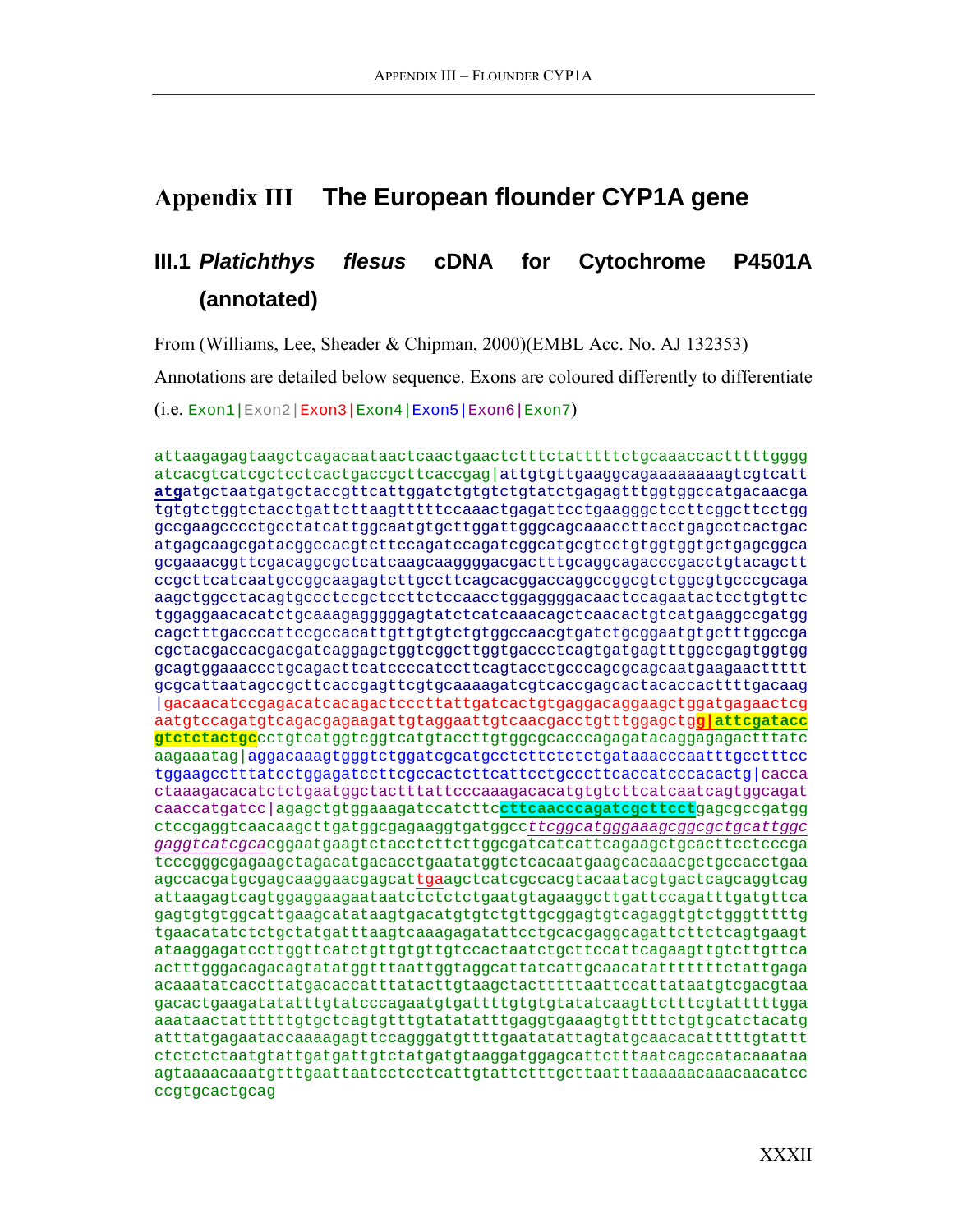<span id="page-34-0"></span>

| <b>Sequence</b>                                | <b>Note</b>                                 |
|------------------------------------------------|---------------------------------------------|
| atg                                            | Initiation codon                            |
| gattcgataccgtctctactgc                         | Real-time PCR forward primer binding region |
| cttcaacccagatcgcttcct                          | Real-time PCR reverse primer complement     |
| <u>tga</u>                                     | Termination codon                           |
| ttcggcatgggaaagcggcgctgc<br>attggcgaggtcatcgca | Heme binding region                         |

# **III.2 Statistical results for chapter 5**

# **III.2.1 Regression analysis of physical characteristics and** *Ah* **battery gene expression**

All genes studies were correlated with physical characteristics to ensure that no variability in gene expression was caused by length, weight or condition factor. Values of the regression analysis  $(R^2)$  are provided in [Table III.1 b](#page-34-1)elow.

<span id="page-34-1"></span>

| Table III.1: Regression analysis of physical characteristics and expression levels. |  |  |
|-------------------------------------------------------------------------------------|--|--|
| Values given are correlation coefficients $(R^2)$ , all are not significant.        |  |  |

| Gene         | Length | Weight | <b>Condition factor</b> |
|--------------|--------|--------|-------------------------|
| <b>CYP1A</b> | 0.026  | 0.028  | 0.001                   |
| <b>GSTA</b>  | 0.060  | 0.067  | 0.022                   |
| AhR          | 0.135  | 0.152  | $1e-05$                 |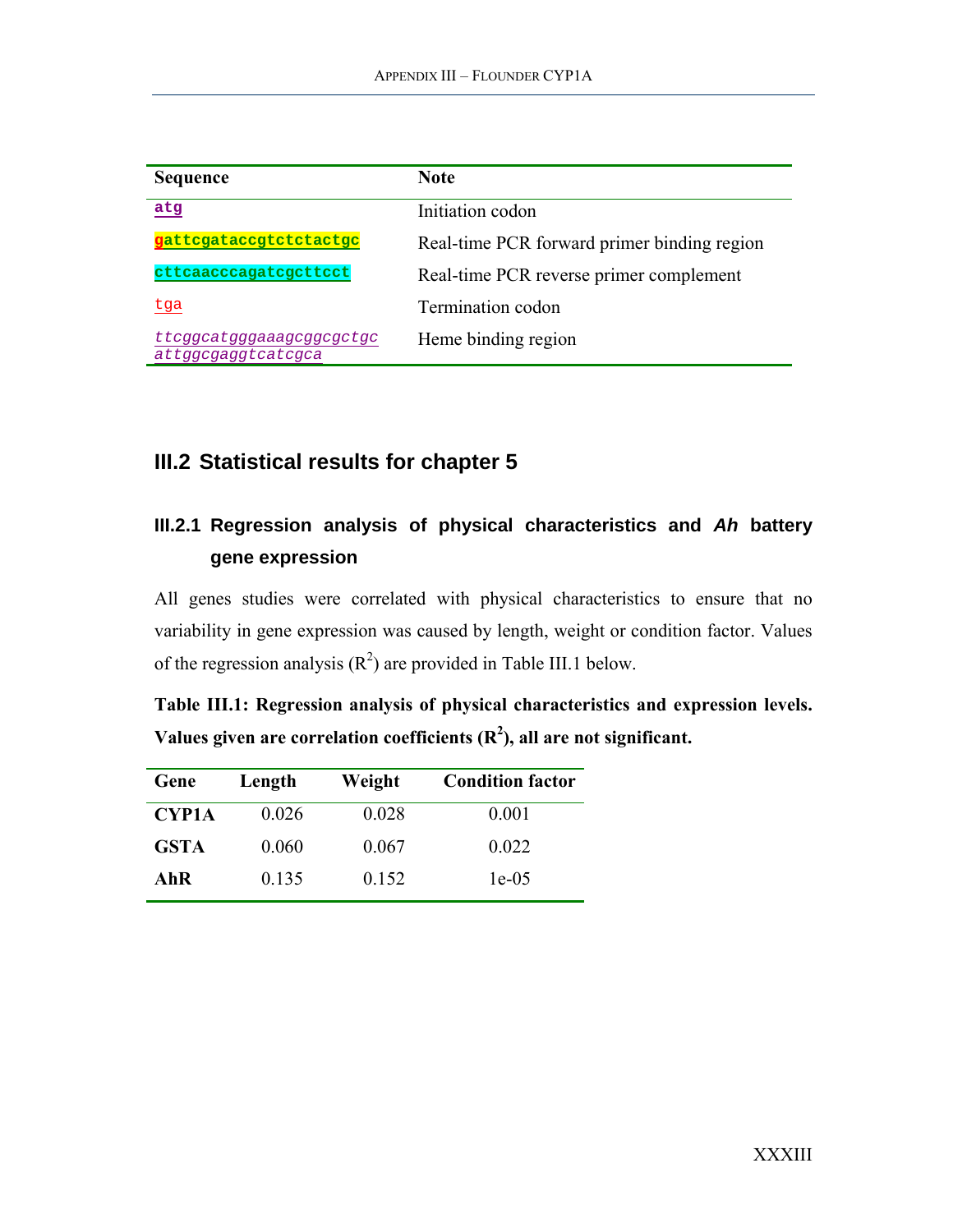# <span id="page-35-0"></span>**III.3 Raw data for Aroclor 1254 trial**

| ID  | Family                  |              |      |                |     |     |                |              | Group CYP1A GSTA AhR2 ARNT2 Length Weight Condition factor |
|-----|-------------------------|--------------|------|----------------|-----|-----|----------------|--------------|------------------------------------------------------------|
| A01 | 3                       | C            | 19.6 | 14             | 103 | 150 | 5.9            | 2.1          | 1.022                                                      |
| A02 | $\overline{c}$          | $\mathbf{C}$ | 8.5  | 38             | 0   | 24  | 8.4            | $7.5\,$      | 1.265                                                      |
| A03 | $\overline{c}$          | $\mathbf c$  | 10.6 | 68             | 192 | 107 | 5.6            | 2.7          | 1.537                                                      |
| A04 | $\overline{2}$          | $\mathbf c$  | 41.8 | 23             | 174 | 82  | $\overline{7}$ | 5.3          | 1.545                                                      |
| A05 | $\overline{7}$          | d            | 31.9 | 30             | 128 | 114 | 4.7            | 1.8          | 1.734                                                      |
| A06 |                         |              |      |                | 145 | 160 | 5.3            | 2.17         | 1.458                                                      |
| A07 | $\overline{\mathbf{c}}$ | С            | 32.3 | 16             | 169 | 171 | 5.4            | $\mathbf{2}$ | 1.270                                                      |
| A08 | $\overline{2}$          | $\mathbf C$  | 17.1 | 57             | 178 | 137 | 6.3            | 4.2          | 1.680                                                      |
| A09 | $\overline{7}$          | d            | 15.0 | 36             | 164 | 89  | 5.7            | 3.4          | 1.836                                                      |
| A10 |                         |              |      |                | 141 | 89  | 5.2            | 1.9          | 1.351                                                      |
| A11 |                         |              |      |                | 205 | 152 | 7.4            | 4.8          | 1.185                                                      |
| A12 |                         |              |      |                | 198 | 127 | 7.1            | 4.9          | 1.369                                                      |
| A13 | $\overline{2}$          | $\mathbf C$  | 67.3 | 29             | 139 | 99  | 4.4            | 1.3          | 1.526                                                      |
| A14 | $\overline{c}$          | $\mathbf{C}$ | 28.5 | 35             | 135 | 94  | $\overline{7}$ | 5.7          | 1.662                                                      |
| A15 | $\overline{2}$          | C            | 39.1 | 23             | 166 | 146 | 6.9            | 4.6          | 1.400                                                      |
| A16 |                         |              |      |                | 0   | 21  | 4.7            | 1.3          | 1.252                                                      |
| A17 | $\mathbf{1}$            | $\mathbf{C}$ | 13.1 | 43             | 181 | 101 | 6.5            | 4.4          | 1.602                                                      |
| A18 | 2,8                     | C            | 39.7 | 44             | 229 | 123 | 8              | 6.5          | 1.270                                                      |
| A19 | 3                       | $\mathbf C$  | 27.0 | 73             | 132 | 81  | 6.1            | 3.1          | 1.366                                                      |
| A20 | $\overline{2}$          | C            | 22.3 | 13             | 106 | 206 | 5.9            | 1.9          | 0.925                                                      |
| A21 | 5                       | d            | 17.6 | 28             | 173 | 92  | 4.2            | 1.1          | 1.485                                                      |
| A22 | 3                       | $\mathbf C$  | 29.1 | 31             | 117 | 75  | 4.4            | 0.8          | 0.939                                                      |
| A23 | $\overline{2}$          | $\mathbf C$  | 29.2 | 51             | 122 | 86  | 7.3            | 4.3          | 1.105                                                      |
| A24 | 2,3,8                   | C            | 19.9 | 10             | 102 | 75  | 5              | 1.5          | 1.200                                                      |
| A25 | $\overline{2}$          | $\mathbf C$  | 39.7 | 52             | 148 | 109 | 5.4            | 2.4          | 1.524                                                      |
| A26 | 3,8                     | C            | 13.4 | 6              | 176 | 102 | 5              | 1.7          | 1.360                                                      |
| A27 | 1,2,3                   | C            | 10.4 | 11             | 118 | 94  | 5.2            | 1.8          | 1.280                                                      |
| A28 | $\mathbf{1}$            | $\mathbf{C}$ | 25.1 | 11             | 137 | 113 | 4.5            | 1.1          | 1.207                                                      |
| A29 | $\overline{c}$          | $\mathbf c$  | 11.4 | 24             | 112 | 135 | 4.2            | 0.9          | 1.215                                                      |
| A30 | $\mathbf{1}$            | $\mathbf C$  | 38.9 | $\overline{7}$ | 73  | 90  | 5.2            | 2.1          | 1.494                                                      |
| A31 | 3                       | $\mathbf{C}$ | 34.2 | 41             | 116 | 96  | 8.2            | 5.6          | 1.016                                                      |
| A32 | $\overline{7}$          | $\sf d$      | 5.6  | 32             | 78  | 92  | 4.9            | 1.8          | 1.530                                                      |
| A33 | 3                       | C            | 16.3 | 18             | 207 | 109 | 5.5            | 1.9          | 1.142                                                      |
| A34 | 3,8                     | С            | 15.2 | 65             | 151 | 89  | 6              | 3.5          | 1.620                                                      |
| A35 | 2,8                     | C            | 6.6  | 41             | 171 | 118 | 6.8            | 4.3          | 1.368                                                      |
| A36 | $\overline{c}$          | С            | 30.5 | 53             | 191 | 110 | 6.8            | 4.5          | 1.431                                                      |
| A37 | 1                       | $\mathbf C$  | 13.4 | 14             | 123 | 79  | 5.6            | 2.3          | 1.310                                                      |
| A38 | $\overline{\mathbf{c}}$ | C            | 11.3 | 12             | 87  | 94  | 5.6            | 2.4          | 1.367                                                      |
| A39 | $\overline{2}$          | $\mathbf c$  | 11.8 | 22             | 106 | 127 | 4.4            | 1.1          | 1.291                                                      |

# **III.3.1 Aroclor exposed flounder**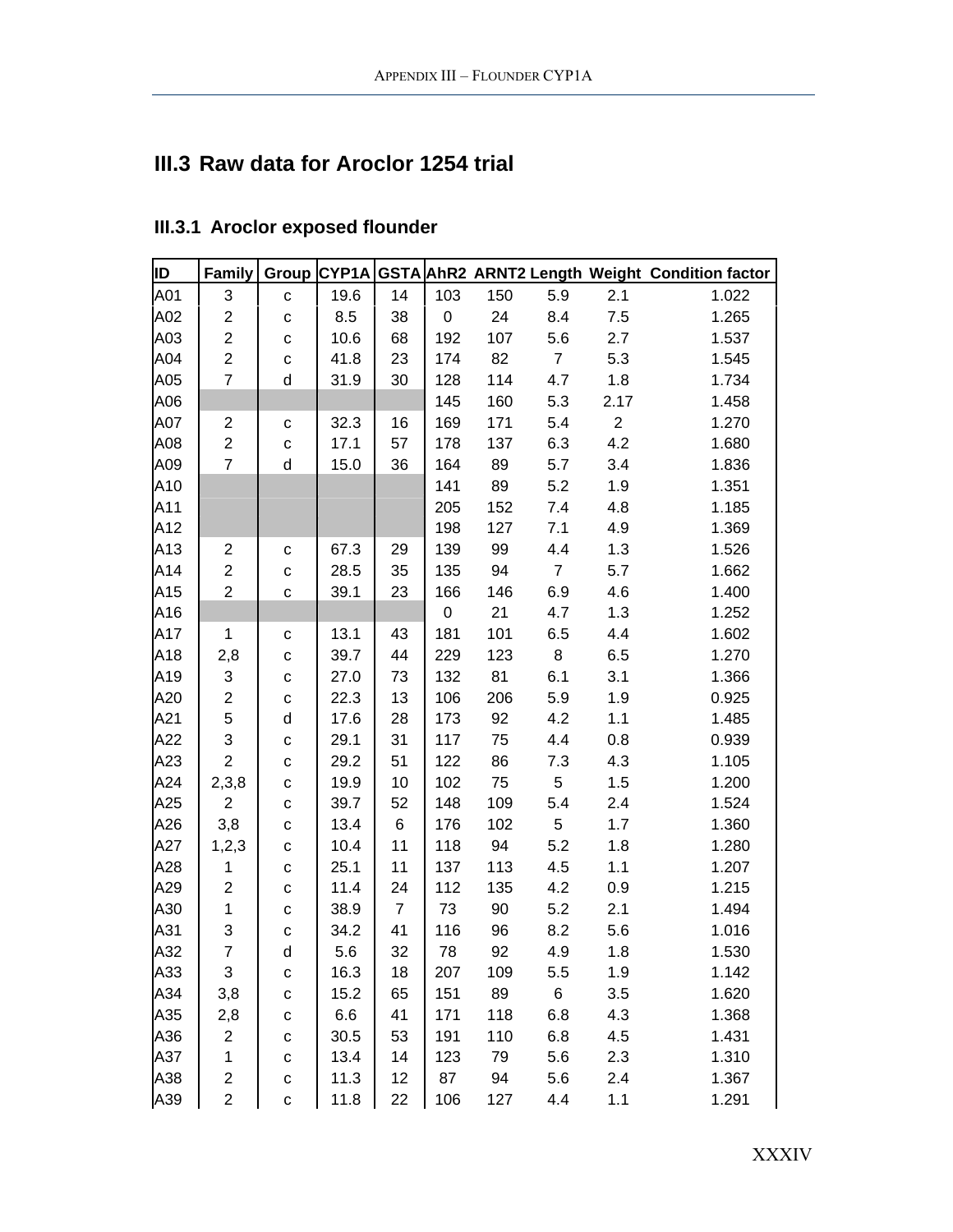| ID              | Family                    | Group        | CYP1A |                          |     |     |                |                | GSTA AhR2 ARNT2 Length Weight Condition factor |
|-----------------|---------------------------|--------------|-------|--------------------------|-----|-----|----------------|----------------|------------------------------------------------|
| A40             | $\overline{c}$            | $\mathbf{C}$ | 46.8  | 43                       | 182 | 115 | 6.4            | 3.9            | 1.488                                          |
| A41             | $\overline{2}$            | C            | 10.0  | 13                       | 169 | 89  | 5.5            | 2.6            | 1.563                                          |
| A42             | $\overline{2}$            | С            | 19.6  | $\pmb{0}$                |     | 14  | 5.4            | 2.8            | 1.778                                          |
| A43             | 3,8                       | С            | 11.7  | 17                       | 315 | 132 | 8.5            | 7.3            | 1.189                                          |
| A44             | $\mathbf{1}$              | $\mathbf C$  | 5.6   | 44                       | 266 | 143 | 6.5            | 3.8            | 1.384                                          |
| A45             | 2,8                       | $\mathbf C$  | 0.0   | 532                      |     | 11  | 4.6            | 1.3            | 1.336                                          |
| A46             | $\mathbf{1}$              | $\mathbf C$  | 11.4  | $\boldsymbol{9}$         | 108 | 76  | 5.6            | 2.3            | 1.310                                          |
| A47             | $\mathbf{1}$              | $\mathbf C$  | 36.3  | 43                       | 129 | 73  | 5.6            | 2.1            | 1.196                                          |
| A48             | 3                         | C            | 29.4  | 34                       | 89  | 82  | 6.2            | 2.9            | 1.217                                          |
| A49             | $\overline{2}$            |              | 41.4  | 33                       | 315 | 81  | 6.8            | $\overline{4}$ | 1.272                                          |
| A50             | 3,8                       | C            | 24.7  | 8                        | 325 | 67  |                | 3.2            | 1.165                                          |
|                 | $\sqrt{3}$                | С            |       |                          |     |     | 6.5            |                |                                                |
| A51             |                           | C            | 55.9  | 74                       | 319 | 84  | 6.8            | 3.9            | 1.240                                          |
| A52             | 2,8                       | С            | 15.9  | 24                       | 245 | 64  | 5.6            | $\mathfrak{S}$ | 1.708                                          |
| A53             | $\mathbf{1}$              | С            | 63.2  | 18                       | 172 | 66  | $\overline{7}$ | 3.7            | 1.079                                          |
| A54             | 2,8                       | С            | 54.8  | 65                       | 243 | 76  | 5.5            | $\mathbf{2}$   | 1.202                                          |
| A55             | 3                         | С            | 39.6  | 11                       | 204 | 47  | 5.6            | 2.7            | 1.537                                          |
| A56             | $\mathbf{1}$              | $\mathbf C$  | 10.6  | $\overline{\mathcal{A}}$ | 203 | 71  | $\overline{7}$ | 5.4            | 1.574                                          |
| A57             | $\overline{c}$            | С            | 24.1  | 50                       | 331 | 84  | 6.7            | 4.3            | 1.430                                          |
| A58             | $\overline{2}$            | С            | 45.1  | 22                       | 252 | 70  | 6.8            | 4              | 1.272                                          |
| A59             | 3                         | $\mathbf C$  | 36.9  | 15                       | 275 | 93  | 6.4            | 3.4            | 1.297                                          |
| A60             | 2,8                       | С            | 18.8  | 92                       | 318 | 97  | 5.5            | 2.9            | 1.743                                          |
| A61             | $\ensuremath{\mathsf{3}}$ | $\mathbf C$  | 31.7  | 30                       | 310 | 98  | 5.5            | $\overline{2}$ | 1.202                                          |
| A62             | 5                         | d            | 10.6  | 13                       | 213 | 82  | 5.8            | 3.1            | 1.589                                          |
| A63             | $\mathbf{1}$              | $\mathbf C$  | 14.1  | 9                        | 65  | 76  | 4.6            | 1.6            | 1.644                                          |
| A64             | $\overline{7}$            | d            | 16.7  |                          | 180 | 45  | 6.7            | 3.6            | 1.197                                          |
| A65             | $\overline{7}$            | d            | 9.5   |                          | 179 | 81  | 6.4            | 3.3            | 1.259                                          |
| A66             | 1                         | C            | 115.1 |                          | 330 | 87  | 6.2            | 3              | 1.259                                          |
| A67             | 5                         | d            | 49.7  |                          | 172 | 77  | 5.4            | 1.6            | 1.016                                          |
| A68             | $\mathbf 1$               | С            | 7.2   |                          | 318 | 92  | 6.4            | 3.5            | 1.335                                          |
| A69             | 5                         | d            | 29.6  |                          | 299 | 75  | 4.3            | 0.9            | 1.132                                          |
| A70             | 3                         | C            | 72.6  |                          | 290 | 68  | 5.7            | 2.2            | 1.188                                          |
| A71             | 3                         | C            | 19.1  |                          | 207 | 53  | 8.7            | 7.3            | 1.109                                          |
| A72             | 1                         | С            | 31.2  |                          | 285 | 70  | 7.2            | 6.6            | 1.768                                          |
| A73             | 1                         | С            | 18.0  |                          | 0   | 22  | 4.5            | 0.96           | 1.053                                          |
| A74             | $\boldsymbol{2}$          | С            | 76.3  |                          | 49  | 39  | 5.2            | 1.9            | 1.351                                          |
| A75             | 5                         | d            | 41.7  |                          | 344 | 111 | 6.2            | 2.8            | 1.175                                          |
| A76             | 3                         | $\mathbf{C}$ | 40.6  |                          | 238 | 94  | 7.2            | 6.1            | 1.634                                          |
| A77             | 4,5                       | c,d          | 72.8  |                          | 179 | 98  | 8.2            | 2.3            | 0.417                                          |
| A78             | $\mathbf{1}$              | $\mathbf{C}$ | 27.6  |                          | 148 | 83  | 9.2            | 3.1            | 0.398                                          |
| AT <sub>3</sub> | 2,3                       | $\mathbf C$  | 9.5   |                          |     |     |                |                |                                                |
| AT4             | 2,3,8                     | С            | 49.6  |                          |     |     |                |                |                                                |
| AT <sub>5</sub> | $\mathbf{1}$              | $\mathbf C$  | 24.6  |                          |     |     |                |                |                                                |
| AT <sub>6</sub> | $\overline{c}$            | $\mathbf{C}$ | 14.2  |                          |     |     |                |                |                                                |
| AT7             | 5                         | d            | 21.6  |                          |     |     |                |                |                                                |
| AT <sub>8</sub> | 2,8                       | $\mathbf C$  | 66.0  |                          |     |     |                |                |                                                |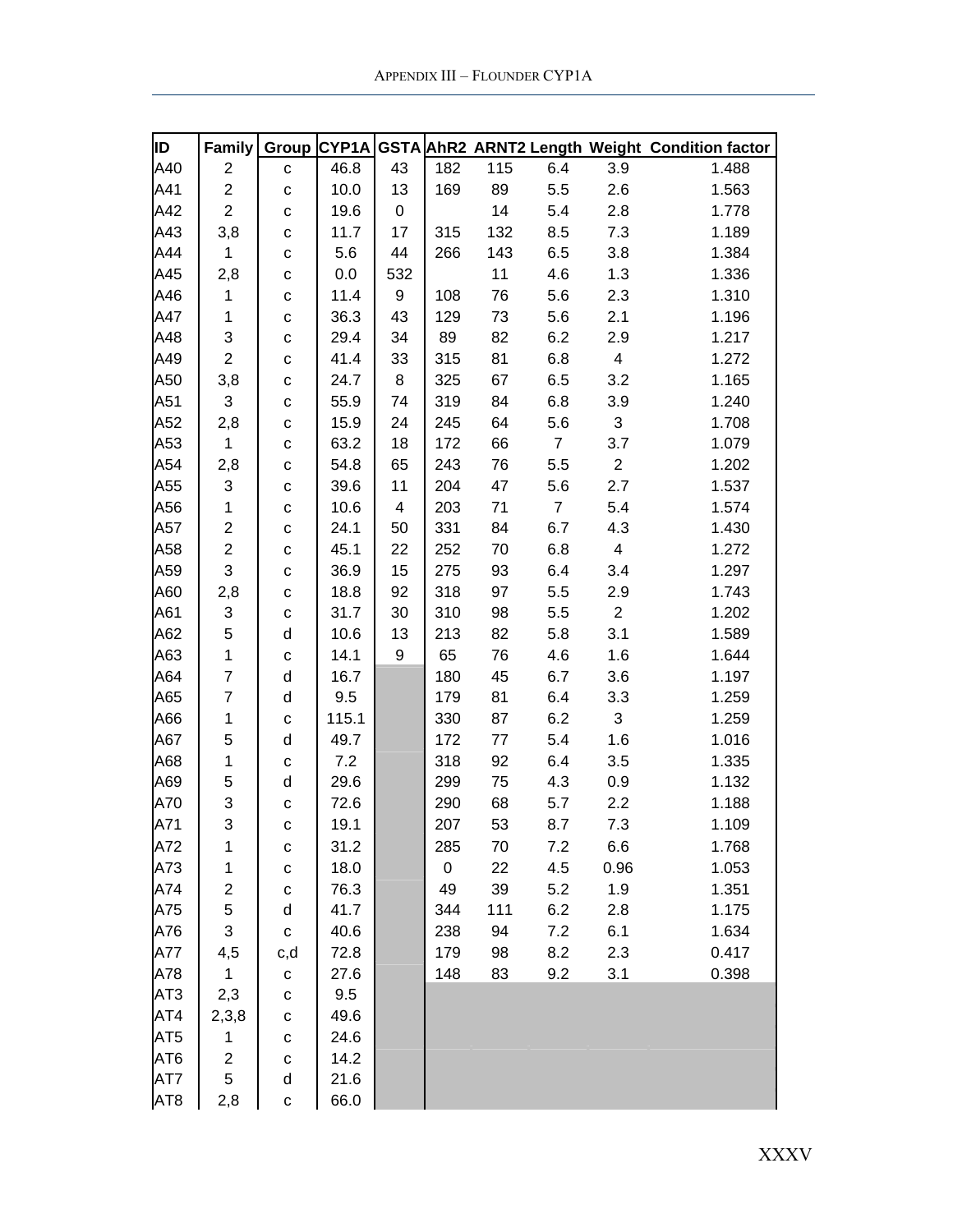<span id="page-37-0"></span>

| ID   |   |             |      |  |  | Family   Group CYP1A   GSTA AhR2 ARNT2 Length Weight Condition factor |
|------|---|-------------|------|--|--|-----------------------------------------------------------------------|
| AT9  | 5 | d           | 23.1 |  |  |                                                                       |
| AT10 | 8 | C           | 23.8 |  |  |                                                                       |
| AT11 |   | C           | 70.2 |  |  |                                                                       |
| AT12 | 2 | C           | 50.6 |  |  |                                                                       |
| AT13 | 5 | d           | 13.1 |  |  |                                                                       |
| AT14 | 2 | C           | 89.3 |  |  |                                                                       |
| AT15 | 2 | C           | 17.4 |  |  |                                                                       |
| AT16 | 2 | C           | 19.4 |  |  |                                                                       |
| AT17 | 7 | d           | 12.5 |  |  |                                                                       |
| AT18 | 3 | C           | 15.4 |  |  |                                                                       |
| AT19 | 1 | $\mathbf C$ | 11.5 |  |  |                                                                       |
| AT20 | 5 | d           | 11.1 |  |  |                                                                       |

# **III.3.2 Control flounder**

| ID               | Family                  | Group        |      |    |                |                |                |                | CYP1A GSTA AhR2 ARNT2 Length Weight Condition factor |
|------------------|-------------------------|--------------|------|----|----------------|----------------|----------------|----------------|------------------------------------------------------|
| AC01             | 2,8                     | $\mathbf C$  | 24.0 |    | 0              | $\overline{0}$ | 6              | 2.8            | 1.296                                                |
| AC <sub>02</sub> | $\overline{2}$          | $\mathbf{C}$ | 39.5 |    | 108            | 110            | 7.5            | 5.5            | 1.304                                                |
| AC03             | 0                       | 0            | 31.3 |    | 225            | 137            | 8.2            | 5.5            | 0.998                                                |
| AC04             | $\overline{2}$          | $\mathbf C$  | 16.3 |    | 247            | 116            | 6              | 2.9            | 1.343                                                |
| AC05             | $\overline{c}$          | $\mathbf{C}$ | 22.1 |    | 190            | 119            | 6.6            | 3.4            | 1.183                                                |
| AC06             | $\overline{2}$          | $\mathbf C$  | 24.9 |    | 202            | 126            | 7.2            | 4.2            | 1.125                                                |
| AC07             | 3                       | $\mathbf{C}$ | 20.0 |    | 198            | 111            | $\overline{7}$ | 4              | 1.166                                                |
| AC08             | 3                       | $\mathbf{C}$ | 7.3  |    | 155            | 91             | 6.5            | 2.6            | 0.947                                                |
| AC09             | $\mathbf 1$             | ${\bf c}$    | 22.9 |    | 200            | 95             | 5.1            | 1.8            | 1.357                                                |
| AC10             | 0                       | $\mathbf 0$  | 18.0 |    | 357            | 122            | 5.6            | 2.5            | 1.424                                                |
| AC11             | 4,5                     | c,d          | 21.6 |    | 178            | 92             | $\overline{4}$ | 0.8            | 1.250                                                |
| <b>AC12</b>      | 2,8                     | $\mathbf C$  | 10.9 |    | $\overline{0}$ | $\mathbf 0$    | 7.7            | 5.6            | 1.227                                                |
| AC13             | 1                       | ${\bf c}$    | 11.3 |    | 304            | 115            | 5.5            | $\overline{2}$ | 1.202                                                |
| AC14             | $\overline{2}$          | $\mathtt{C}$ | 7.7  |    | 329            | 104            | 4.6            | 1.4            | 1.438                                                |
| AC15             | 8                       | $\mathbf{C}$ | 19.0 |    | 715            | 234            | 5.4            | 2.2            | 1.397                                                |
| AC16             | 3                       | $\mathtt{C}$ | 30.0 |    | 173            | 69             | $\overline{7}$ | 3.4            | 0.991                                                |
| <b>AC17</b>      | $\overline{7}$          | d            | 27.7 |    | 25             | 51             | 5.8            | 2.8            | 1.435                                                |
| AC18             | 3                       | $\mathbf{C}$ | 28.1 |    | 174            | 89             | 5.2            | 2.1            | 1.494                                                |
| AC19             | $\overline{2}$          | $\mathbf C$  | 15.1 |    | 100            | 67             | 5.6            | 2.9            | 1.651                                                |
| AC20             | $\overline{c}$          | $\mathbf{C}$ | 9.9  |    | 118            | 80             | 5              | 1.87           | 1.496                                                |
| AC21             | $\overline{c}$          | $\mathbf C$  | 9.8  |    | 232            | 107            | 6.5            | 4              | 1.457                                                |
| AC22             | $\overline{2}$          | $\mathbf C$  | 6.6  |    | 89             | 105            | 5.4            | 2.3            | 1.461                                                |
| AC23             | $\overline{\mathbf{4}}$ | $\mathbf{C}$ |      |    | 233            | 91             | 5.5            | 2.3            | 1.382                                                |
| AC24             | $\overline{c}$          | $\mathbf C$  |      |    | 107            | 70             | 4.9            | 1.9            | 1.615                                                |
| AC25             | $\mathbf{1}$            | $\mathbf{C}$ | 8.7  | 19 | 122            | 67             | 7.4            | 5.8            | 1.431                                                |
| AC26             | 3                       | $\mathbf C$  | 7.5  | 21 | 531            | 108            | 6.7            | 3.9            | 1.297                                                |
| <b>AC27</b>      | $\mathbf{1}$            | $\mathbf C$  | 6.6  | 18 | 431            | 92             | 6.4            | 3.1            | 1.183                                                |
| AC <sub>28</sub> | 2,8                     | C            | 6.7  | 6  | 242            | 65             | 4.5            | 1.1            | 1.207                                                |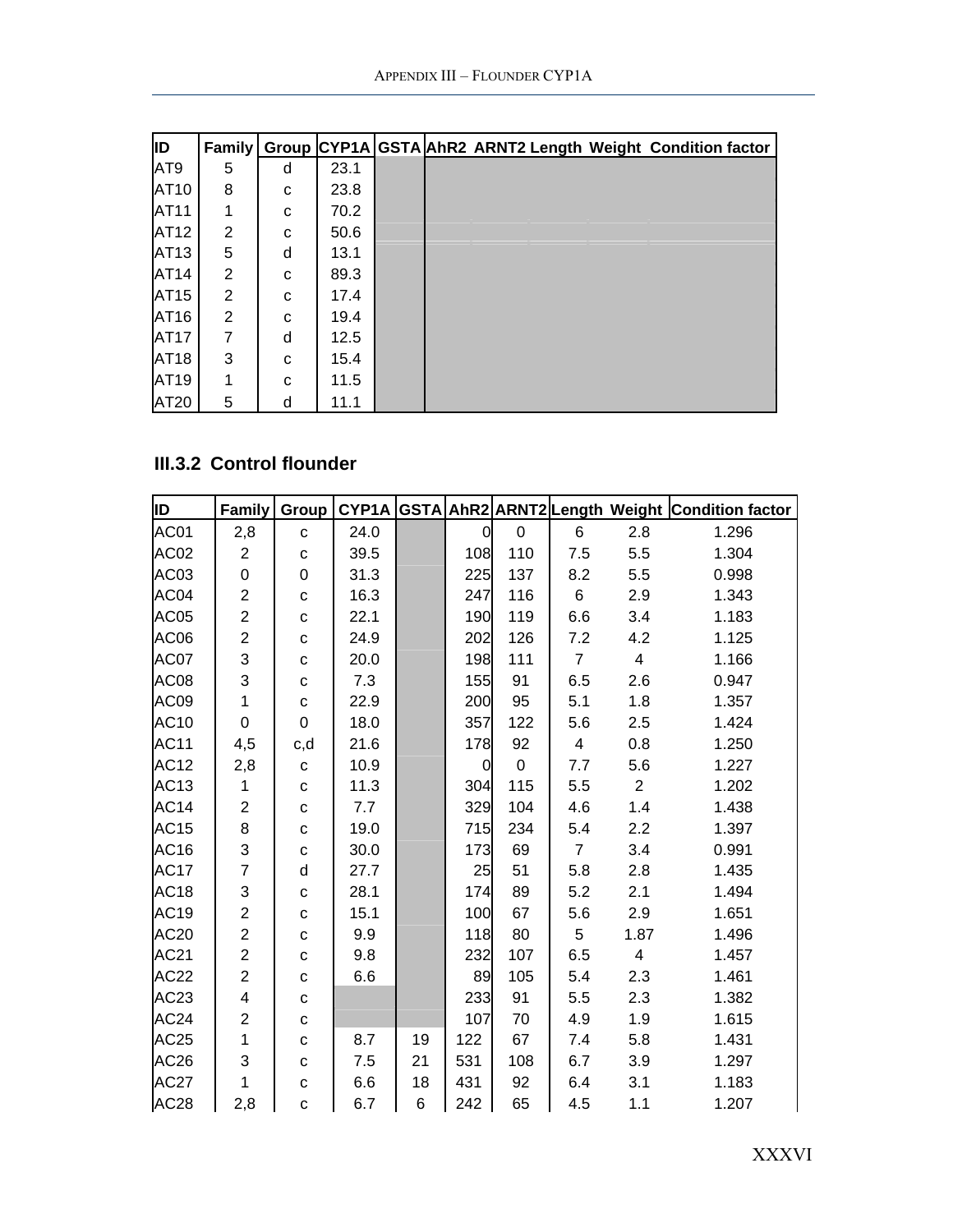| ID               | Family           | Group        | CYP1A |                         |             |                |                |                         | GSTA AhR2 ARNT2 Length Weight Condition factor |
|------------------|------------------|--------------|-------|-------------------------|-------------|----------------|----------------|-------------------------|------------------------------------------------|
| AC <sub>29</sub> | 0                | 0            | 2.0   | 6                       | 291         | 94             | 4.7            | 1.8                     | 1.734                                          |
| AC30             | $\mathbf 0$      | 0            | 3.0   | 14                      | 254         | 96             | $\overline{7}$ | $\overline{\mathbf{4}}$ | 1.166                                          |
| AC31             | 2,8              | $\mathbf C$  | 14.0  | 34                      | 391         | 125            | 6              | 3.6                     | 1.667                                          |
| AC32             | $\mathbf 0$      | 0            | 9.0   | 14                      | 425         | 127            | 4.3            | $\mathbf{1}$            | 1.258                                          |
| AC33             | 2,8              | $\mathbf{C}$ | 4.9   | $\overline{\mathbf{4}}$ | $\mathbf 0$ | $\overline{2}$ | $\overline{4}$ | 0.6                     | 0.938                                          |
| AC34             | 5                | d            | 3.2   | 14                      | 193         | 79             | 8.6            | 7.2                     | 1.132                                          |
| AC35             | $\overline{2}$   | $\mathbf c$  | 11.2  | 22                      | 162         | 65             | 7.2            | $\overline{4}$          | 1.072                                          |
| AC36             | $\overline{2}$   | $\mathbf c$  | 10.9  | 40                      | 294         | 131            | 6              | 2.9                     | 1.343                                          |
| AC37             | 0                | 0            | 4.5   | 9                       | 216         | 116            | $\mathbf 5$    | 1.4                     | 1.120                                          |
| AC38             | 1                | $\mathbf{C}$ | 8.8   | 30                      | 190         | 97             | 5              | 3.3                     | 2.640                                          |
| AC39             | $\overline{c}$   | $\mathbf c$  | 7.6   | 40                      | 151         | 63             | 6.4            | 3.3                     | 1.259                                          |
| AC40             | $\overline{2}$   | $\mathbf{C}$ | 5.2   | 26                      | 209         | 84             | 6.5            | 4.8                     | 1.748                                          |
| <b>AC41</b>      | $\overline{2}$   | $\mathbf{C}$ | 8.0   | 48                      | 251         | 79             | 7.4            | 5.3                     | 1.308                                          |
| AC42             | 3,8              | $\mathbf{C}$ | 4.9   | 35                      | 129         | 70             | 8.1            | 6.3                     | 1.185                                          |
| AC43             | 3                | $\mathbf c$  | 5.2   | 13                      | 80          | 100            | 5              | 1.4                     | 1.120                                          |
| AC44             | $\overline{2}$   | $\mathbf c$  | 2.2   | 12                      | 172         | 112            | 4.9            | 1.5                     | 1.275                                          |
| AC45             | 5                | d            | 3.3   | 17                      | $\pmb{0}$   | 0              | $\overline{4}$ | 0.7                     | 1.094                                          |
| AC46             | $\overline{2}$   | $\mathbf C$  | 0.5   | 18                      | 184         | 95             | 7.1            | 4.4                     | 1.229                                          |
| AC47             | $\overline{2}$   | C            | 4.4   | 36                      | 314         | 151            | 5.7            | 2.8                     | 1.512                                          |
| AC48             | $\mathbf{1}$     | $\mathbf{C}$ | 3.5   | 13                      | 256         | 71             | 7.1            | 4.5                     | 1.257                                          |
| AC49             | $\overline{2}$   | $\mathbf{C}$ | 4.2   | 28                      | 92          | 48             | 5.2            | 3                       | 2.134                                          |
| AC50             | $\mathbf{1}$     | $\mathbf c$  | 4.5   | 13                      | 113         | 85             | 4.8            | 1.7                     | 1.537                                          |
| AC51             | 3,8              | $\mathbf c$  | 9.4   | 40                      | 261         | 119            | 6.9            | 3.8                     | 1.157                                          |
| AC52             | 0                | 0            | 9.2   | 23                      | 187         | 117            | 5.4            | 2.7                     | 1.715                                          |
| AC53             | $\mathbf 0$      | 0            | 8.3   | $\pmb{0}$               | 292         | 155            | 6              | 2.8                     | 1.296                                          |
| AC54             | 1,2              | $\mathbf c$  | 5.9   | 16                      | 118         | 71             | 8.2            | 6.1                     | 1.106                                          |
| AC55             | $\overline{c}$   | $\mathbf c$  | 8.3   | 56                      | 190         | 59             | 7.2            | 4.6                     | 1.232                                          |
| AC56             | 0                | $\mathbf 0$  | 12.7  | 63                      | 416         | 88             | 8.3            | 7.4                     | 1.294                                          |
| AC57             | 0                | 0            | 23.6  | 55                      | 131         | 39             | 7.2            | 4.7                     | 1.259                                          |
| AC58             | 3                | $\mathbf{C}$ | 15.4  | 58                      | 76          | 24             | 5.8            | 2.6                     | 1.333                                          |
| AC59             | 0                | $\mathbf 0$  | 9.7   | 68                      | 372         | 126            | $\overline{7}$ | 4.1                     | 1.195                                          |
| AC60             | 0                | 0            | 12.3  | 165                     | 142         | $72\,$         | 6.8            | 3.9                     | 1.240                                          |
| AC61             | $\overline{2}$   | C            | 9.4   | 38                      | 279         | 102            | 6              | 2.9                     | 1.343                                          |
| AC62             | $\boldsymbol{0}$ | 0            | 9.0   | $\overline{7}$          | 185         | 99             | 5.7            | 2.2                     | 1.188                                          |
| AC63             | 0                | 0            | 5.5   | 18                      | 203         | 119            | 6.6            | 3.3                     | 1.148                                          |
| AC64             | 4,5              | c,d          | 13.2  | 28                      | 404         | 116            | 7.5            | 5.5                     | 1.304                                          |
| AC65             | $\overline{7}$   | $\sf d$      | 11.4  |                         |             | 72             | 6.6            | 4.1                     | 1.426                                          |
| AC66             | $\boldsymbol{0}$ | 0            | 16.9  |                         |             | 91             | 6.8            | 4.1                     | 1.304                                          |
| AC67             | 1,2              | $\mathbf{C}$ | 17.5  |                         |             | 55             | 6.2            | $\mathfrak{S}$          | 1.259                                          |
| AC68             | $\boldsymbol{0}$ | 0            | 10.1  |                         |             | 92             | 7.4            | 4.7                     | 1.160                                          |
| AC69             | 3,7              | c,d          | 5.2   |                         |             | 158            | 5.9            | 2.5                     | 1.217                                          |
| <b>AC70</b>      | 0                | $\pmb{0}$    | 7.9   |                         |             | 0              | 4.5            | 1.2                     | 1.317                                          |
| <b>AC71</b>      | 1,2              | $\mathbf C$  | 20.8  |                         |             | 135            | 6.8            | 4.1                     | 1.304                                          |
| AC72             | $\overline{2}$   | C            | 20.6  |                         |             | 145            | 6.6            | 3.6                     | 1.252                                          |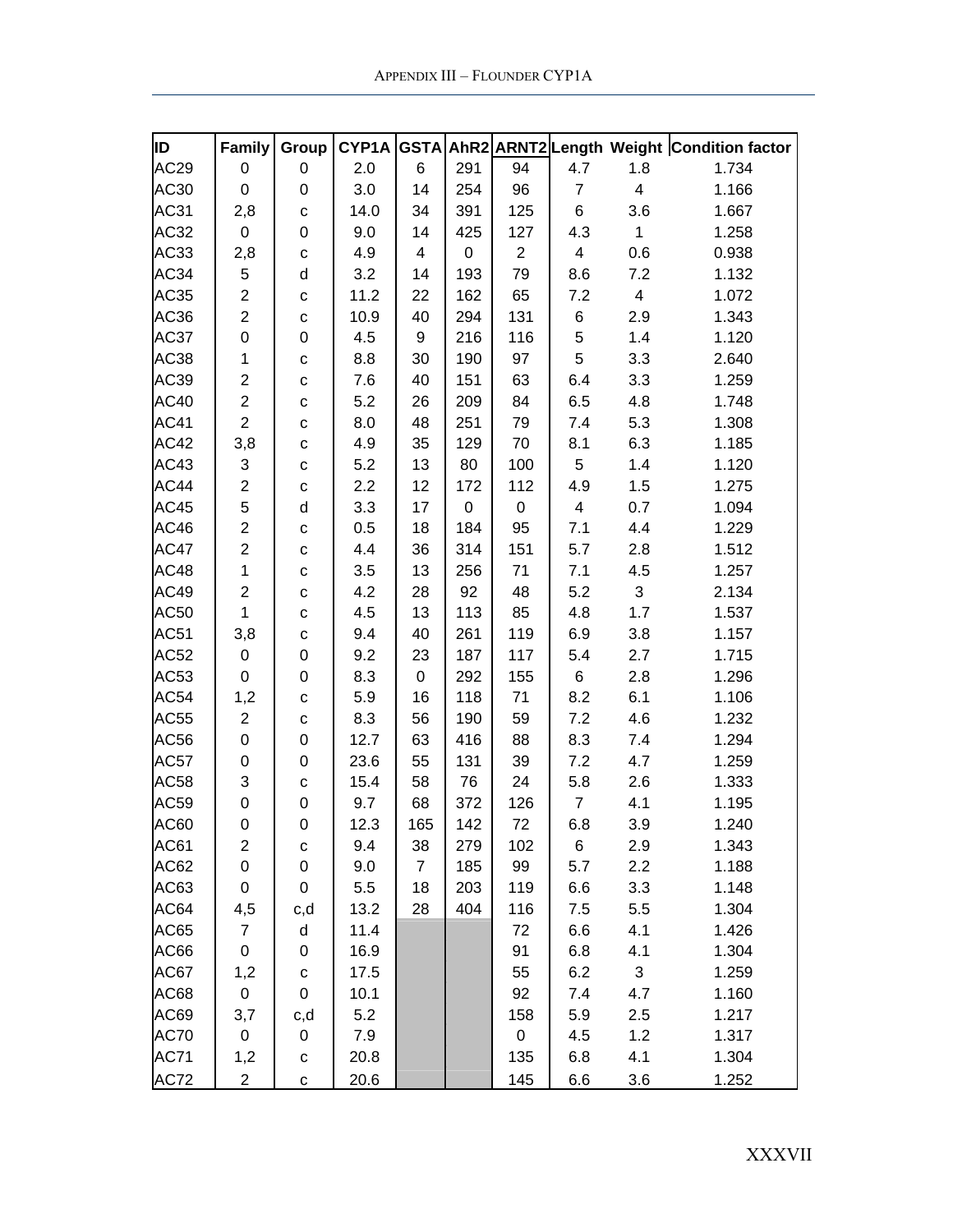# <span id="page-39-0"></span>**Appendix IV Recipes**

# **IV.1 Buffers**

### **DNA extraction buffer**

1mM Tris-HCl pH 7.0 1mM EDTA 0.1mM 2-Mercapthoethanol

### **Cell lysis buffer (DNA extraction)**

Puregene**®,** supplied with kit

### **0.5M EDTA**

186.1g disodium ethylenediaminetetra-acetate.2H2O Add 800mls nanopure water with constant stirring. Adjust pH to 8.0 with NaOH pellets  $(\sim 20g)$  and adjust volume to 1L with nanopure water. Sterilise by autoclaving.

#### **20X SSC**

175.3g NaCl 88.2g Sodium citrate Make up to 1L with nanopure water. Adjust pH to 7.0 with 10N NaOH. Sterilise by autoclaving.

#### **10% SDS**

Add 10g SDS powder to 100mls nanopure water.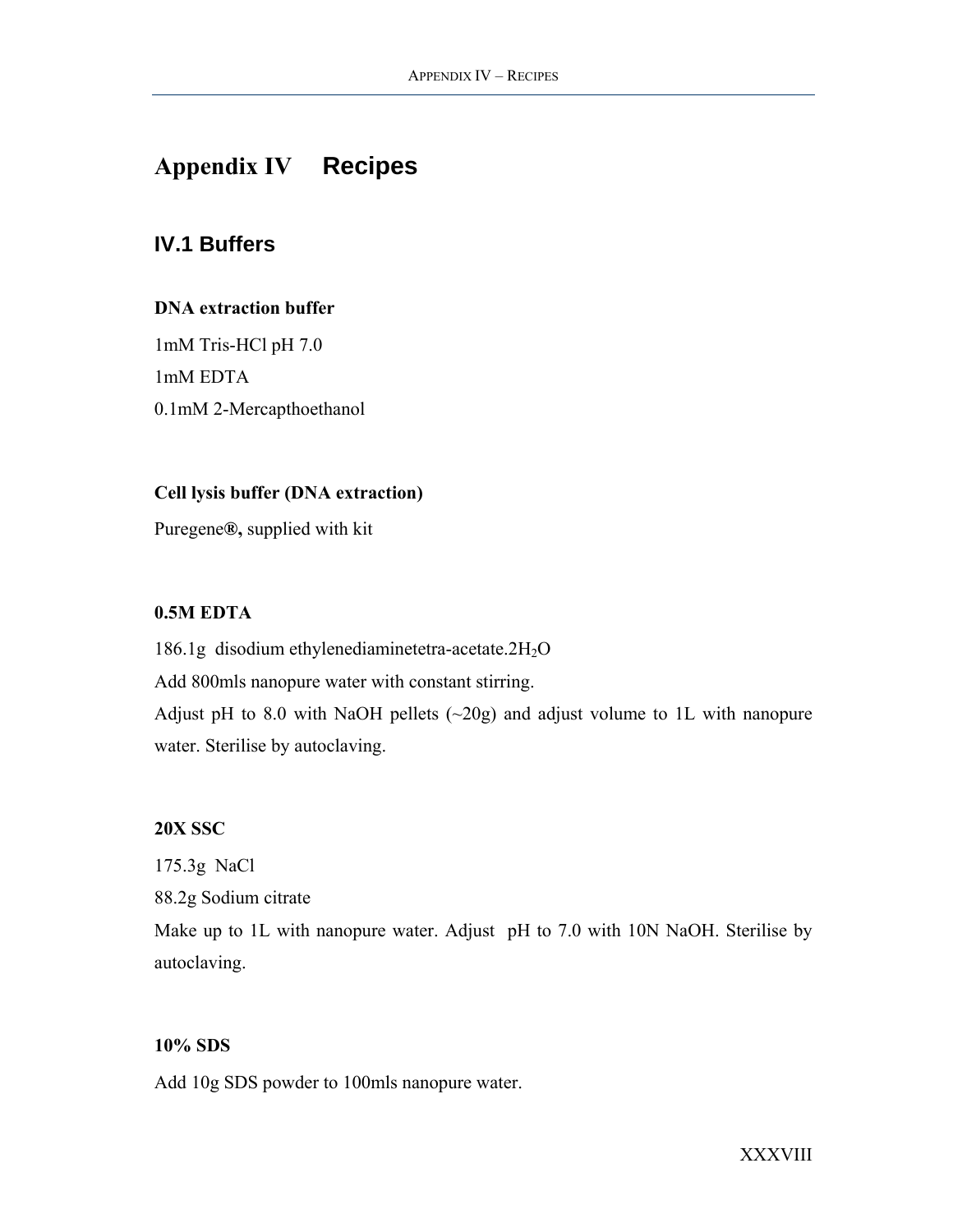### **1M Tris·Cl**

121.1g Tris base

Make up to 1L with nanopure water. Adjust pH by adding concentrated HCl:

| <b>PH</b> | Volume HCl      |
|-----------|-----------------|
| 74        | 70ml            |
| 76        | 60ml            |
| 8.0       | 42 <sub>m</sub> |

Allow solution to cool to room temperature prior to checking pH. Adjust volume to 1litre with nanopure water. Sterilise by autoclaving.

# **50X TAE (Tris Acetic acid EDTA)**

working concentration =  $0.5 - 1.0$  X 242g Tris base Dissolve in nanopure water. Add: 57.1mls glacial acetic acid 100mls 0.5M EDTA (pH 8.0). Make up to 1 litre with nanopure water and sterilise by autoclaving.

### **5X TBE (Tris Boric acid EDTA)**

working solution  $= 0.5X$ 108g Tris base 27.5g boric acid 20mls 0.5M EDTA (pH 8.0). Make up to 1 litre with nanopure water. Sterilise by autoclaving. NB TBE is stored at 5X concentration to prevent any precipitate forming.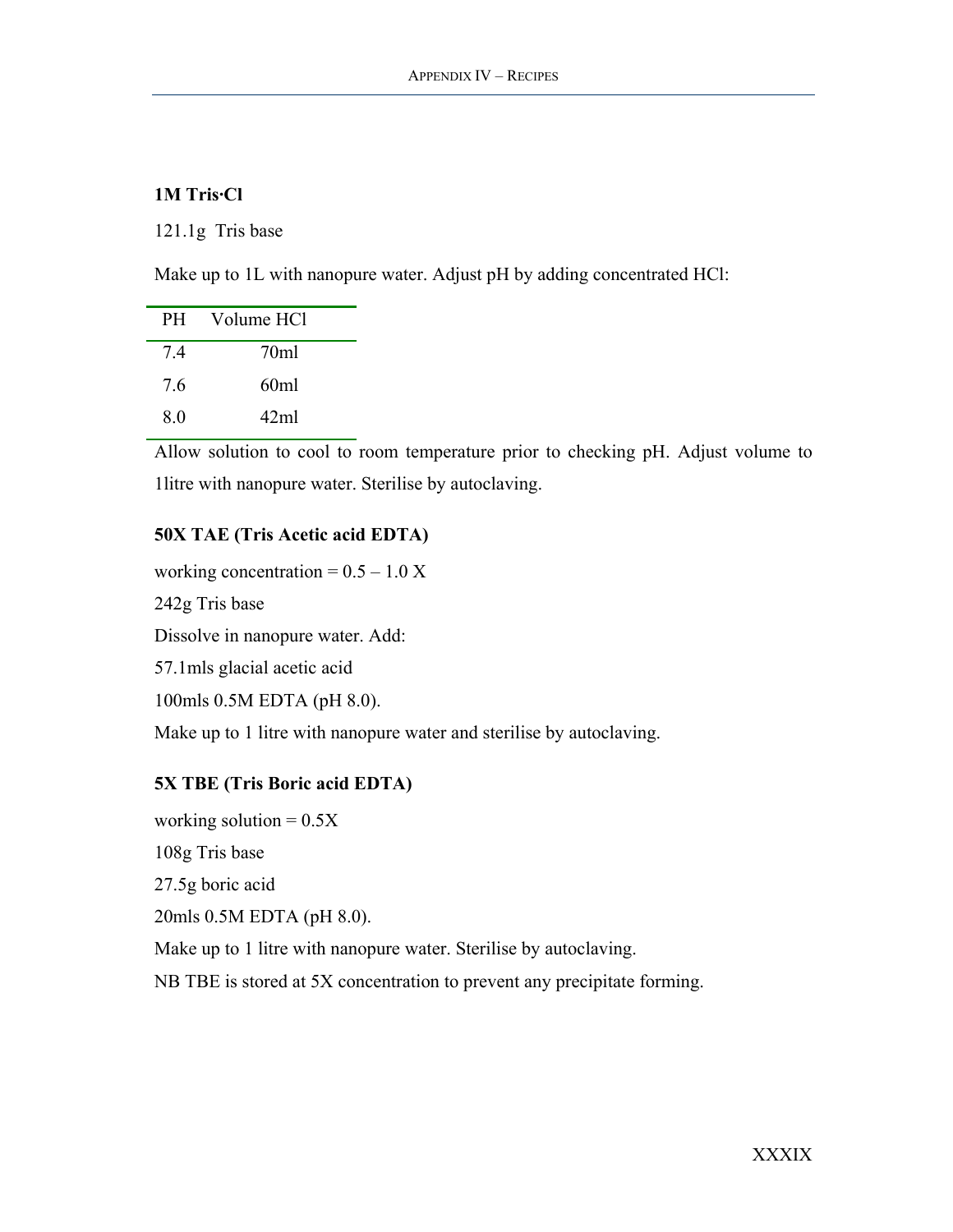### **TE Buffer**

0.1mM EDTA 10mM Tris Dissolve in nanopure water. Adjust pH to 8.0 with dilute HCl. Sterilise by autoclaving.

# **Modified ΤΕ λ Buffer (1/10<sup>th</sup> EDTA, pH 8.0)**

0.01mM EDTA 10mM Tris 50pg/µl λ *Hind*III Dissolve in nanopure water. Adjust pH to 8.0 with dilute HCl. Sterilise by autoclaving.

# **10**× **Taq polymerase buffer (Promega)**

50mM KCl 10mM Tris-HCl pH 9.0 0.1% Triton X-100

### **Neutralising solution**

1M Tris, pH 7.4, 1.5M NaCl

### **Denaturation solution**

1.5M NaCl

0.5N NaOH

# **Hybridisation / pre-hybridisation solution (bacterial colony lift filters)**

6X SSC 0.1% SDS 6X Denhardts solution. NB: Critical that pH of solution = 7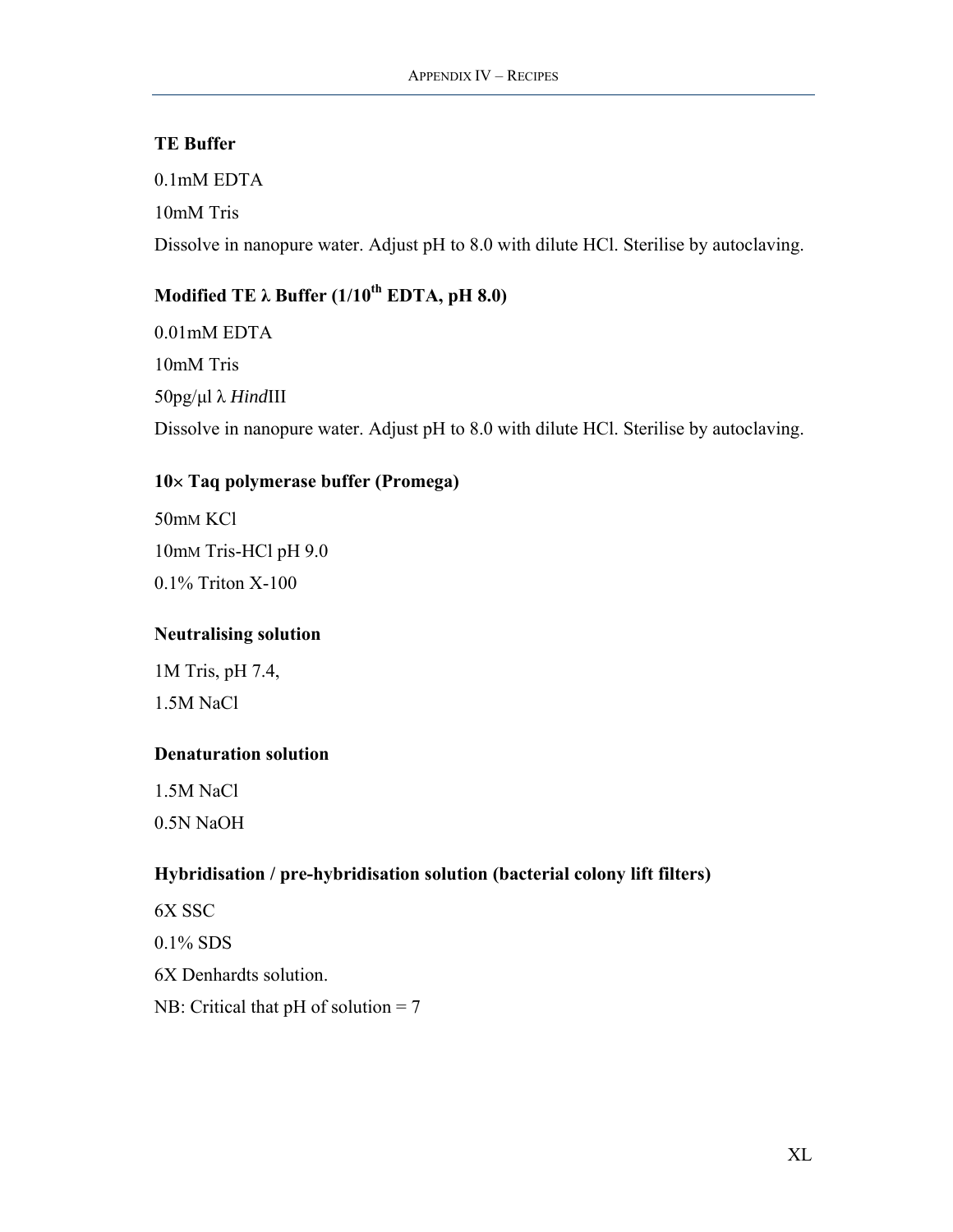### **Ethidium Bromide (10mg/ml stock)**

1g of ethidium bromide

Make up to 100mls with nanopure water by stirring for several hours. Store at room temperature in light proof container.

# **ABI 377 Sequencing Gel Loading Buffer**

98% deionized formamide, 10mM EDTA (pH 8.0) 0.025% xylene cyanol FF 0.025% bromophenol blue

# **10% APS (Ammonium Persulphate)**

1g APS Make up to 10mls with nanopure water. Solution can be stored for a  $2-3$  weeks at  $4^{\circ}$ C.

# **Proteinase K**

Dissolve proteinase K in deionised water to a concentration of 20mg/ml. Store at –  $20^0C$ .

# **RNAase A (DNAase free)**

Dissolve pancreatic RNAase A at a concentration of 10mg/ml in 0.01M sodium acetate (pH 5.2). Heat to  $100^{\circ}$ C for 15 minutes. Allow to cool, slowly, to room temperature. Adjust the pH by adding 0.1 volumes of 1M Tris Cl (pH 7.4). Store at  $-20^{\circ}$ C.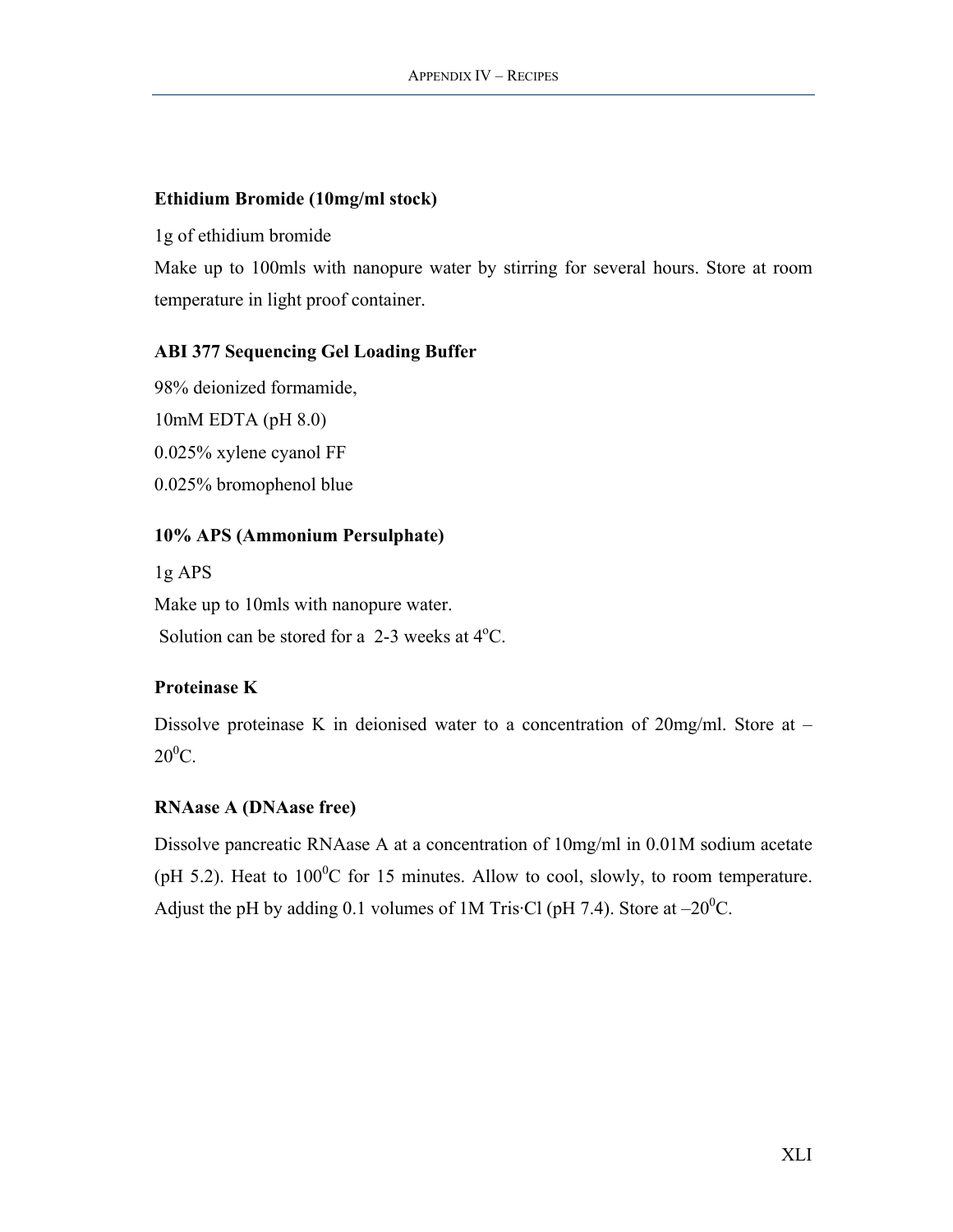# <span id="page-43-0"></span>**IV.2 Bacterial Media**

### **1M Glucose solution**

18g glucose

Adjust the volume to 100 mls with nanopure water. Sterilise by filtration through a 0.22 µM filter.

# **LB Medium (Luria-Bertani medium)**

10g Bacto-tryptone 5g Bacto-yeast extract 10g NaCl Make up to 1L with nanopure water. Adjust pH to 7.0 with 5N NaOH. Sterilise by autoclaving.

# **LB Agar (1L)**

10g NaCl 10g Bacto-tryptone 5g Bacto-yeast extract 20g agar Make up to 1L with nanopure water. Adjust pH to 7.0 with 5N NaOH. Sterilise by autoclaving.

# **NZY Broth**

10g NZ amine (casein hydrolysate)

5g Bacto-yeast extract

5g NaCl

Make up to 1L with nanopure water. pH to 7.5 with 5N NaOH. Sterilise by autoclaving.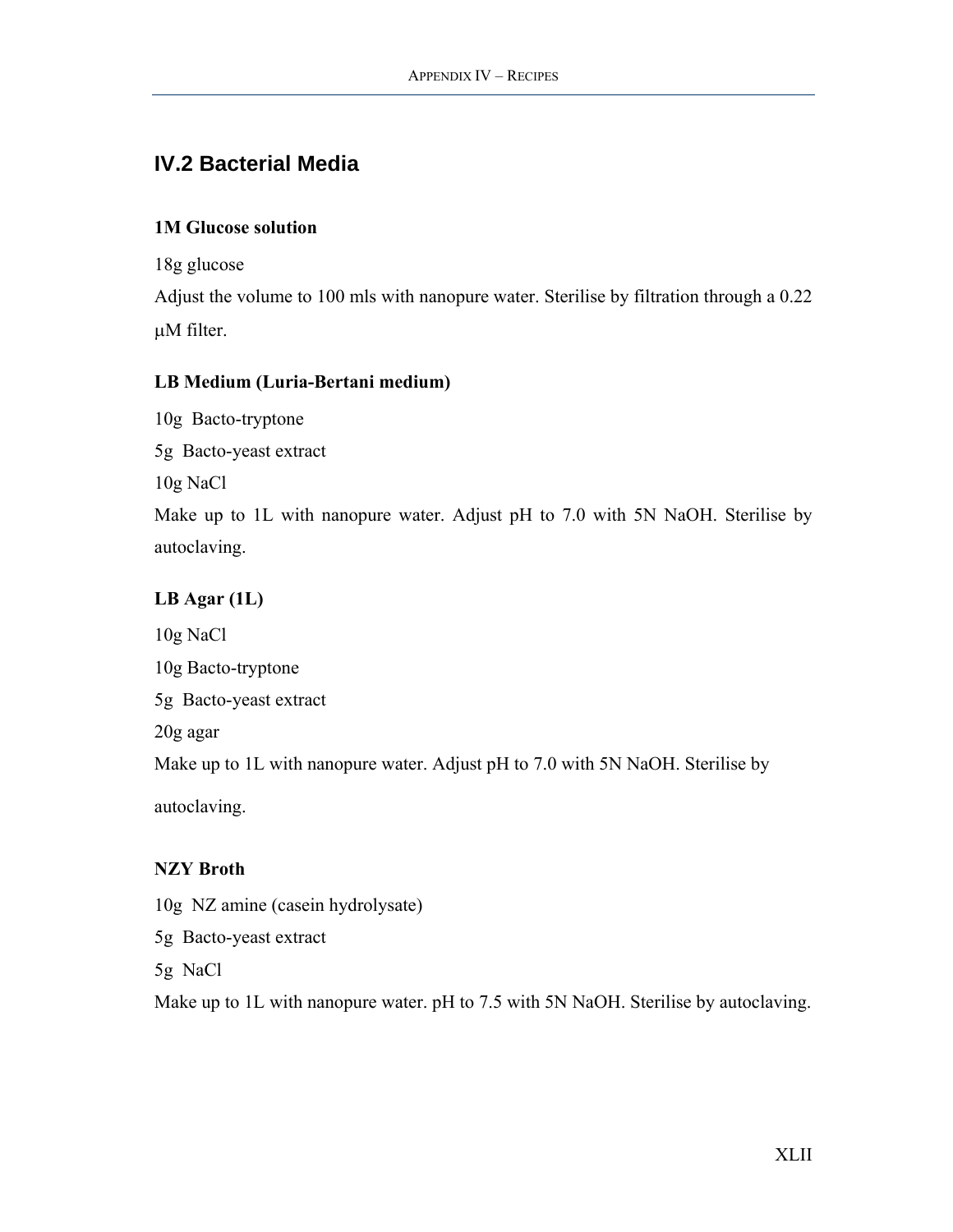# **NZY+ Broth**

To a 100ml aliquot of NZY Broth (see above) add the following supplements immediately before use:

1.25mls 1M MgCl2 filter sterilized 1.25mls 1M MgSO4 f/s 1ml 2M filter sterile glucose

### **X-gal (5-Bromo-4-chloro-3-indolyl-β-D-galactoside)**

Dissolve X-gal in dimethylformamide to make a 20mg/ml solution (use a glass or polypropylene tube). Wrap in aluminium foil or store in light-tight bottle at  $-20^0C$ .

### **IPTG (Isopropylthio-β-D-galactoside)**

Dissolve 2g of IPTG in 8 mls distilled water. Adjust volume to 10mls with distilled water and sterilise by filtration through a 0.22-micron filter. Store at  $-20^0$ C.

### **Ampicillin**

Dissolve in deionised water to a concentration of 100mg/ml. Sterilise by filtration through a 0.22 micron filter. Store at  $-20^0C$ .

### **Tetracycline**

Dissolve in ethanol to a concentration of 5mg/ml. Store at  $-20^{\circ}$ C in a light-tight container.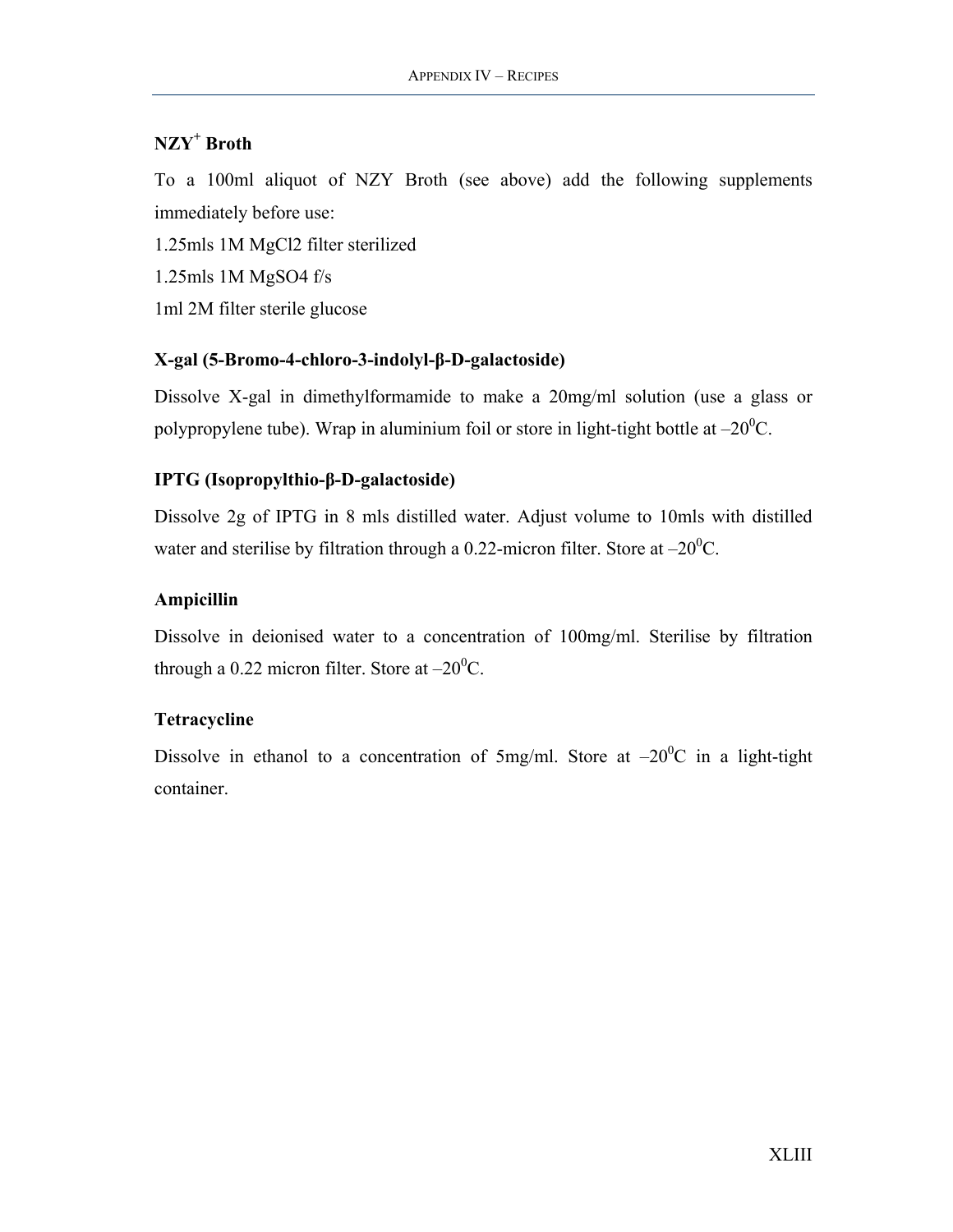# <span id="page-45-0"></span>**IV.3 Formulae:**

# **Primer Tm calculation:**

 $69.3 + 0.41$  x %GC content - (650 / length) = melting temperature

### **Vector : insert ratio**

| ng vector x Kb size of insert x Molar ration of insert |  |        |
|--------------------------------------------------------|--|--------|
| Kb size of vector                                      |  | vector |

(Xg / µl DNA / [plasmid length in bp  $\times$  660])  $\times$  6.022 $\times$ 10<sup>23</sup> = y moles / µl

# **Equation 1: Calculation of plasmid construct copy number**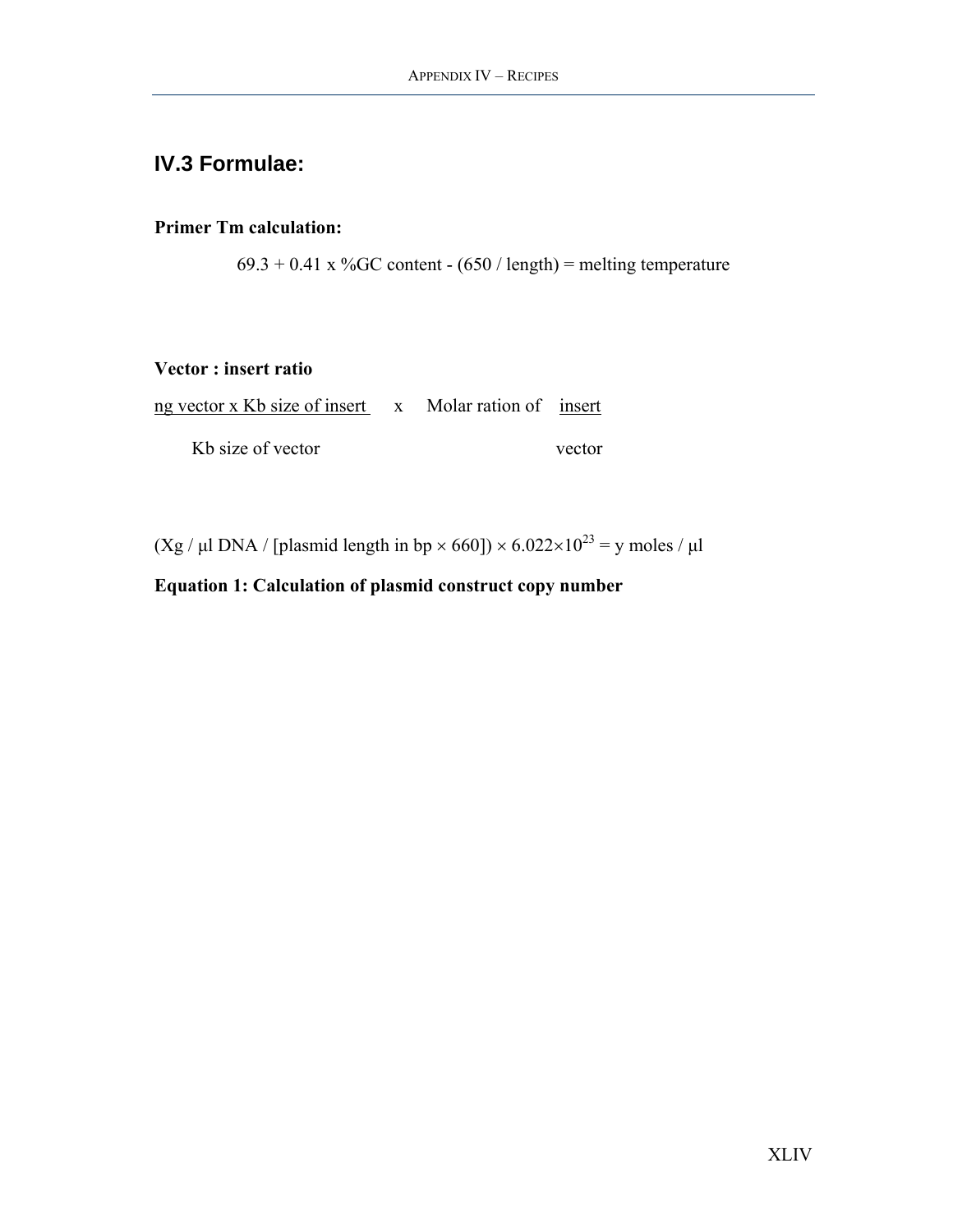# <span id="page-46-0"></span>**Appendix V Real-time PCR**

#### Norm. Fludro.  $10^{\circ} - 0.5$ Threshold  $10^{\circ} \cdot \overline{1.0}$  $10^{\circ} - 1.5$  $10^{\circ} - 2.0$  $10^{\circ} - 2.5$  $\frac{Cycle}{\sqrt{1}}$  $\overline{140}$ 135 ١O 115 120 125 130 I 5 l 10 AhR1 1e5 AhR1 1e5 AhR1 1e2 AhR1 1e2 AhR1 nto AhR1 nto AhR3 1e8 AhR3 1e8 AhR3 1e8 AhR1 1e2 AhR1 ntc AhR31e5 AhR31e5 AhR31e5 AhR31e2 AhR31e2 AhR31e2 AhR31e2 AhR3ntc AhR3ntc

# **V.1 AhR2 standard curve**



# **Standard curve**

This report generated by Rotorgene Real-Time Analysis Software (C)Corbett Research 2000 (R)All Rights Reserved